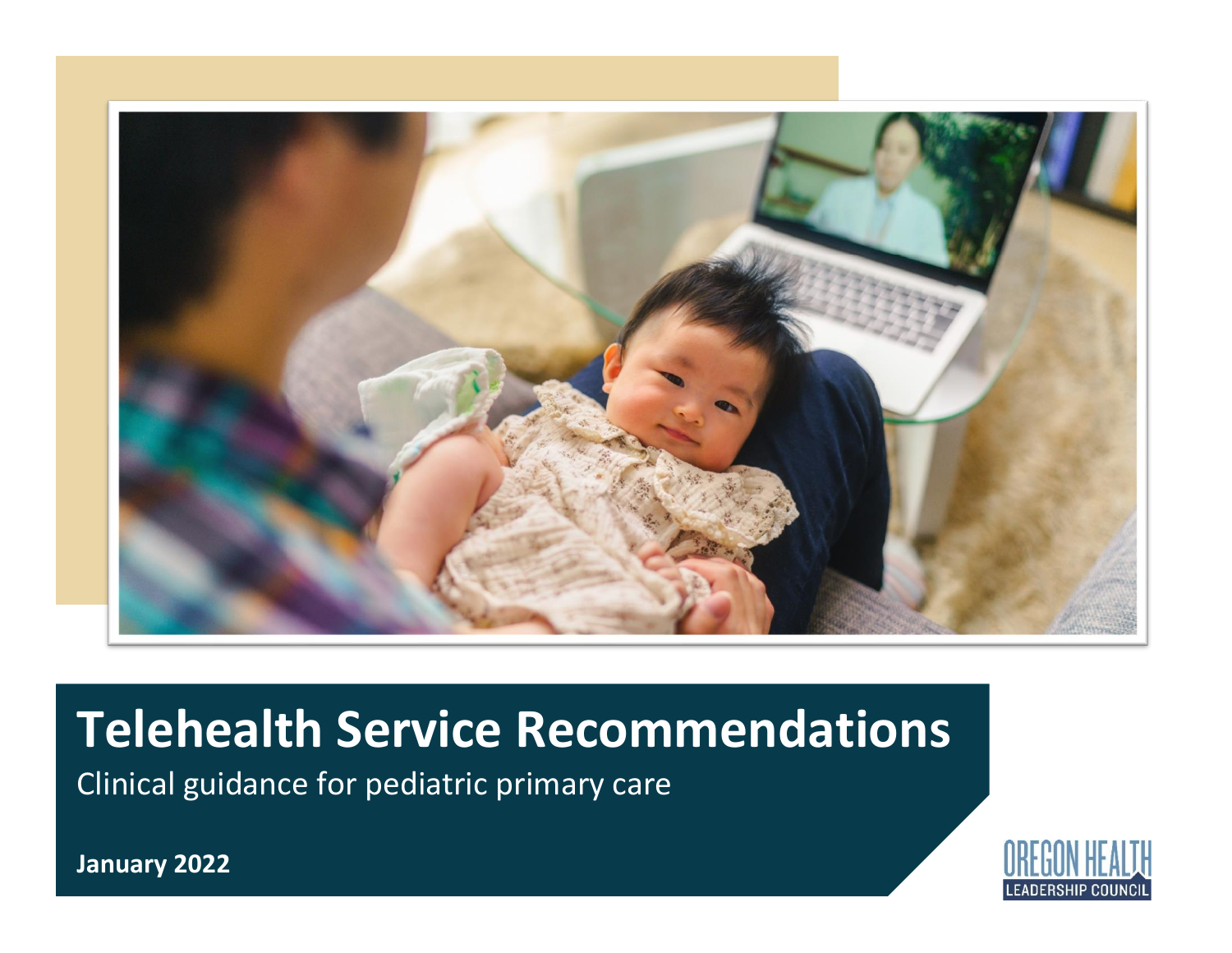# **TABLE OF CONTENTS**

| <b>PRIMARY CARE - PEDIATRIC RECOMMENDATIONS</b> |  |
|-------------------------------------------------|--|
|                                                 |  |
|                                                 |  |
|                                                 |  |
|                                                 |  |
|                                                 |  |
|                                                 |  |
|                                                 |  |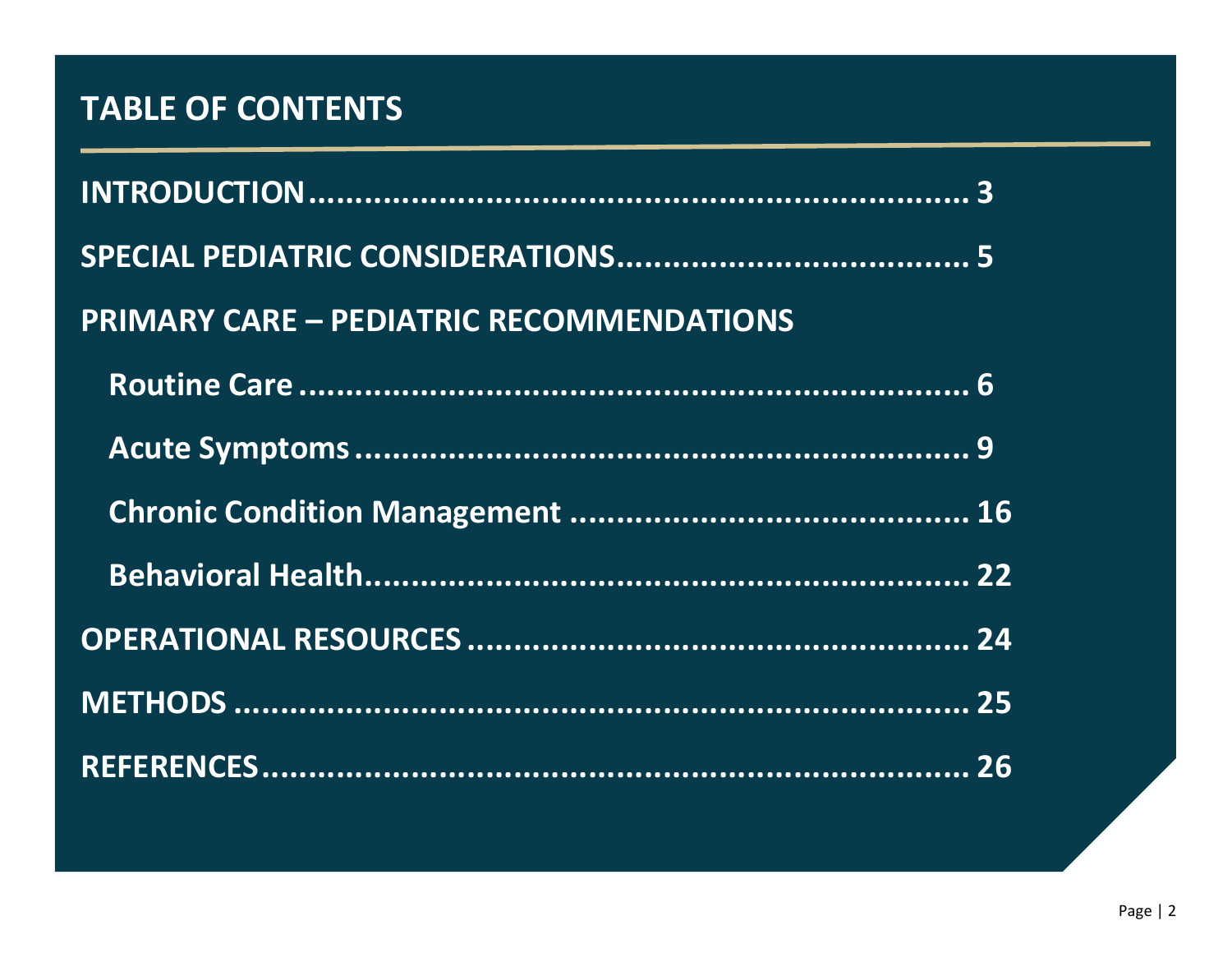# **INTRODUCTION**

# **Purpose & Intent**

The recommendations in this document were developed by the members of Oregon Health Leadership Council's (OHLC) Telehealth Workgroup (see Methods section for more information). They are meant to provide guidance to primary care providers in determining whether a pediatric patient's condition may be clinically appropriate for telehealth care. They were developed from available evidence-based literature and expert opinion, but do not guarantee successful outcomes, nor set a medical or legal standard.

*Evidence pertaining to the effectiveness of telehealth is not yet available for many health conditions and patient populations. This document is meant to provide information to assist practitioners in developing their own practice standards. They are not prescriptive and are not intended to be used in a regulatory manner. Providers should continue to exercise their own clinical judgement in determining whether telehealth services are appropriate on an individual patient basis.*

We advocate for the continued use of telehealth as an effective platform to deliver high quality health care services for children, youths, and families. The hope is that these recommendations help facilitate safe and effective remote care and build strong patient-provider relationships, while maintaining patient privacy and adequate communication with all parties involved. We recognize that significant inequities in accessing telehealth care exist among different sociodemographic populations.<sup>1</sup> It is recommended that a high priority is placed on ensuring access to vulnerable patients, to prevent furthering the already existing health inequities in these populations. Lastly, we support permanent reimbursement for all modes of telehealth delivery, which is essential to the development of an innovative, stable telehealth infrastructure.

# **Telehealth**

"Telehealth" is a mode of delivering healthcare services or medical information from one physical location to another through the use of telecommunications technologies. Services may be delivered asynchronously or synchronously, via audio, visual, and/or written communications.

This document focuses on visits with a patient located in a home setting, and utilizes the following definitions for telehealth platforms:

**Video:** Synchronous audio and video communication, through smartphone, tablet, or computer

**Telephone:** Synchronous audio-only communication

**Remote Monitoring:** Use of digital technologies to collect patient health data and transmit it electronically to a provider

**E-Visit:** Asynchronous communication between a patient and provider through a secure online messaging portal

**Virtual Check-In:** A brief discussion by phone or video with a patient to determine whether an office visit or other service is needed

**Providers should utilize the most comprehensive telehealth platform feasible.** Therefore, telephone visits should be used only when audio/video platforms are unachievable or declined by the patient. It is recommended that E-visits are primarily used for established patients, for symptom-specific evaluation, when the condition is of low-acuity, low-risk, and not time-sensitive.<sup>2</sup>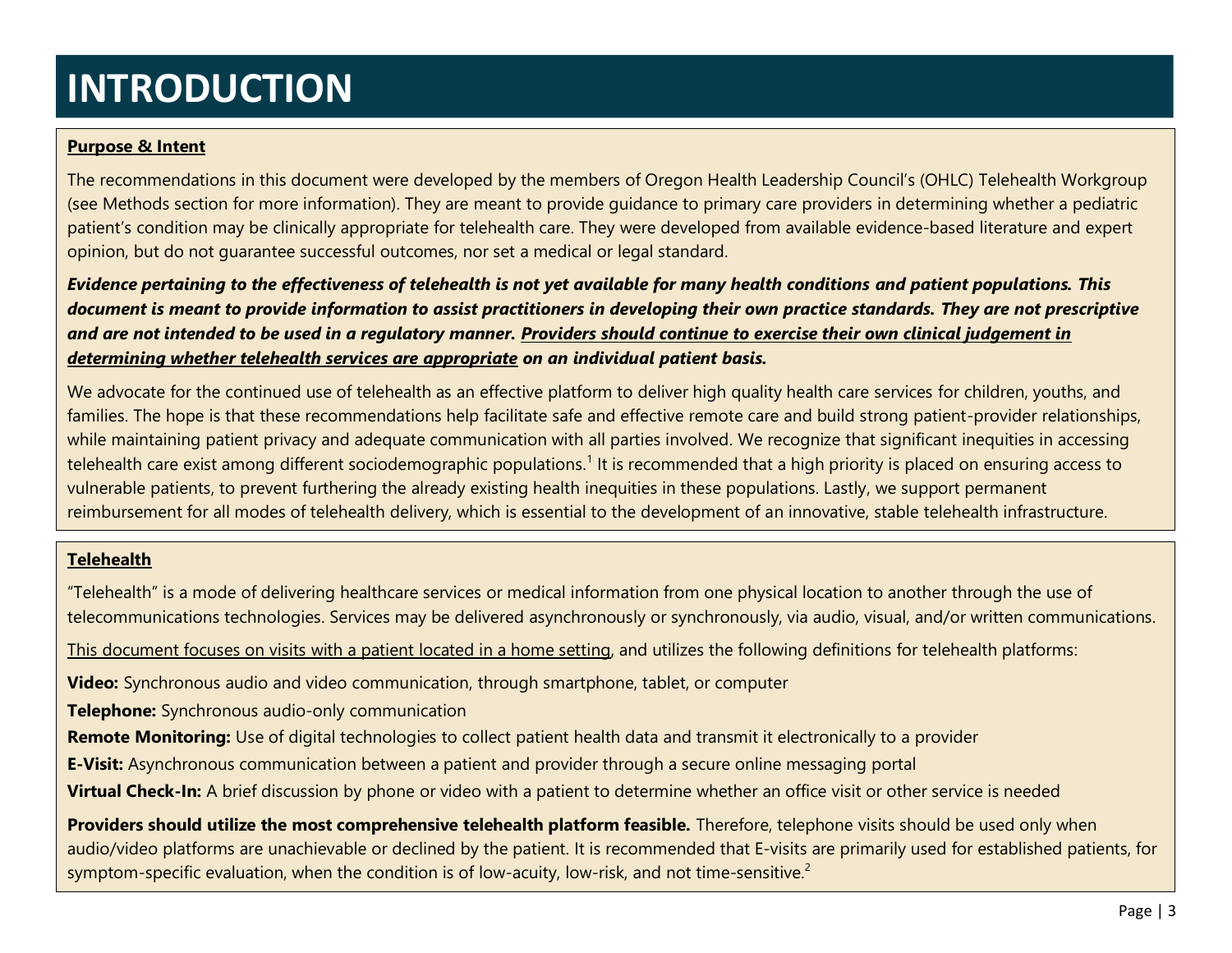# **INTRODUCTION**

# **When In-Person Visits are Necessary**

No population or diagnosis is inherently appropriate or inappropriate for remote care. Providers should continue to **exercise clinical judgement**, considering clinical factors such as age, medical history, cognitive capacity, distance to the nearest emergency facility, patient's support system, potential for disease exposure, most recent in-person visit, and current medical status.

# **Certain conditions may necessitate in-person visits. In general, these include:**2,3

- Need for a hands-on physical examination
- Outcome may be changed by an in-person evaluation
- Poorly controlled conditions at risk for acute complications
- Urgent procedures or interventions are anticipated
- Patient does not have the requisite telehealth technology
- Patient or guardian prefers to receive in-person care
- Need to assess patient safety
- Privacy cannot be ensured via virtual visit

If there is uncertainty regarding the appropriateness of a telehealth visit, providers may conduct a brief **virtual check-in** to determine if a hands-on assessment will be necessary.<sup>4</sup>

Keep in mind that an in-person visit may provide information not obtainable during a virtual session. **The option to perform an inperson evaluation should always remain available.**

# **Telehealth Principles**

It is recommended that organizations abide by the following standards, adapted from agreed upon telehealth principles of the West Coast Compact:<sup>5</sup>

- 1. **Access:** Telehealth will be used as a means to promote adequate and equitable access to health care.
- 2. **Confidentiality:** Patient confidentiality, including interactions and patient records, will be protected; and patients should provide informed consent verbally or in writing about both care and the specific technology used to provide it.
- 3. **Equity:** Telehealth will be available to every patient, regardless of race, ethnicity, sex, gender identify, sexual orientation, age, income, class, disability, immigration status, nationality, religious belief, language proficiency or geographic location. Telehealth services will comply with civil rights law.
- 4. **Standard of Care:** Standard of care requirements will apply to all services and information provided via telehealth, including quality, utilization, cost, medical necessity, and clinical appropriateness.
- 5. **Stewardship:** Providers will employ the use of evidence-based strategies, deliver quality care, and will continue to take steps to mitigate and address fraud, waste, and abuse.
- 6. **Patient choice:** Patients, in conjunction with their providers, should be offered their choice of service delivery mode. Patients will be made aware of the limitations of virtual visits and retain the right to receive health care in person.

# **Payment and Benefits**

Benefits for telehealth vary by type of service and health plan. Additionally, telehealth coverage changed significantly during the COVID-19 pandemic, and it remains unclear whether (or for how long) expanded payments will continue. **These recommendations pertain to clinical use of telehealth services, regardless of benefit coverage.** We attempted to align recommended services with those that are currently covered by Medicare (CMS) and the Oregon Health Plan (OHP). However, coverage should always be confirmed prior to providing any telehealth services.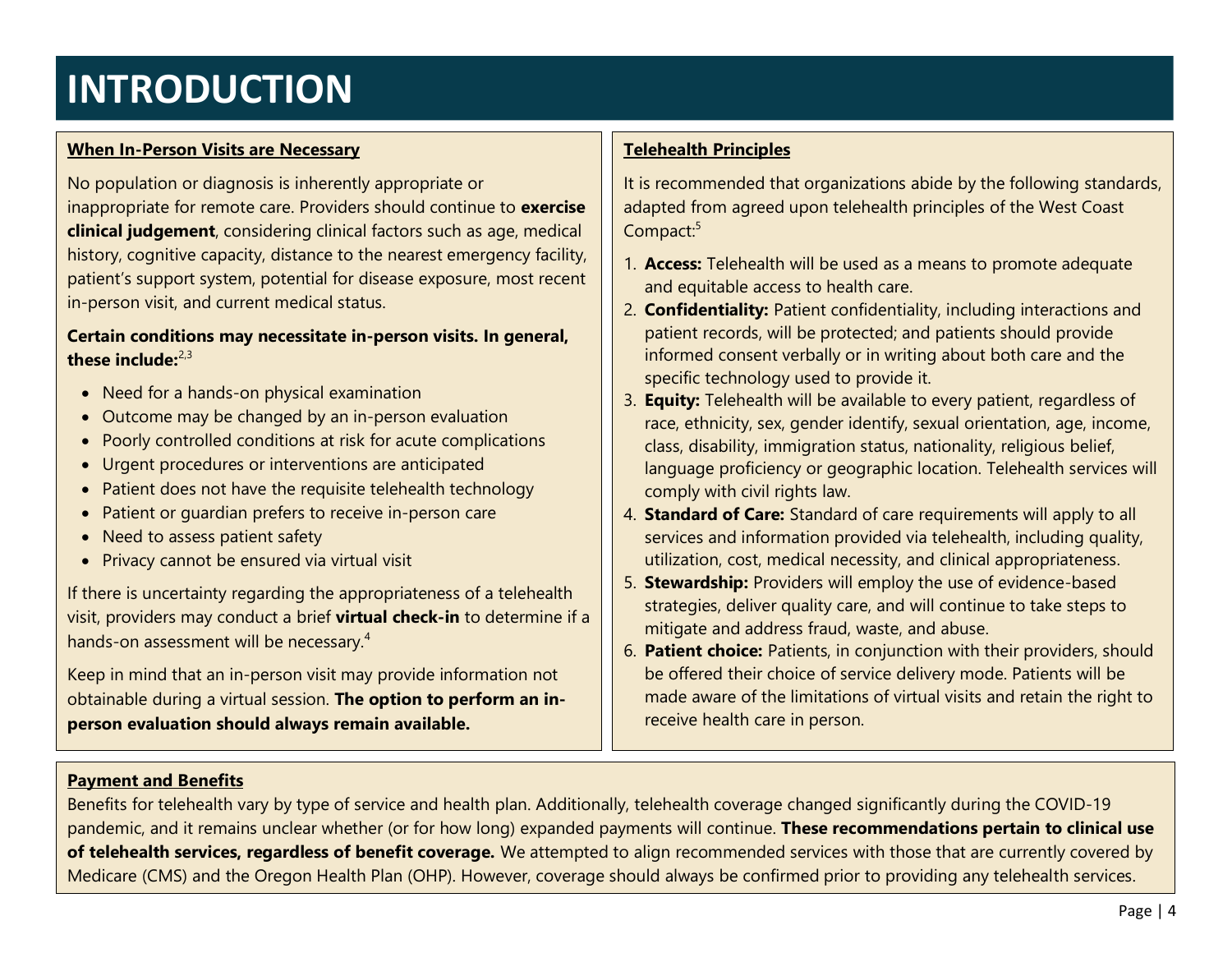# **SPECIAL PEDIATRIC CONSIDERATIONS**

### **Current Guidance**

The American Academy of Pediatrics **(AAP) supports the use of telehealth within the medical home model.** They note that incorporation of telehealth "eliminates access barriers, increases consumer satisfaction, preserves the integrity of the pediatric medical home, and prevents fragmentation of care…." and that "outcome studies demonstrate high parent satisfaction, reduced absenteeism due to illness, reduced travel time and costs, high rates of visit completion…, and reduced emergency department use for nonurgent conditions." 6

However, the AAP and the American Telemedicine Association (ATA) both caution that **remote care should meet the same standard of care as in-person visits**. The ATA states, "If the provider is unable to comply with the standard of care for diagnosis and management in any clinical situation, due to technical limitations or provider comfort level, the provider shall refer the patient for additional evaluation where they can receive the appropriate standard of care, whether that is an in-person encounter or a telehealth encounter that is not subject to the specific limitations."<sup>7</sup>

# **At Home Examination Devices**

At home examination devices that allow for enhanced imaging, auscultation, etc. are an emerging technology that may be a helpful addition to a telehealth visit if available. However, due to inequitable access and lack of efficacy data, **it is not recommended to endorse or require use of these devices at this time**. Per the ATA, "…further study of the accuracy and effectiveness of these devices is required before any recommendations can be made regarding their use"<sup>7</sup>

# **Legal Considerations & Consent**

- Providers should follow all state and federal telehealth regulations including those pertaining to privacy, confidentiality, security, and informed consent, such as HIPAA, HITECH, and FERPA.<sup>7</sup>
- **In Oregon, minors may consent to medical services without parental consent at the age of 15.** A minor 14 years or older may consent to outpatient mental health, drug, or alcohol treatment without parental consent. However, the parent is expected to be involved to some extent prior to the end of treatment. Access to birth control, as well as STI testing and treatment is allowed at any age without parental consent.<sup>8</sup>

# **Parent/Guardian Involvement**

- In Oregon, children 15 and over must give consent for parents to access their medical portal.
- Parents or legal representatives may participate in remote visits; however, arrangements should be made to ensure that the patient has **access to a private space** during confidential portions of the visit<sup>7</sup>, or the entire visit if appropriate.
- To facilitate communication, providers should confirm that they have **contact information** for the parent/guardian prior to the telehealth visit, $<sup>7</sup>$  and that the parent has access to the patient's</sup> online medical portal **if appropriate**.
- In some circumstances, examination of the pediatric patient may not be necessary, and the primary focus of the visit will be discussion with the parent or guardian. It is still recommended that the visit be via video if possible and that the **provider visualizes the patient**, at least briefly, during the visit to verify the patient is present, safe, and no concerning issues are apparent.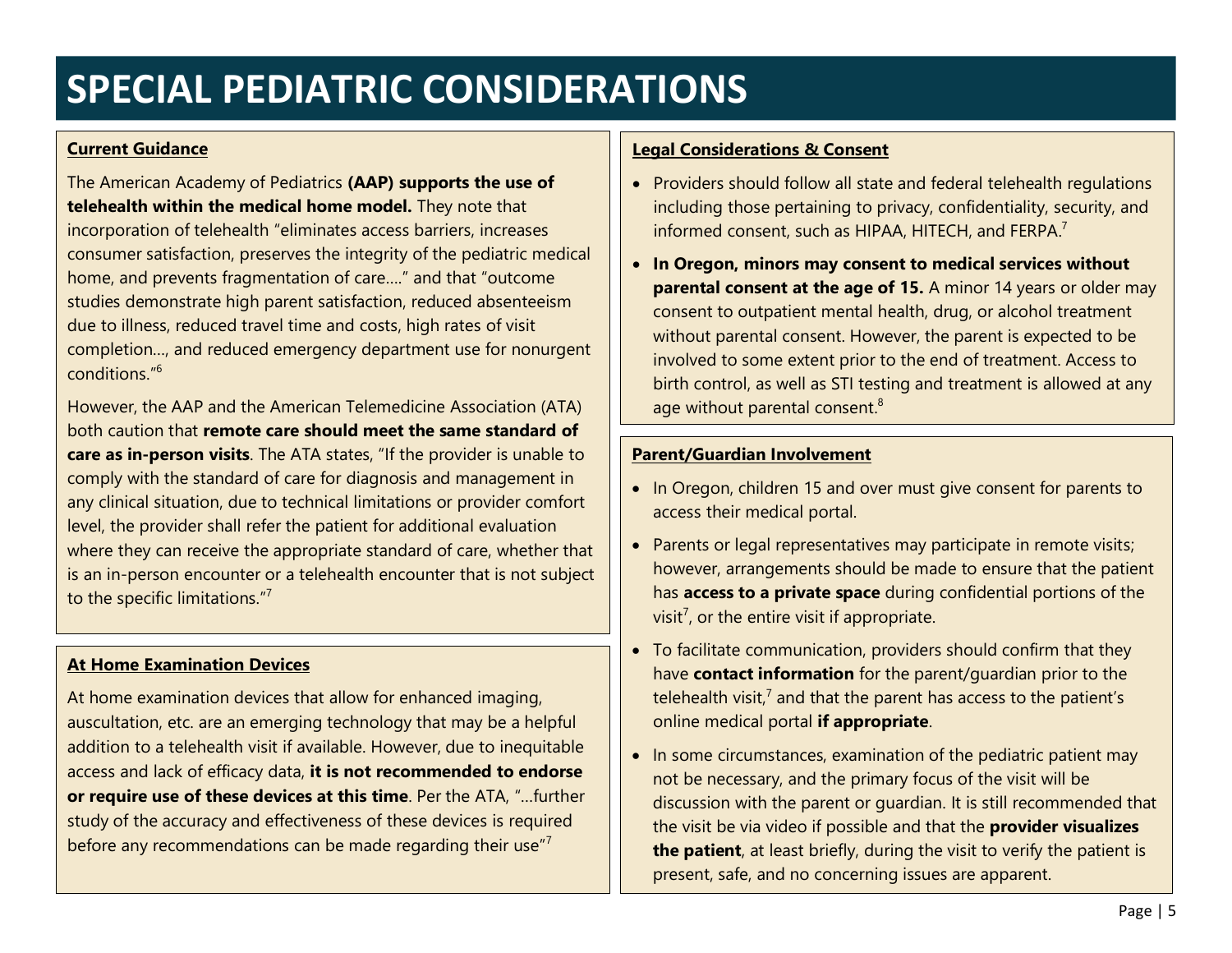# **PRIMARY CARE – PEDIATRICS** Routine Care

# **General Recommendations for Routine Care**

These recommendations are applicable to pediatric patients due for **non-urgent, routine recommended** care.

During the telehealth visit, if it becomes clear to the provider that an in-person visit is necessary based on clinical need or acuity, the provider should take responsibility for ensuring a visit is scheduled and transportation is arranged.

### **Recommended telehealth uses:**

1. Routine or follow-up care in established patients or new patients 2 years of age or older, after screening to ensure they do not meet any in-person visit criteria (below). Selected new patients under 2 may benefit from a telehealth visit with a subsequent in-person visit, as deemed appropriate by the provider.

# **E-Visits are appropriate for the following scenarios:**

1. Established patients in need of evaluation, education, or clinical guidance for an issue or condition that is not time sensitive

### **Consider in-person visits for patients who meet any of the following criteria:**

- 1. History, symptoms, or triage findings warrant a physical assessment, test, and/or procedure to determine a diagnosis or plan of care
- 2. Visit evaluation or outcome would be changed by an in-person exam
- 3. Lack of access to necessary monitoring devices either at home or at a satellite clinic location
- 4. Lack of access to telehealth technology or lack of necessary telehealth technical skills
- 5. Patient or guardian preference to visit provider in person
- 6. Need to assess patient safety
- 7. Privacy cannot be ensured with a virtual visit

# **Well-child visits & sports physicals**

It is recommended that all well-child visits are conducted in-person. Although some aspects of the visit could be adequately performed via telehealth, such as education or visual assessment, it may be difficult to guarantee that patients complete portions of the exam that require an office visit. Given the vital importance of hands-on physical examination and screenings, accurate vital signs, timely immunizations, and assessment of safety, it is recommended that the entire well-child visit is performed in person if possible.

Similarly, it is recommended that sports physicals (Preparticipation Physical Evaluations) are performed in-person to ensure a quality physical exam. This is particularly important given increased concerns following COVID infection. It is recommended that sports physicals are performed in conjunction with a well-child visit whenever possible, as this allows an opportunity to complete important screenings for behavioral and social health needs.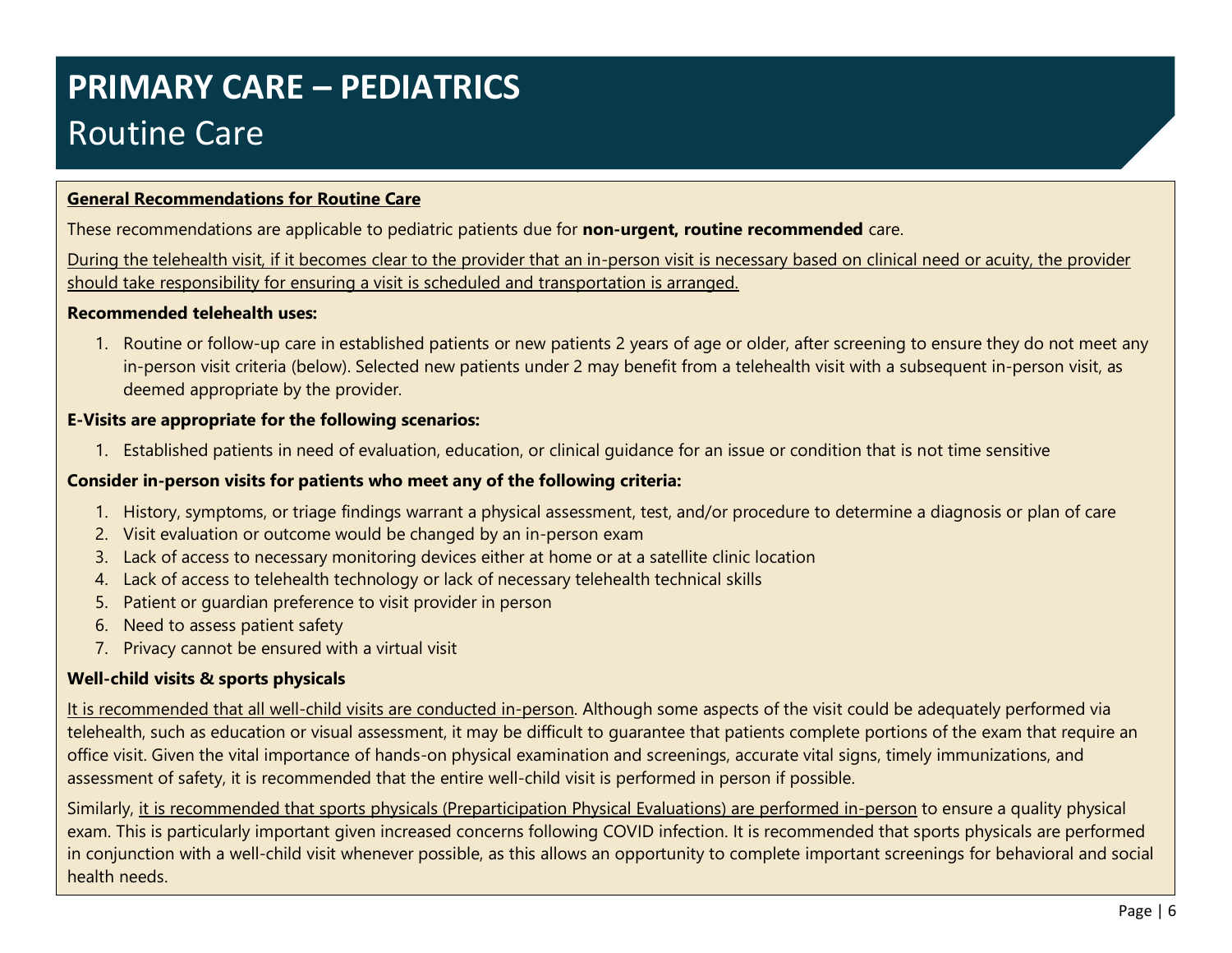# **Condition Specific Recommendations for Routine Care**

In addition to the general recommendations above, consider the condition specific recommendations below when determining clinical appropriateness for telehealth services for **pediatric patients in need of routine or follow-up services.**

| All pediatric patients (ages 0-21 years) |                                 |                                                                                                                                                                                        |                                                                                                                                                                                                                                                                                                                                                                                                                                     |                                                                                                                                                                                                                                                                                               |                   |  |  |  |
|------------------------------------------|---------------------------------|----------------------------------------------------------------------------------------------------------------------------------------------------------------------------------------|-------------------------------------------------------------------------------------------------------------------------------------------------------------------------------------------------------------------------------------------------------------------------------------------------------------------------------------------------------------------------------------------------------------------------------------|-----------------------------------------------------------------------------------------------------------------------------------------------------------------------------------------------------------------------------------------------------------------------------------------------|-------------------|--|--|--|
| <b>Reason for visit</b>                  | <b>Telehealth</b><br>Candidate? | <b>Platforms</b>                                                                                                                                                                       | <b>Recommended telehealth services</b>                                                                                                                                                                                                                                                                                                                                                                                              | In addition to general recommendations<br>above, consider in-person visit for the<br>following:                                                                                                                                                                                               | <b>References</b> |  |  |  |
| Hospital/ED<br>follow up                 | Yes                             | Video - preferred<br>Telephone - if video<br>is not possible. Not<br>recommended for<br>patients that require<br>visual assessment of<br>wounds, swelling,<br>range of motion,<br>etc. | • Obtain history and assessment<br>• Provide education, medication<br>reconciliation, medication<br>management, self-management<br>support<br>• Review plan of care provided at<br>discharge and answer questions<br>• As appropriate, provide counseling<br>and social needs screening<br>• Ensure needed supplies, medications,<br>medical equipment, in-home support,<br>and specialist/ancillary follow up care<br>are arranged | • Vital signs are warranted, and patient<br>does not have access to accurate remote<br>monitoring<br>• Patient's condition has worsened since<br>discharge<br>• Patient is unstable or at high risk for<br>readmission<br>• Patient requires follow up labs, imaging,<br>or other diagnostics | 9,10,11           |  |  |  |
| Medication<br>follow up                  | Yes                             | Video - preferred<br>Telephone - if video<br>is not possible                                                                                                                           | • Assess medication effectiveness,<br>adherence, side effects, etc., and<br>adjust as needed<br>• Determine future follow-up schedule<br>and plan                                                                                                                                                                                                                                                                                   | . Vital signs are warranted, and patient<br>does not have access to accurate remote<br>monitoring<br>• Patient requires lab monitoring or other<br>diagnostics related to medication                                                                                                          | 12,13             |  |  |  |
| Results follow up                        | Yes                             | Video - preferred<br>Telephone - if video<br>is not possible                                                                                                                           | • Explanation of results, education,<br>counseling<br>• As appropriate, development of care<br>plan, specialist referrals, medication<br>management                                                                                                                                                                                                                                                                                 | • Additional in-office diagnostics are<br>warranted                                                                                                                                                                                                                                           |                   |  |  |  |
| Sports physical                          | No                              | N/A                                                                                                                                                                                    | N/A                                                                                                                                                                                                                                                                                                                                                                                                                                 | N/A                                                                                                                                                                                                                                                                                           | 14,15             |  |  |  |
| Well-child visit                         | <b>No</b>                       | N/A                                                                                                                                                                                    | N/A                                                                                                                                                                                                                                                                                                                                                                                                                                 | N/A                                                                                                                                                                                                                                                                                           | 16,17             |  |  |  |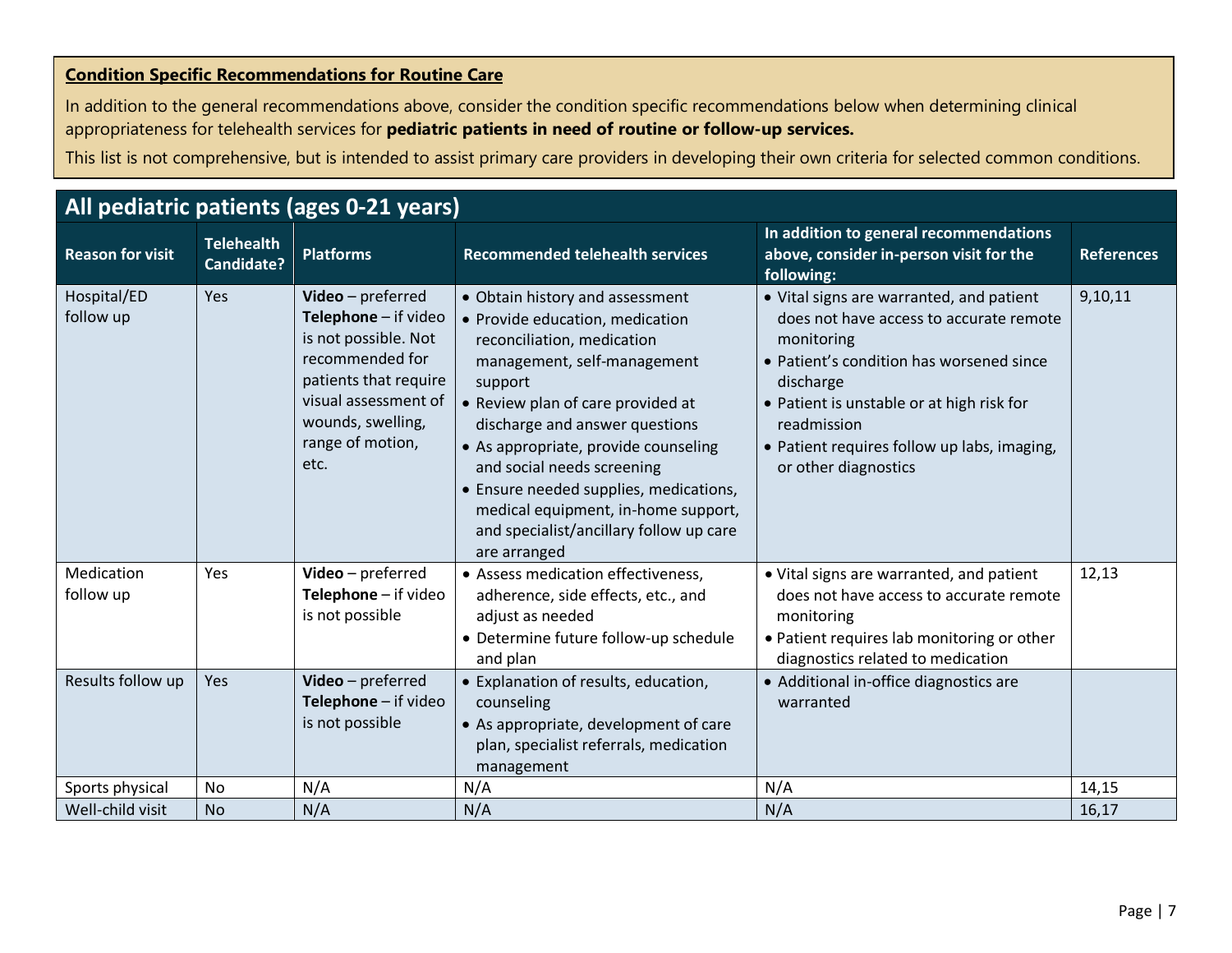| Adolescents (ages 11-21 years)  |                                 |                                                              |                                                                                                                                                                                                                                                                                 |                                                                                                                                          |                   |  |  |
|---------------------------------|---------------------------------|--------------------------------------------------------------|---------------------------------------------------------------------------------------------------------------------------------------------------------------------------------------------------------------------------------------------------------------------------------|------------------------------------------------------------------------------------------------------------------------------------------|-------------------|--|--|
| <b>Reason for visit</b>         | <b>Telehealth</b><br>Candidate? | <b>Platforms</b>                                             | <b>Recommended telehealth services</b>                                                                                                                                                                                                                                          | In addition to general recommendations<br>above, consider in-person visit for the<br>following:                                          | <b>References</b> |  |  |
| Sexual health/<br>birth control | <b>Yes</b>                      | Video - preferred<br>Telephone - if video<br>is not possible | • Assess/discuss medical, sexual, and<br>psychosocial history, screen for<br>sexual abuse, mental health,<br>substance use, and social needs<br>• Provide education, safe sexual<br>behavior counseling, contraceptive<br>counseling, family planning,<br>medication management | Physical examination, vital signs, or<br>imaging is necessary<br>• Need for STI or pregnancy testing<br>Patient is due for immunizations | 18, 19, 20, 21    |  |  |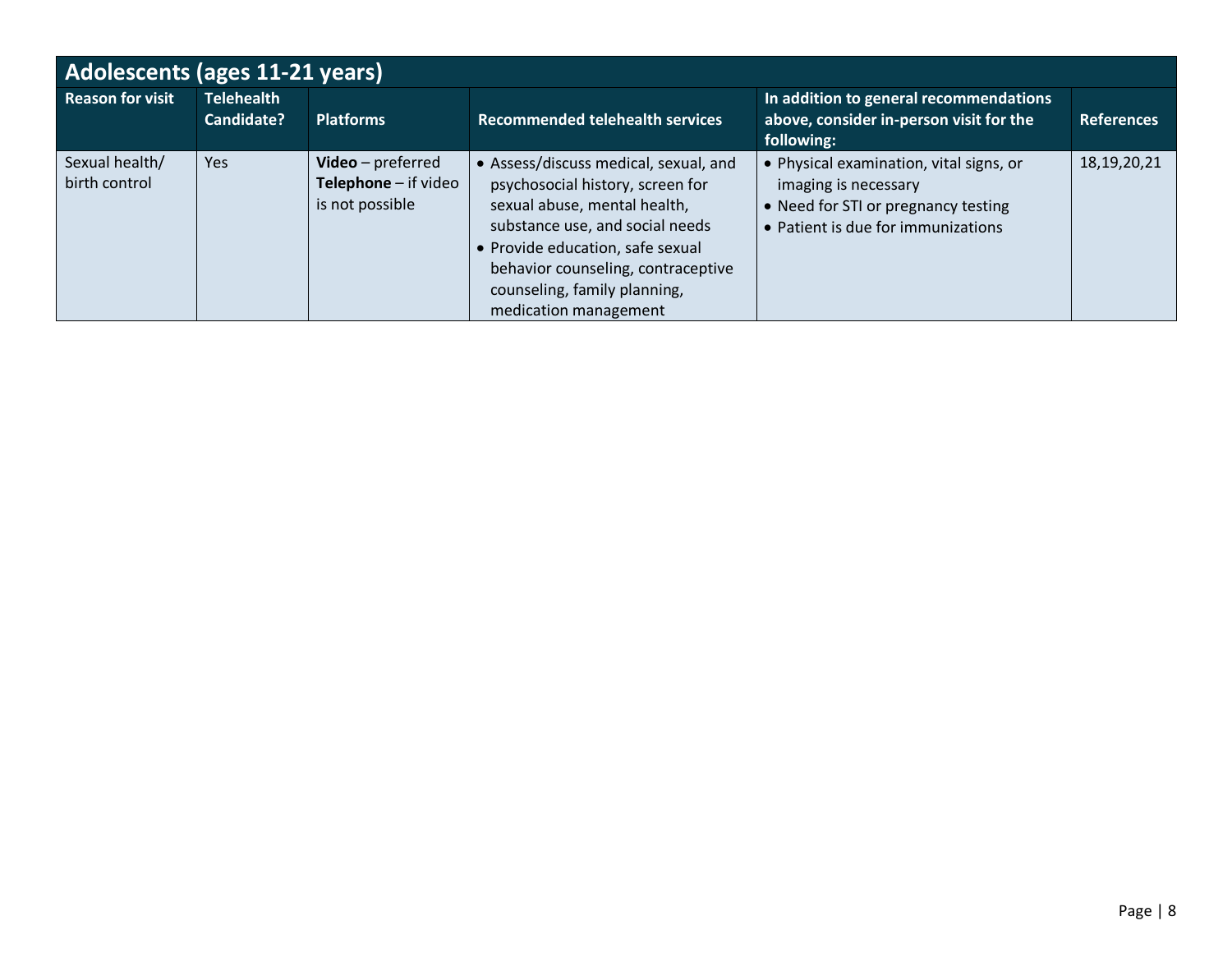# **PRIMARY CARE – PEDIATRICS** Acute Symptoms

# **General Recommendations for Acute Symptoms**

These recommendations are applicable to pediatric patients with **non-urgent** acute symptoms.

During the telehealth visit, if it becomes clear to the provider that an in-person visit is necessary based on clinical need or acuity, the provider should take responsibility for ensuring a visit is scheduled and transportation is arranged.

#### **Recommended telehealth uses:**

1. Established patients or new patients 2 years of age or older, after screening to rule out the need for emergent care and to ensure they do not meet any other in-person visit criteria (below). Selected new patients under 2 may benefit from a telehealth visit with a subsequent in-person visit, as deemed appropriate by the provider.

#### **E-Visits are appropriate for the following scenarios:**

1. Established patients in need of symptom-specific evaluation, when the condition is low-acuity, low-risk, and not time sensitive

### **Consider in-person visits for patients who meet any of the following criteria:**

- 1. History, symptoms, or triage findings warrant a physical assessment, test, and/or procedure to determine a diagnosis or plan of care
- 2. Visit evaluation or outcome would be changed by an in-person exam
- 3. Symptoms of systemic illness (constitutional symptoms)
- 4. Lack of access to necessary monitoring devices either at home or at a satellite clinic location
- 5. Lack of access to telehealth technology or lack of necessary telehealth technical skills
- 6. Patient or guardian preference to visit provider in person
- 7. Need to assess patient safety
- 8. Privacy cannot be ensured with a virtual visit

Note: Some patients who require ancillary services such as lab work or radiology exams may receive those in-person services without a face-toface visit to their primary care provider.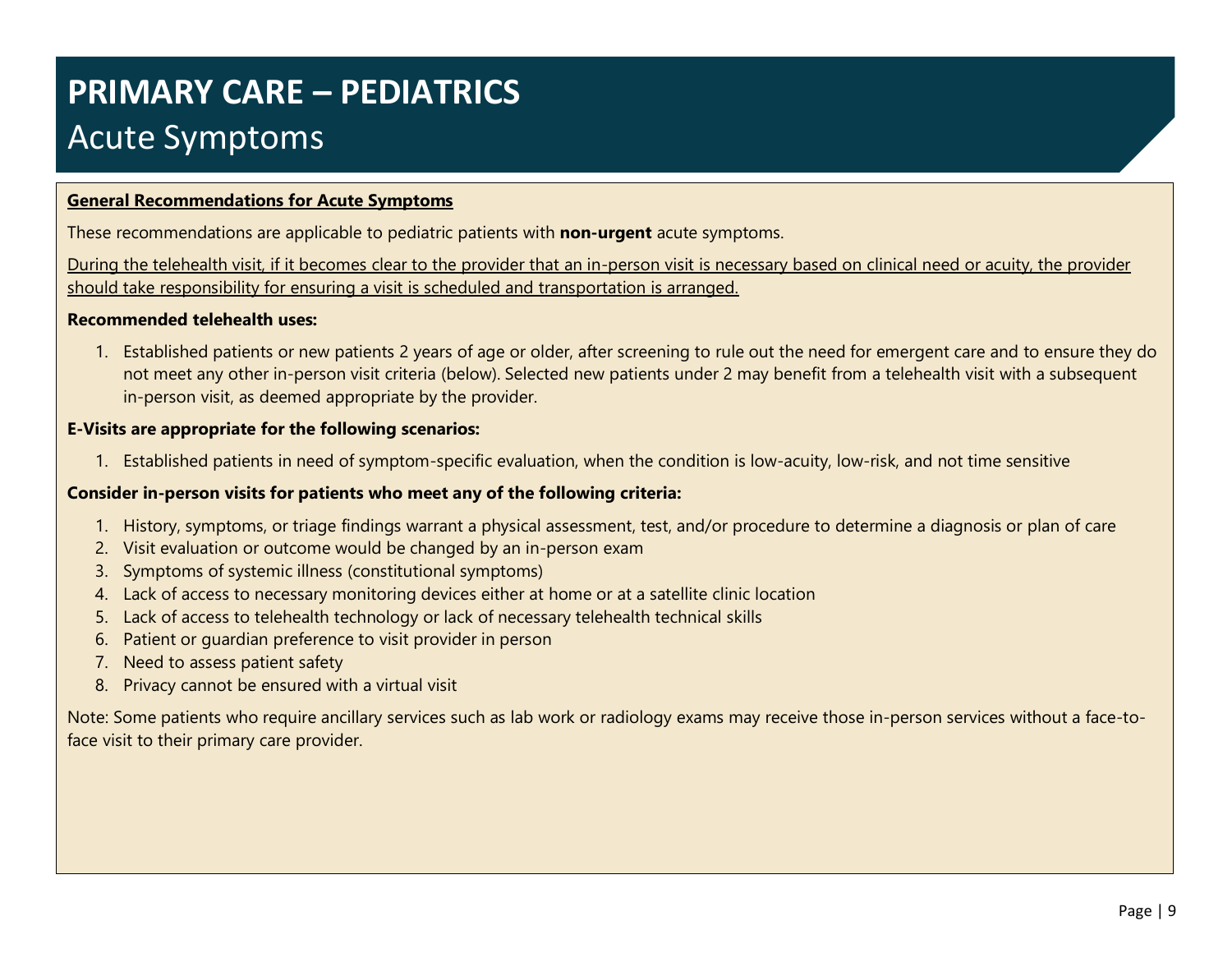# **Condition Specific Recommendations for Acute Symptoms**

In addition to the general recommendations above, consider the condition specific recommendations below when determining clinical appropriateness for telehealth services for **pediatric patients with non-urgent acute symptoms**.

| All pediatric patients (ages 0-21 years) |                                                                                                            |                                                                               |                                                                                                                                                                                                                   |                                                                                                                                                                                                                                                                                                                                                                                                                                                                 |                   |  |  |
|------------------------------------------|------------------------------------------------------------------------------------------------------------|-------------------------------------------------------------------------------|-------------------------------------------------------------------------------------------------------------------------------------------------------------------------------------------------------------------|-----------------------------------------------------------------------------------------------------------------------------------------------------------------------------------------------------------------------------------------------------------------------------------------------------------------------------------------------------------------------------------------------------------------------------------------------------------------|-------------------|--|--|
| <b>Reason for visit</b>                  | <b>Telehealth</b><br>Candidate?                                                                            | <b>Platforms</b>                                                              | <b>Recommended telehealth services</b>                                                                                                                                                                            | In addition to general recommendations<br>above, consider in-person visit for the<br>following:                                                                                                                                                                                                                                                                                                                                                                 | <b>References</b> |  |  |
| Abdominal pain                           | Yes, but due to<br>the risk of<br>urgent<br>conditions,<br>clinical triage<br>evaluation is<br>recommended | Video $-$<br>preferred<br>Telephone - not<br>recommended                      | • Obtain history and assess acuity<br>• For benign presentations, provide<br>education, supportive care,<br>nutrition education, medication<br>management, follow-up plan,<br>assess need for specialist referral | • Need for lab testing or diagnostic imaging<br>• Red flags are present, such as recent<br>trauma, severe pain, fever, bilious vomiting,<br>bloody diarrhea, voluntary guarding,<br>rigidity, rebound tenderness, right lower<br>quadrant pain, lethargy, etc.<br>. In males, red flags may include tender<br>scrotum and enlarged testis<br>• In adolescent females, red flags may<br>include irregular vaginal bleeding and acute<br>onset low abdominal pain | 22, 23, 24, 25    |  |  |
| Constipation                             | Yes                                                                                                        | Video $-$<br>preferred<br><b>Telephone</b> $-$ if<br>video is not<br>possible | • Obtain history and assessment<br>• Provide education, diet<br>modifications, medication<br>management, follow-up plan,<br>assess for specialty referral                                                         | . Infant less than one month old<br>• Physical exam, imaging, or occult blood<br>testing are necessary to rule out organic<br>causes<br>• Patient has chronic constipation and needs<br>initial physical exam<br>• Red flags are present, such as delayed<br>passage of meconium, abdominal<br>distension, vomiting/fever, etc.                                                                                                                                 | 25, 26, 27, 28    |  |  |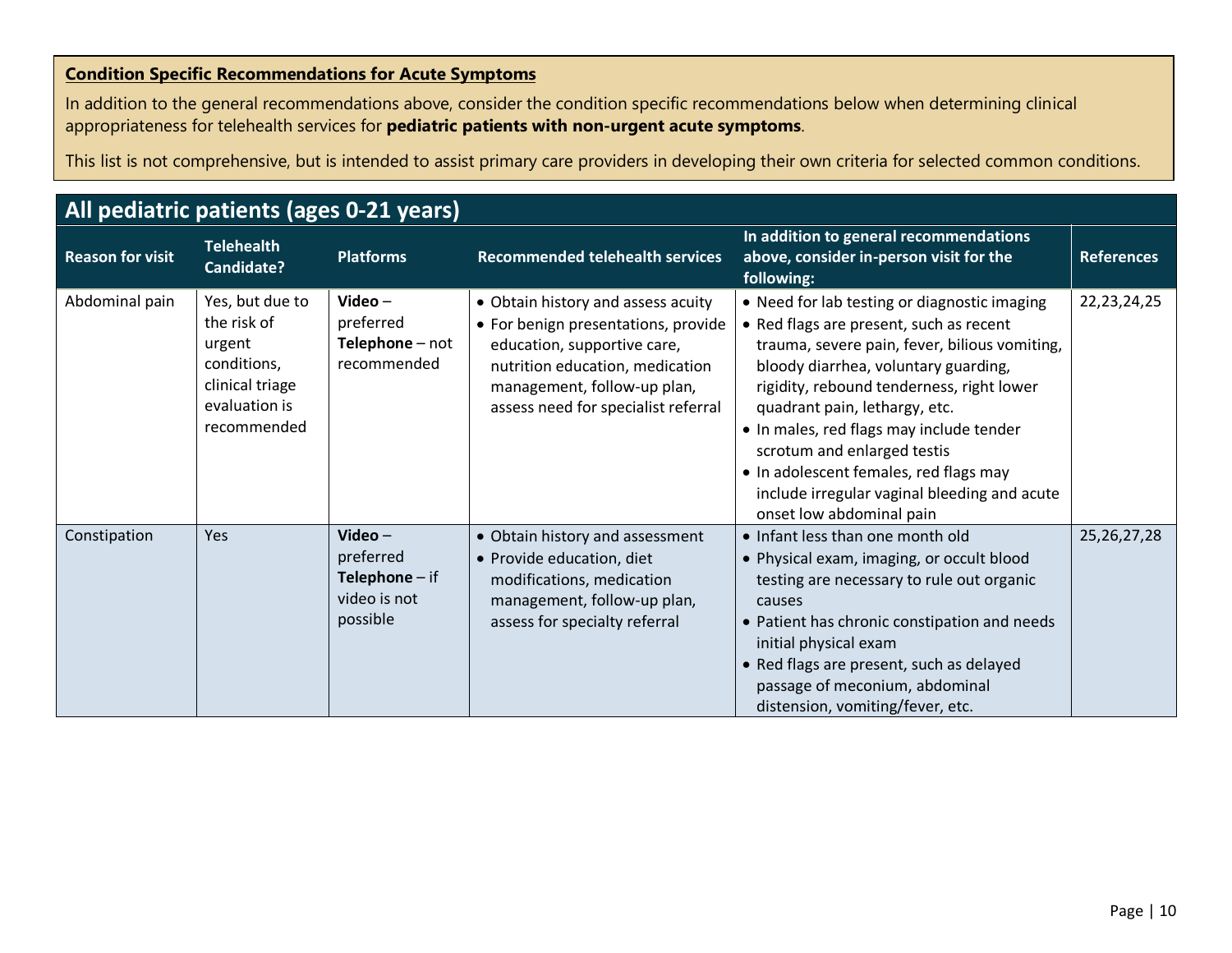| All pediatric patients (ages 0-21 years) |                                        |                                                          |                                                                                                                                                                                          |                                                                                                                                                                                                                                                                                                                                                                                                                                                                                                         |                   |  |
|------------------------------------------|----------------------------------------|----------------------------------------------------------|------------------------------------------------------------------------------------------------------------------------------------------------------------------------------------------|---------------------------------------------------------------------------------------------------------------------------------------------------------------------------------------------------------------------------------------------------------------------------------------------------------------------------------------------------------------------------------------------------------------------------------------------------------------------------------------------------------|-------------------|--|
| <b>Reason for visit</b>                  | <b>Telehealth</b><br><b>Candidate?</b> | <b>Platforms</b>                                         | <b>Recommended telehealth services</b>                                                                                                                                                   | In addition to general recommendations<br>above, consider in-person visit for the<br>following:                                                                                                                                                                                                                                                                                                                                                                                                         | <b>References</b> |  |
| Diarrhea                                 | Yes                                    | Video $-$<br>preferred<br>Telephone - not<br>recommended | • Obtain history and assessment,<br>including hydration evaluation<br>• Provide education, rehydration<br>instruction, nutrition<br>management, medication<br>management, follow-up plan | • Infant less than 6 months old<br>• Symptoms lasting 7 or more days<br>• Red flags are present, such as bilious or<br>bloody vomiting, bloody diarrhea, cyanosis,<br>inconsolable crying/irritability, petechial<br>rash, rapid breathing, high fever, signs of<br>dehydration, or toxic appearance<br>• Lab testing, stool culture, or IV rehydration<br>is needed                                                                                                                                    | 29,30,31          |  |
| Ear pain                                 | <b>No</b>                              | N/A                                                      | N/A                                                                                                                                                                                      | N/A                                                                                                                                                                                                                                                                                                                                                                                                                                                                                                     | 32,33,34          |  |
| Eye redness/<br>discharge                | Yes                                    | Video $-$<br>preferred<br>Telephone - not<br>recommended | • Obtain history and assessment<br>• Provide education, symptom<br>management, medication<br>management, follow-up plan,<br>refer to specialist as needed                                | • Child less than 2 years old<br>• Need for culture or other laboratory<br>analysis<br>• Red flags are present, such as vision loss,<br>moderate to severe pain, copious purulent<br>discharge, recent eye surgery, history of<br>traumatic eye injury, etc.                                                                                                                                                                                                                                            | 35, 36, 37, 38    |  |
| Fever                                    | Yes                                    | Video-<br>preferred<br>Telephone - not<br>recommended    | • Obtain history and assess acuity<br>• For benign presentations, provide<br>education, supportive care,<br>medication management, follow-<br>up plan                                    | • Infant less than 3 months old<br>• Fever >3 days, or additional symptoms such<br>as ear pain, vomiting, excessive fussiness,<br>lethargy, poor feeding, dehydration, etc.<br>• Presence of pre-existing conditions such as<br>prematurity or immune compromise<br>• Urinalysis, urine culture, or other lab<br>testing is needed<br>• Red flags are present, such as breathing<br>changes, neck pain/stiffness, petechiae,<br>signs of poor perfusion, drowsiness,<br>inconsolability, seizures, etc. | 39,40,41,42       |  |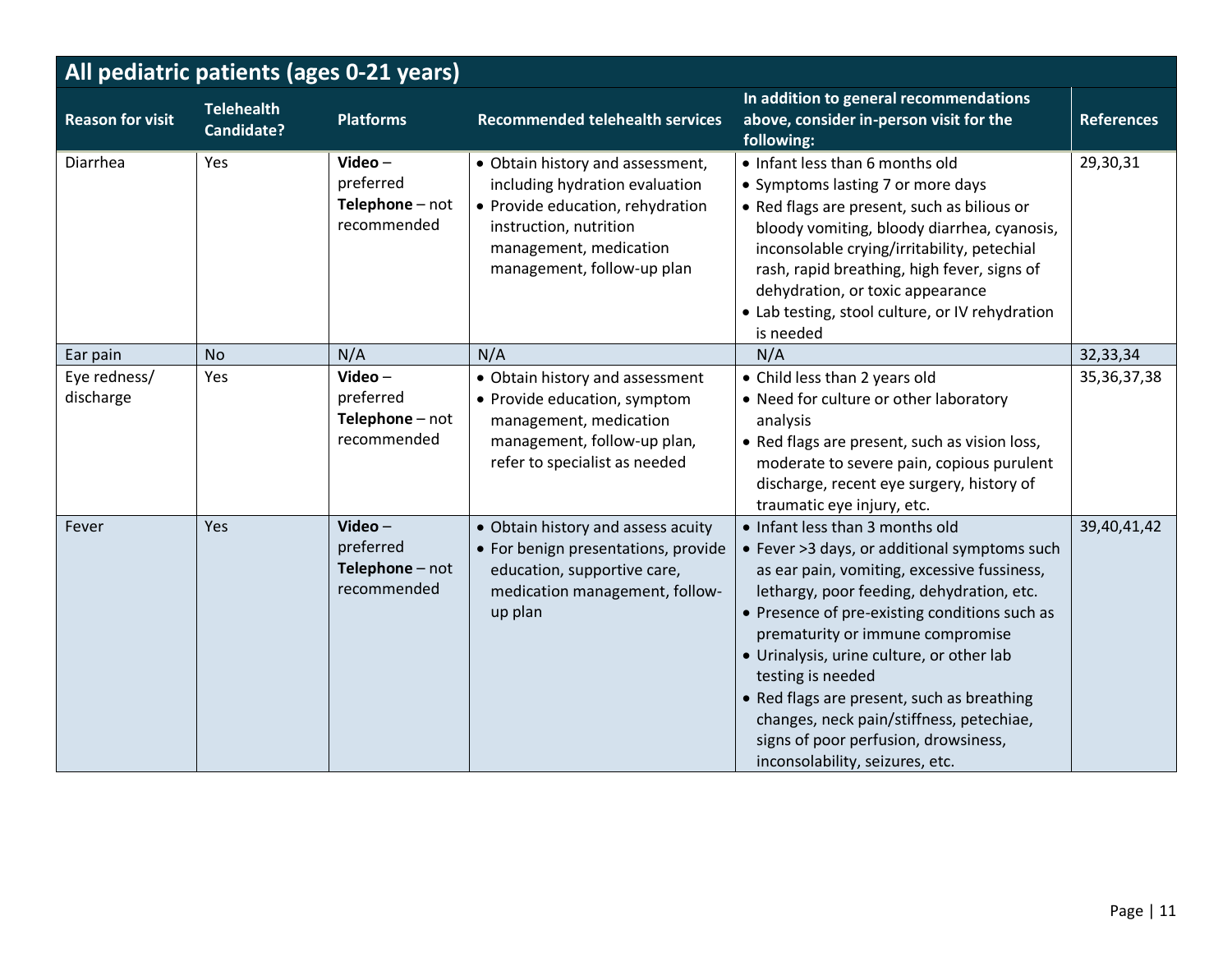| All pediatric patients (ages 0-21 years) |                                                                                                                                                       |                                                                                                                                    |                                                                                                                                                                                                                                                                       |                                                                                                                                                                                                                                                                                           |                       |  |  |
|------------------------------------------|-------------------------------------------------------------------------------------------------------------------------------------------------------|------------------------------------------------------------------------------------------------------------------------------------|-----------------------------------------------------------------------------------------------------------------------------------------------------------------------------------------------------------------------------------------------------------------------|-------------------------------------------------------------------------------------------------------------------------------------------------------------------------------------------------------------------------------------------------------------------------------------------|-----------------------|--|--|
| <b>Reason for visit</b>                  | <b>Telehealth</b><br>Candidate?                                                                                                                       | <b>Platforms</b>                                                                                                                   | <b>Recommended telehealth services</b>                                                                                                                                                                                                                                | In addition to general recommendations<br>above, consider in-person visit for the<br>following:                                                                                                                                                                                           | <b>References</b>     |  |  |
| Fussiness/crying                         | Yes, for follow<br>up visits only                                                                                                                     | Video-<br>preferred<br>Telephone $-$ if<br>video is not<br>possible                                                                | • Obtain history and assessment<br>• Provide education, reassurance,<br>support, and treatment/<br>management options, follow-up<br>plan                                                                                                                              | • Infant less than 1 month old<br>• Physical exam is necessary for initial<br>diagnosis to rule out organic causes<br>• Red flags are present, such as<br>inconsolability, distended abdomen, fever,<br>or lethargy                                                                       | 43,44                 |  |  |
| Head injury                              | Yes, if 4 or more<br>hours after<br>initial injury.<br>Due to the risk<br>of urgent<br>conditions,<br>clinical triage<br>evaluation is<br>recommended | $Video -$<br>preferred<br>Telephone - not<br>recommended                                                                           | • Obtain history, symptom<br>screening, vestibular/ocular<br>screening, and neurocognitive<br>assessment<br>• Provide education, symptom<br>management, counseling,<br>discussion of return-to-learn and<br>return-to-play progress, refer to<br>specialist as needed | • Child less than 2 years old<br>• Initial exam within 4 hours of injury<br>requires in-person assessment for diagnosis<br>and plan of care<br>• Red flags are present, such as repeat injury,<br>vomiting, mental status change, lethargy,<br>severe or worsening symptoms, etc.         | 45,46,47,48,<br>49,50 |  |  |
| Headache/<br>migraine                    | Yes, but due to<br>the risk of<br>urgent<br>conditions,<br>clinical triage<br>evaluation is<br>recommended                                            | Video-<br>preferred<br>Telephone - not<br>recommended<br>for initial<br>assessment, may<br>be appropriate<br>for follow-up<br>care | • Obtain history and assessment<br>• Provide education, medication<br>management, self-management<br>support, follow-up plan, assess<br>for specialist referral<br>• As appropriate, screen for<br>psychosocial stressors, mental<br>health, substance use            | • Child less than 5 years old<br>• Need for evaluation of tone, deep tendon<br>reflexes, or fundoscopy<br>• Red flags are present, such as abnormal<br>neurologic findings, history of trauma,<br>increase in severity, new onset severe<br>headache, constitutional symptoms, etc.       | 51,52,53,54,<br>55,56 |  |  |
| Musculoskeletal<br>pain                  | Yes                                                                                                                                                   | Video-<br>preferred<br>Telephone - not<br>recommended                                                                              | • Obtain history and assessment,<br>including use of a validated, age<br>appropriate pain tool<br>· Provide education, non-<br>pharmaceutical strategies,<br>medication management, follow-<br>up plan, refer to specialist as<br>needed                              | • Child less than 3 years old<br>• Need for diagnostic imaging<br>• Concern for non-accidental injury<br>• Red flags are present, such as severe pain,<br>inconsolability, deformity, signs of poor<br>perfusion, signs of systemic illness,<br>complete inability to move or bear weight | 57,58,59,60,<br>61    |  |  |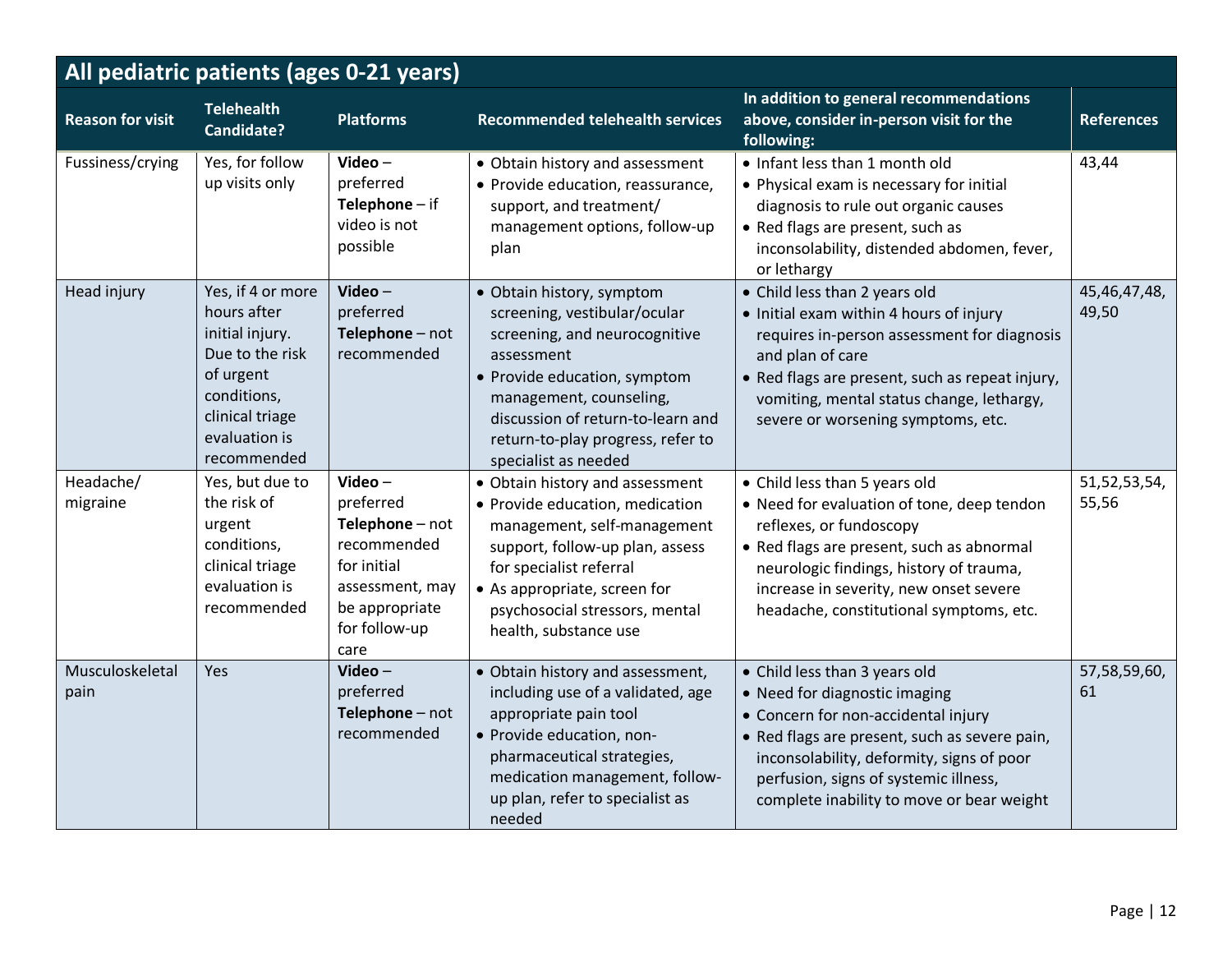| All pediatric patients (ages 0-21 years)                                                         |                                        |                                                                                                                                                                                                |                                                                                                                                                                                                                                                 |                                                                                                                                                                                                                                                                                                                                                                                                   |                          |  |  |
|--------------------------------------------------------------------------------------------------|----------------------------------------|------------------------------------------------------------------------------------------------------------------------------------------------------------------------------------------------|-------------------------------------------------------------------------------------------------------------------------------------------------------------------------------------------------------------------------------------------------|---------------------------------------------------------------------------------------------------------------------------------------------------------------------------------------------------------------------------------------------------------------------------------------------------------------------------------------------------------------------------------------------------|--------------------------|--|--|
| <b>Reason for visit</b>                                                                          | <b>Telehealth</b><br><b>Candidate?</b> | <b>Platforms</b>                                                                                                                                                                               | <b>Recommended telehealth services</b>                                                                                                                                                                                                          | In addition to general recommendations<br>above, consider in-person visit for the<br>following:                                                                                                                                                                                                                                                                                                   | <b>References</b>        |  |  |
| Poor Feeding/<br>loss of appetite                                                                | Yes                                    | Video-<br>preferred<br>Telephone - not<br>recommended                                                                                                                                          | • Obtain history and assessment,<br>including feeding style of the<br>caregiver<br>• Provide education, support, self-<br>management techniques, follow-<br>up plan, referral to GI, SLP,<br>nutritionist, behavioral health,<br>etc. as needed | • Infant 3 months old or younger<br>• Height/weight cannot be accurately<br>measured remotely<br>• Red flags are present, such as infant that<br>has not fed in over 4 hours, vomiting,<br>diarrhea, dysphagia, aspiration, pain with<br>feeding, developmental delay, chronic<br>cardiac or respiratory symptoms, weight<br>loss or growth failure                                               | 62,63,64                 |  |  |
| Skin concern<br>(rash, acne,<br>other)                                                           | Yes                                    | Video-<br>preferred (ideally<br>with high quality<br>images sent prior<br>to visit)<br>Telephone - not<br>recommended<br>$E-Visit - high$<br>quality images<br>may be shared<br>asynchronously | • Obtain history and assessment<br>• Provide education, medication<br>management, self-management<br>support, follow-up plan, assess<br>for specialist referral                                                                                 | • Need for full body skin exam or<br>examination of hair-bearing skin,<br>pigmented lesions, mucosal lesions, or if<br>skin color makes virtual assessment difficult<br>· Biopsy, lab testing, culture, or diagnostic<br>imaging are needed<br>• Signs of systemic allergy or illness<br>• Red flags are present, such as<br>erythroderma, desquamation, petechiae/<br>purpura, severe pain, etc. | 65,66,67,68,<br>69,70,71 |  |  |
| Upper<br>respiratory<br>infection (URI)<br>symptoms (sore<br>throat, cough,<br>sinus congestion) | <b>Yes</b>                             | Video $-$<br>preferred<br>Telephone $-$ if<br>video is not<br>possible                                                                                                                         | • Obtain history and triage for<br>acuity<br>• For non-concerning<br>presentations, provide self-<br>management support, symptom<br>management, education,<br>medication management, follow-<br>up plan                                         | • Need for vital signs, radiology exam, lung<br>auscultation, or other physical assessment<br>• Lab or culture testing is needed<br>• Red flags are present, such as rapid<br>respiratory rate, difficulty breathing,<br>intermittent apnea, infant that is not<br>feeding adequately                                                                                                             | 72,73,74,75              |  |  |
| Urinary<br>complaints<br>(possible UTI)                                                          | Yes                                    | Video $-$<br>preferred<br>Telephone $-$ if<br>video is not<br>possible                                                                                                                         | • Obtain history and assessment<br>• Provide education, medication<br>management, self-management<br>support, follow-up plan, assess<br>for specialist referral                                                                                 | • Child less than 2 years old<br>• Urinalysis, culture, or diagnostic imaging<br>are needed                                                                                                                                                                                                                                                                                                       | 76,77,78,79,<br>80,81    |  |  |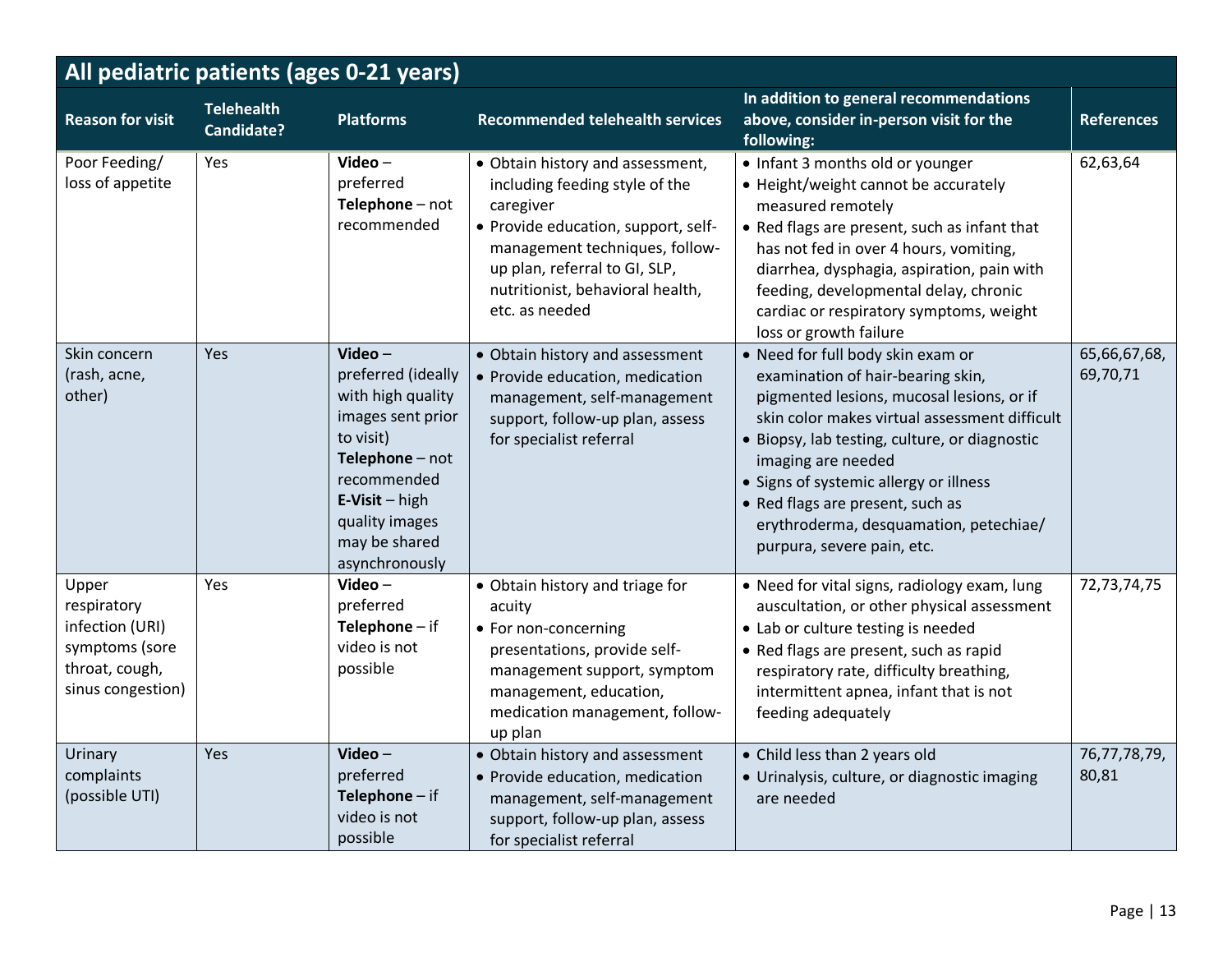| All pediatric patients (ages 0-21 years)       |                                                                                                            |                                                                                                                          |                                                                                                                                                                                                                                                                            |                                                                                                                                                                                                                                                                                                                                                                                                                                                                                                                                       |                   |  |  |
|------------------------------------------------|------------------------------------------------------------------------------------------------------------|--------------------------------------------------------------------------------------------------------------------------|----------------------------------------------------------------------------------------------------------------------------------------------------------------------------------------------------------------------------------------------------------------------------|---------------------------------------------------------------------------------------------------------------------------------------------------------------------------------------------------------------------------------------------------------------------------------------------------------------------------------------------------------------------------------------------------------------------------------------------------------------------------------------------------------------------------------------|-------------------|--|--|
| <b>Reason for visit</b>                        | <b>Telehealth</b><br>Candidate?                                                                            | <b>Platforms</b>                                                                                                         | <b>Recommended telehealth services</b>                                                                                                                                                                                                                                     | In addition to general recommendations<br>above, consider in-person visit for the<br>following:                                                                                                                                                                                                                                                                                                                                                                                                                                       | <b>References</b> |  |  |
| Vomiting                                       | Yes, but due to<br>the risk of<br>urgent<br>conditions,<br>clinical triage<br>evaluation is<br>recommended | Video $-$<br>preferred<br>Telephone - not<br>recommended                                                                 | • Obtain history and assessment,<br>including hydration evaluation<br>• Provide education, rehydration<br>instruction, nutrition<br>management, self-management<br>techniques, medication<br>management, follow-up plan,<br>assess for referral to specialist as<br>needed | • Need for physical exam to better assess<br>hydration or abdomen<br>• Need for diagnostic imaging or lab testing<br>• Red flags are present, such as bilious or<br>bloody vomiting, bloody diarrhea, cyanosis,<br>inconsolable crying/irritability, high fever,<br>distended abdomen, severe abdominal<br>pain, weight loss, change in mental status,<br>vomiting that causes wake from sleep,<br>intractable vomiting, clinical dehydration,<br>or toxic appearance<br>• Lab work, stool culture, or IV rehydration is<br>indicated | 82,83             |  |  |
| White lesions in<br>mouth (possible<br>thrush) | Yes                                                                                                        | Video $-$<br>preferred (ideally<br>with high quality<br>images sent prior<br>to visit)<br>Telephone - not<br>recommended | • Obtain history and assessment<br>• Provide education, discuss<br>prevention, symptom<br>management, medication<br>management                                                                                                                                             | • Need for culture<br>• Poor hydration or poor feeding<br>• Unable to properly visualize lesions via<br>video or photos                                                                                                                                                                                                                                                                                                                                                                                                               | 65,84             |  |  |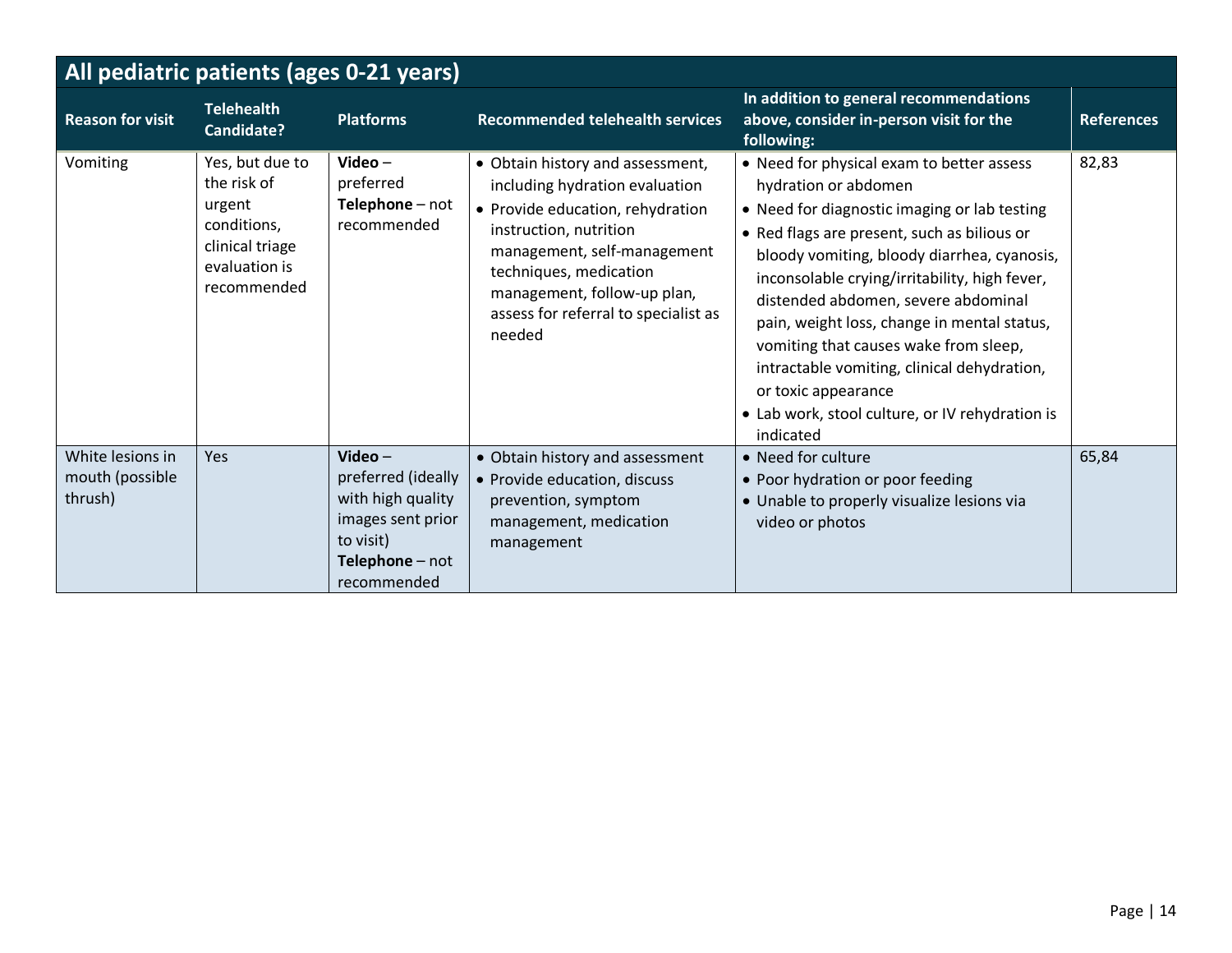| <b>Adolescents (ages 11-21 years)</b>                  |                                                                                                                      |                                                                          |                                                                                                                                                                                                                   |                                                                                                                                                                                                                                                                                                                                                                                            |                    |  |
|--------------------------------------------------------|----------------------------------------------------------------------------------------------------------------------|--------------------------------------------------------------------------|-------------------------------------------------------------------------------------------------------------------------------------------------------------------------------------------------------------------|--------------------------------------------------------------------------------------------------------------------------------------------------------------------------------------------------------------------------------------------------------------------------------------------------------------------------------------------------------------------------------------------|--------------------|--|
| <b>Reason for visit</b>                                | <b>Telehealth</b><br>Candidate?                                                                                      | <b>Platforms</b>                                                         | <b>Recommended telehealth services</b>                                                                                                                                                                            | In addition to general recommendations<br>above, consider in-person visit for the<br>following:                                                                                                                                                                                                                                                                                            | <b>References</b>  |  |
| Breast pain,<br>changes, or<br>concerns                | Yes                                                                                                                  | Video - preferred<br>Telephone - not<br>recommended                      | • Obtain history and assessment<br>• Provide education, medication<br>management, self-management<br>support, follow-up plan, assess for<br>specialist referral                                                   | • Presence of breast mass<br>• Need for diagnostic imaging or biopsy                                                                                                                                                                                                                                                                                                                       | 85,86,87,88        |  |
| Menstrual pain                                         | Yes                                                                                                                  | Video - preferred<br><b>Telephone</b> $-$ if<br>video is not<br>possible | • Obtain history and assessment<br>• For presentations suggesting<br>primary dysmenorrhea, provide self-<br>management support, symptom<br>management, education, medication<br>management, follow-up plan        | • Need for pelvic exam or imaging due to<br>abnormal findings, lack of improvement<br>with medical therapy, or concerning<br>history<br>• Symptoms of STI are also present<br>• Signs of secondary dysmenorrhea are<br>present, such as severe or worsening<br>pain, abnormal uterine bleeding, mid-<br>cycle pain, family hx of endometriosis,<br>dyspareunia, congenital anomalies, etc. | 89,90,91,92        |  |
| Sexually<br>transmitted<br>infection (STI)<br>symptoms | Yes, primarily<br>for follow-up.<br>Initial visit only<br>if significant<br>barriers to in-<br>person visit<br>exist | Video - preferred<br><b>Telephone</b> $-$ if<br>video is not<br>possible | • Obtain history and assessment<br>• Provide test result discussions,<br>education, self-management<br>support, medication management,<br>safe sex counseling, follow-up plan,<br>discuss partner therapy options | • Need for lab testing or culture (unless<br>patient has access to self-swab kit)<br>. Need for pelvic, genital, or rectal exam<br>• Need for injectable medication<br>• Signs of PID are present, such as fever,<br>lower abdominal pain or dyspareunia                                                                                                                                   | 91,92,93,94,<br>95 |  |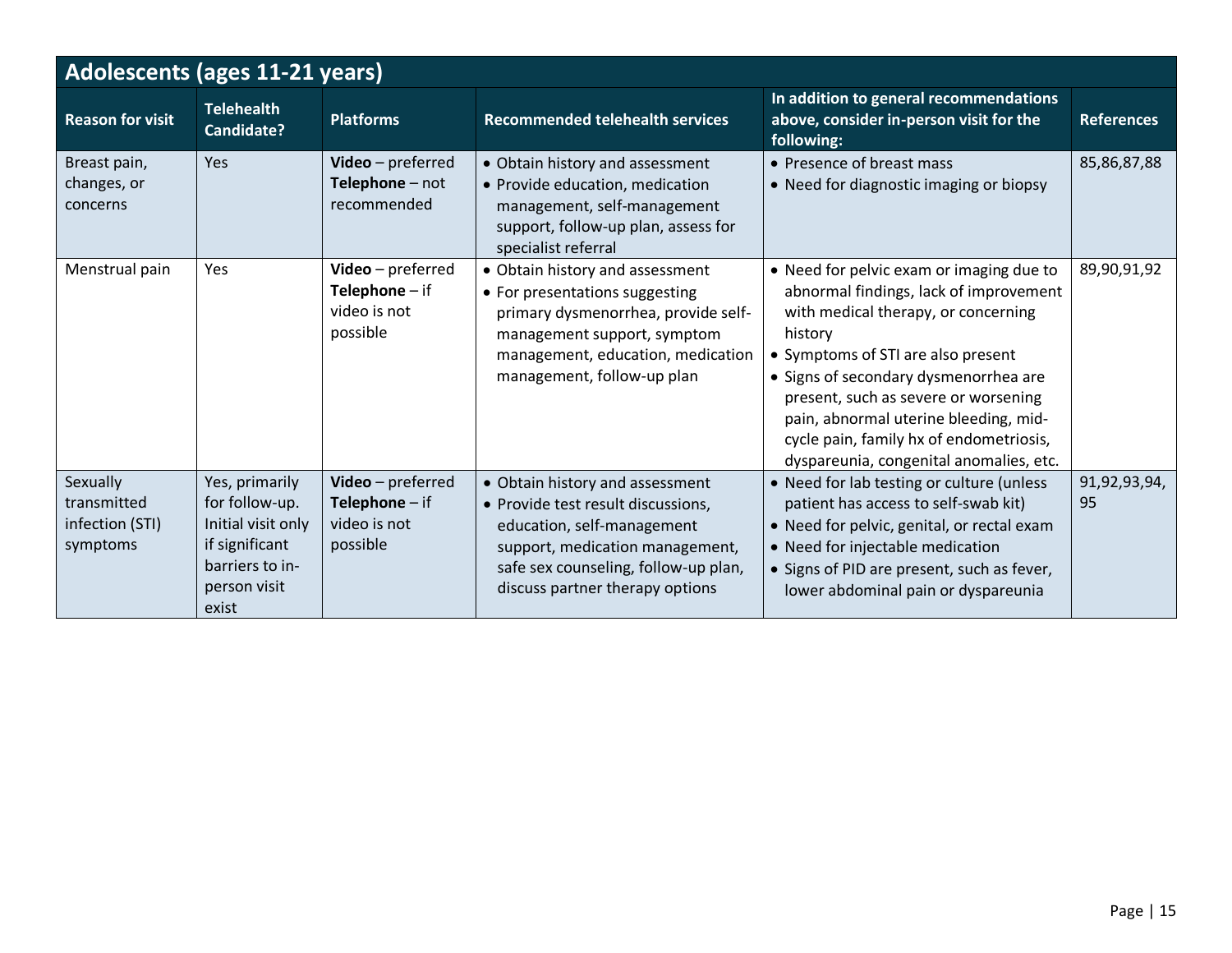# **PRIMARY CARE – PEDIATRICS** Chronic Condition Management

# **General Recommendations for Chronic Conditions**

These recommendations are applicable to pediatric patients with one or more **established chronic conditions**. They do not reflect the initial diagnosis, nor the possible need for in-person specialist visits. These recommendations pertain to primary care visits performed **in addition to in-person routine well-child visits** where chronic conditions are evaluated.

During the telehealth visit, if it becomes clear to the provider that an in-person visit is necessary based on clinical need or acuity, the provider should take responsibility for ensuring a visit is scheduled and transportation is arranged.

#### **Recommended telehealth uses:**

- 1. Routine chronic condition follow-up in new or established patients or new patients 2 years of age or older, after screening to ensure they do not meet any in-person visit criteria (below). Selected new patients under 2 may benefit from a telehealth visit with a subsequent inperson visit, as deemed appropriate by the provider.
- 2. New or worsening symptomology in established patients or new patients 2 years of age or older, that does not require hands on or urgent/emergent assessment. Selected new patients under 2 may benefit from a telehealth visit with a subsequent in-person visit, as deemed appropriate by the provider.

### **E-Visits are appropriate for the following scenarios:**

1. Established patients in need of evaluation, education, or clinical guidance for an issue or condition that is not time sensitive

# **Consider in-person visits for patients who meet any of the following criteria:**

- 1. History, symptoms, or triage findings warrant a physical assessment, test, and/or procedure to determine a diagnosis or plan of care
- 2. Visit evaluation or outcome would be changed by an in-person exam
- 3. Lack of access to necessary monitoring devices either at home or at a satellite clinic location (i.e., pulse oximeter)
- 4. Lack of access to telehealth technology or lack of necessary telehealth technical skills
- 5. Patient or guardian preference to visit provider in person
- 6. Need to assess patient safety
- 7. Most recent visit(s) were performed via telehealth and provider deems an in-person visit necessary based on patient risk and time elapsed since last in-person visit.
- 8. Privacy cannot be ensured with a virtual visit

Note: Some patients who are due for ancillary services such as lab work, radiology exams, or vaccinations may receive those in-person services without a face-to-face visit to their primary care provider.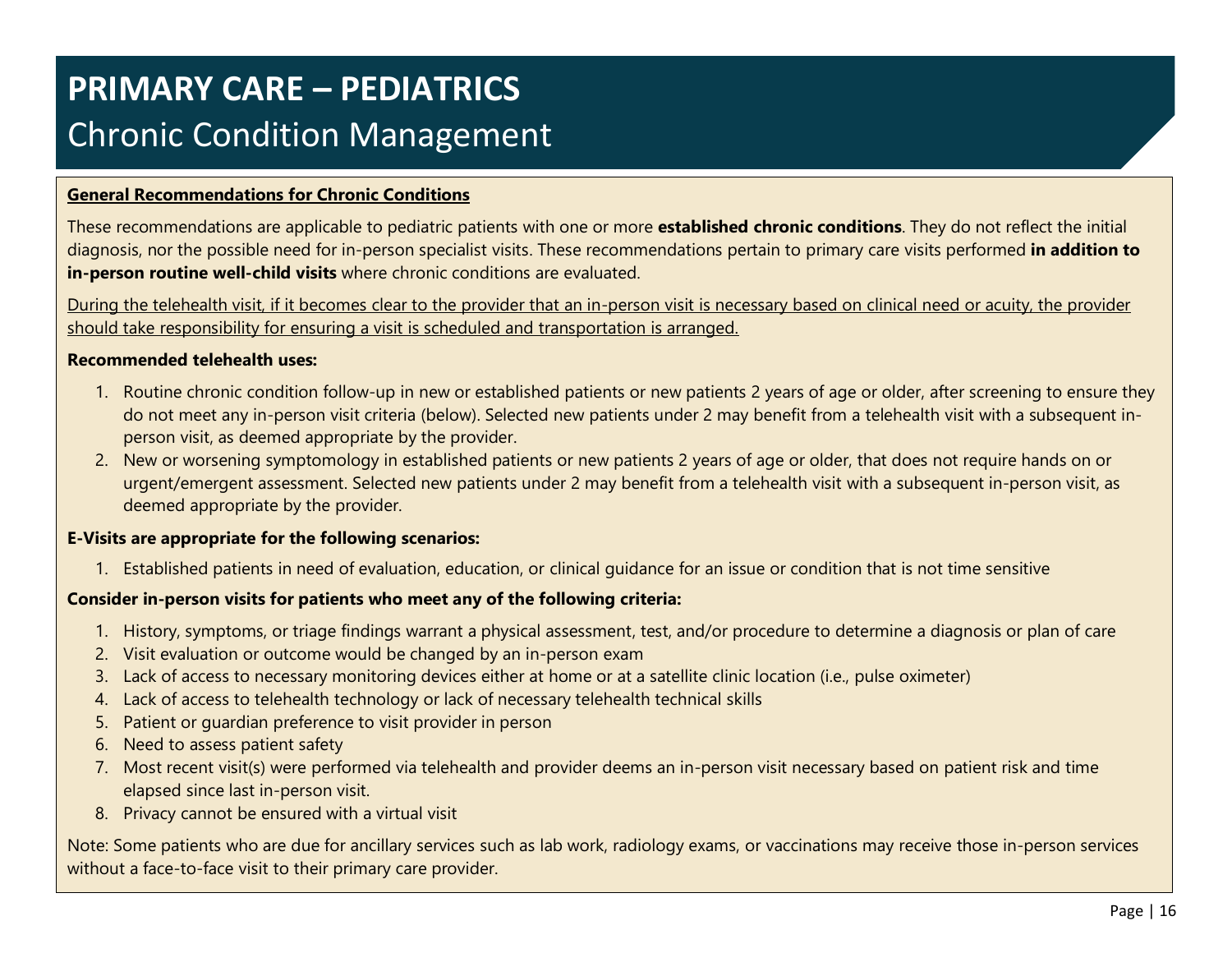# **Condition Specific Recommendations for Chronic Conditions**

In addition to the general recommendations above, consider the condition specific recommendations below when determining clinical appropriateness for **pediatric patients with established chronic conditions.**

| All pediatric patients (ages 0-21 years) |                                        |                                                                                                                                     |                                                                                                                                                                                                                                                                                                                                                                                                                                                                                  |                                                                                                                                                                                                                                                                        |                                        |  |  |
|------------------------------------------|----------------------------------------|-------------------------------------------------------------------------------------------------------------------------------------|----------------------------------------------------------------------------------------------------------------------------------------------------------------------------------------------------------------------------------------------------------------------------------------------------------------------------------------------------------------------------------------------------------------------------------------------------------------------------------|------------------------------------------------------------------------------------------------------------------------------------------------------------------------------------------------------------------------------------------------------------------------|----------------------------------------|--|--|
| <b>Reason for visit</b>                  | <b>Telehealth</b><br><b>Candidate?</b> | <b>Platforms</b>                                                                                                                    | <b>Recommended telehealth services</b>                                                                                                                                                                                                                                                                                                                                                                                                                                           | In addition to general recommendations<br>above, consider in-person visit for the<br>following:                                                                                                                                                                        | <b>References</b>                      |  |  |
| ADD/ADHD                                 | Yes                                    | Video-preferred<br>Telephone $-$ if<br>video is not possible                                                                        | • Obtain history and assessment.<br>• Provide education, medication<br>reconciliation, medication<br>management, self-management<br>support, caregiver support,<br>classroom interventions, follow-up<br>plan, screening tools (such as<br>Vanderbilt forms) as appropriate<br>• As appropriate, provide counseling,<br>necessary screenings (social needs,<br>substance use, anxiety, depression,<br>etc.), assess for referral to<br>behavioral specialist or group<br>program | . Need to obtain vital signs such as<br>weight or blood pressure<br>• Recent medication dose adjustment                                                                                                                                                                | 12,96,97,98,<br>99                     |  |  |
| Asthma                                   | Yes                                    | Video - preferred<br>Telephone $-$ if<br>video is not possible<br><b>Remote Monitoring</b><br>- recommended as<br>adjunct to visits | • Obtain history and assessment,<br>consider use of asthma screening<br>tool<br>• Review inhaler technique and<br>discuss medication adherence<br>• Provide education, medication<br>management, self-management<br>plans, assess for specialist referral<br>• Connect with school-based<br>programs to involve educators and<br>school nurses in patient care<br>• Remote monitoring for symptom<br>tracking between visits                                                     | · Worsening symptoms (cough,<br>wheezing, chest tightness, difficulty<br>breathing, etc.) not relieved by current<br>medications<br>• Acute asthma exacerbation<br>• Signs of potential secondary infection<br>such as prolonged fever, worsening<br>cough, chest pain | 13,100,101,<br>102,103,104,<br>105,106 |  |  |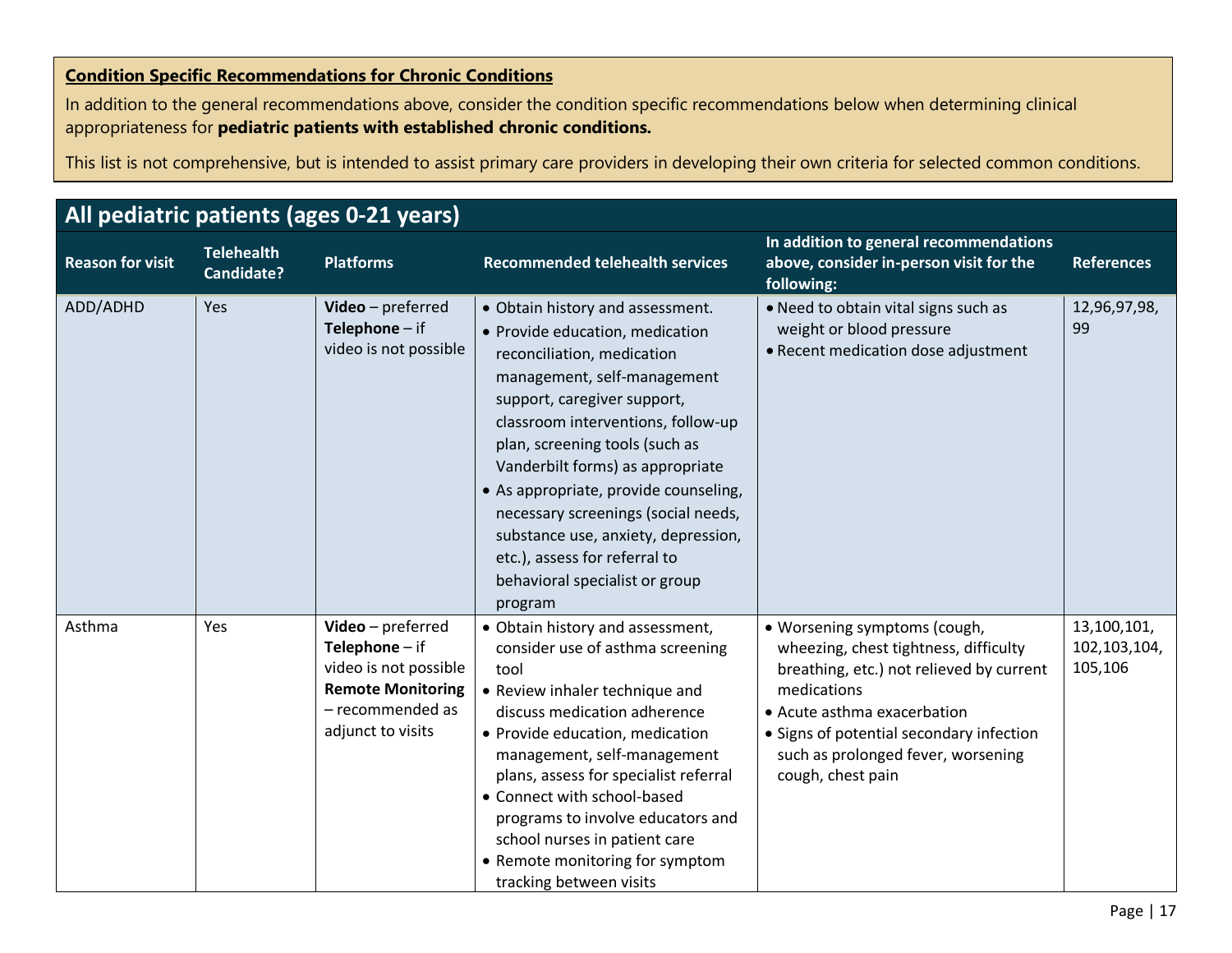| All pediatric patients (ages 0-21 years) |                                                      |                                                                                                                                     |                                                                                                                                                                                                                                                                                                                                                                                                         |                                                                                                                                                                                                                                               |                                             |  |
|------------------------------------------|------------------------------------------------------|-------------------------------------------------------------------------------------------------------------------------------------|---------------------------------------------------------------------------------------------------------------------------------------------------------------------------------------------------------------------------------------------------------------------------------------------------------------------------------------------------------------------------------------------------------|-----------------------------------------------------------------------------------------------------------------------------------------------------------------------------------------------------------------------------------------------|---------------------------------------------|--|
| <b>Reason for visit</b>                  | <b>Telehealth</b><br><b>Candidate?</b>               | <b>Platforms</b>                                                                                                                    | <b>Recommended telehealth services</b>                                                                                                                                                                                                                                                                                                                                                                  | In addition to general recommendations<br>above, consider in-person visit for the<br>following:                                                                                                                                               | <b>References</b>                           |  |
| Cerebral palsy                           | Yes                                                  | Video - preferred<br>Telephone - not<br>recommended                                                                                 | • Obtain history and assessment<br>• Discuss and coordinate care with<br>medical/educational care team,<br>connect patient/family with<br>community or social support<br>programs<br>• Provide support, education,<br>medication management, assess<br>need for assistive equipment,<br>follow-up plan, refer to specialty,<br>social worker, case management,<br>etc. as needed                        | • Need for in-office injectable medication<br>• Co-occurring physical conditions<br>necessitate hands on physical<br>assessment<br>• Changes in health status, function,<br>strength, or mobility necessitate hands<br>on physical assessment | 107,108,109                                 |  |
| Cystic fibrosis                          | Yes, but not<br>recommended<br>for routine<br>visits | $Video-preferred$<br>Telephone $-$ if<br>video is not possible<br><b>Remote Monitoring</b><br>- recommended as<br>adjunct to visits | · Questions, concerns, or non-acute<br>symptoms, occurring between<br>routinely scheduled visits, that do<br>not require hands-on assessment<br>• Remote Monitoring for spirometry<br>and symptom tracking if possible                                                                                                                                                                                  | • Routine follow-up visits<br>• New or worsening symptoms that<br>require a hands-on assessment, lab<br>tests, or imaging                                                                                                                     | 110, 111, 112,<br>113, 114, 115,<br>116,117 |  |
| Diabetes type I &<br>Diabetes type II    | Yes                                                  | $Video-preferred$<br>Telephone $-$ if<br>video is not possible<br><b>Remote Monitoring</b><br>- recommended as<br>adjunct to visits | • Obtain history and assessment<br>• Provide education, medication<br>management, self-management<br>support, nutrition & exercise<br>counseling, follow-up plan, assess<br>for specialist referral<br>• Assess & address patient and<br>caregiver psychosocial well-being<br>• Refer to social worker, case<br>management, community supports<br>as needed.<br>• Remote monitoring of blood<br>glucose | • Patient is due for eye exam, foot exam,<br>lab testing, or immunizations                                                                                                                                                                    | 118,119,120,<br>121, 122, 123,<br>124       |  |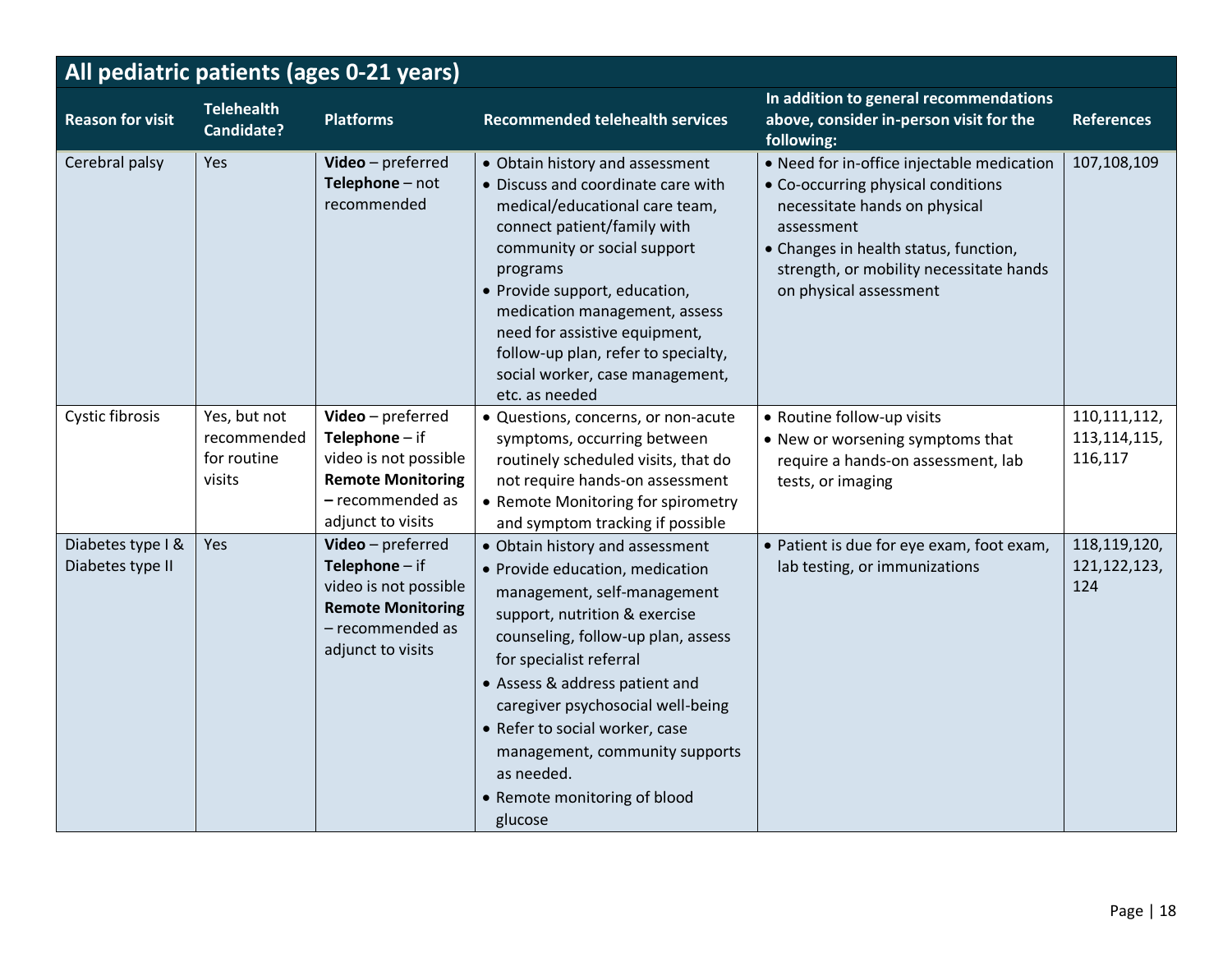| All pediatric patients (ages 0-21 years)                                                              |                                        |                                                                |                                                                                                                                                                                                                                                                                                                                                                                                                      |                                                                                                                                                                                                                             |                               |  |
|-------------------------------------------------------------------------------------------------------|----------------------------------------|----------------------------------------------------------------|----------------------------------------------------------------------------------------------------------------------------------------------------------------------------------------------------------------------------------------------------------------------------------------------------------------------------------------------------------------------------------------------------------------------|-----------------------------------------------------------------------------------------------------------------------------------------------------------------------------------------------------------------------------|-------------------------------|--|
| <b>Reason for visit</b>                                                                               | <b>Telehealth</b><br><b>Candidate?</b> | <b>Platforms</b>                                               | <b>Recommended telehealth services</b>                                                                                                                                                                                                                                                                                                                                                                               | In addition to general recommendations<br>above, consider in-person visit for the<br>following:                                                                                                                             | <b>References</b>             |  |
| Disability -<br>Developmental,<br>intellectual, or<br>learning<br>disability<br>(including<br>autism) | Yes                                    | Video - preferred<br>Telephone $-$ if<br>video is not possible | • Obtain history and assessment<br>• Discuss and coordinate care with<br>medical/ behavioral/educational<br>care team<br>• Connect patient/family with<br>community or social support<br>programs as needed<br>· Develop/discuss individual care<br>plan, provide support, education,<br>medication management, follow-up<br>plan, assess need for referral to<br>specialty, social worker, case<br>management, etc. | • Co-occurring physical conditions<br>necessitate hands on physical<br>assessment                                                                                                                                           | 125, 126, 127,<br>128,129,130 |  |
| Down syndrome                                                                                         | Yes                                    | Video - preferred<br>Telephone $-$ if<br>video is not possible | • Obtain history and assessment<br>• Provide therapeutic conversations,<br>support, education<br>• Discuss and coordinate care with<br>medical/behavioral/educational<br>care team<br>• Refer to specialty providers, PT/OT,<br>social work, community supports,<br>as needed                                                                                                                                        | . Infant less than 1 month old<br>• Need to assess atlanto-axial stability,<br>muscle tone, or neurologic function<br>• Need for lab testing<br>• Patient is due for hearing exam, eye<br>exam, or cardiac function testing | 131, 132, 133,<br>134         |  |
| Epilepsy                                                                                              | Yes                                    | Video - preferred<br>Telephone - not<br>recommended            | • Obtain history and assessment<br>• Review seizure activity, medication<br>side effects, and screen for<br>anxiety/depression<br>• Provide support, education,<br>mediation management, self-<br>management techniques, follow-up<br>plan, refer to specialty or<br>community supports as needed                                                                                                                    | • Need for full neurological examination<br>• Need for EEG or diagnostic imaging<br>• Need for lab testing                                                                                                                  | 135, 136, 137,<br>138,139     |  |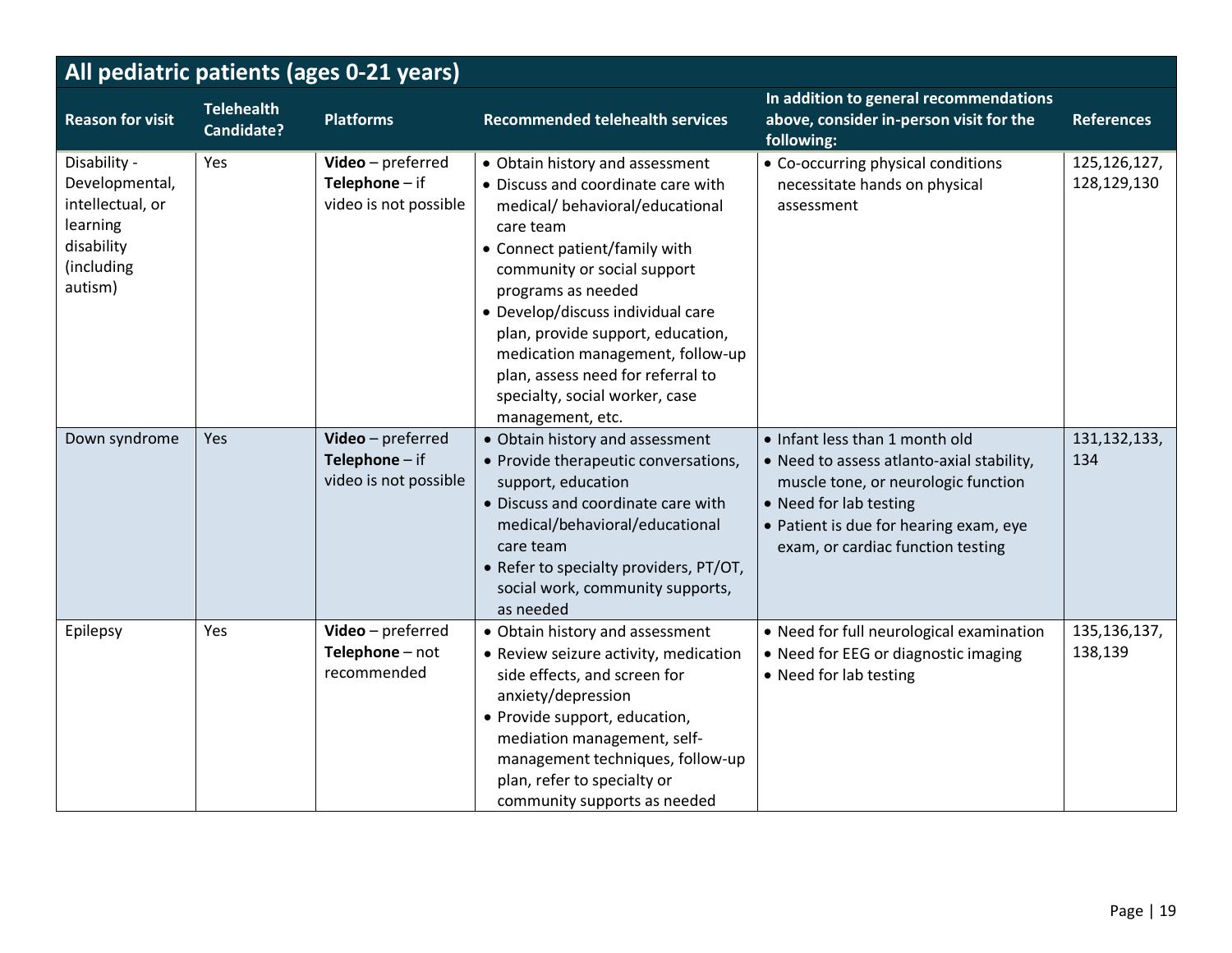| All pediatric patients (ages 0-21 years) |                                        |                                                                                                                                        |                                                                                                                                                                                                                                                                                                                            |                                                                                                                                                                                                                                                                                                                                         |                                         |  |  |  |
|------------------------------------------|----------------------------------------|----------------------------------------------------------------------------------------------------------------------------------------|----------------------------------------------------------------------------------------------------------------------------------------------------------------------------------------------------------------------------------------------------------------------------------------------------------------------------|-----------------------------------------------------------------------------------------------------------------------------------------------------------------------------------------------------------------------------------------------------------------------------------------------------------------------------------------|-----------------------------------------|--|--|--|
| <b>Reason for visit</b>                  | <b>Telehealth</b><br><b>Candidate?</b> | <b>Platforms</b>                                                                                                                       | <b>Recommended telehealth services</b>                                                                                                                                                                                                                                                                                     | In addition to general recommendations<br>above, consider in-person visit for the<br>following:                                                                                                                                                                                                                                         | <b>References</b>                       |  |  |  |
| Hypertension<br>(primary)                | Yes                                    | Video - preferred<br>Telephone $-$ if<br>video is not possible<br><b>Remote Monitoring</b><br>- may be used as an<br>adjunct to visits | • Provide support, education,<br>medication management, exercise<br>and nutrition planning, stress<br>reduction techniques<br>• Refer to specialty as needed                                                                                                                                                               | • Patient does not have access to an<br>appropriate blood pressure<br>measurement device or is unable to<br>accurately measure blood pressure<br>remotely<br>• Signs of hypertensive crisis are present,<br>such as headache, dizziness, altered<br>consciousness, or visual changes<br>• Need for lab testing or diagnostic<br>imaging | 140, 141, 142,<br>143, 144, 145         |  |  |  |
| <b>Migraines</b>                         | Yes                                    | Video - preferred<br>Telephone $-$ if<br>video is not possible                                                                         | • Obtain history and assessment<br>• Review headache diary and screen<br>for mood and anxiety disorders<br>• Provide support, education,<br>mediation management, non-<br>pharmacologic treatment<br>techniques, follow-up plan, refer to<br>specialty or behavioral health as<br>needed                                   | • Need for full neurological examination<br>• New or worsening symptoms that<br>require a hands-on assessment, lab<br>testing, or imaging<br>• Signs or symptoms of secondary<br>headache, such as sudden change in<br>headache, blurred vision, focal deficits,<br>or seizures                                                         | 51, 52, 53,<br>146, 147, 148            |  |  |  |
| Obesity                                  | Yes                                    | Video - preferred<br>Telephone $-$ if<br>video is not possible                                                                         | • Provide family support, counseling,<br>education, nutrition and activity<br>coaching, follow-up plan<br>• As appropriate, screen for mental<br>health, psychosocial stressors<br>• Refer to nutrition, physical therapy,<br>behavioral health, athletic training<br>program, community supports, or<br>surgery as needed | • Child under 2 years old<br>· Height, weight, or blood pressure<br>cannot be measured accurately<br>remotely<br>• Need for lab testing or sleep study                                                                                                                                                                                  | 149, 150, 151,<br>152, 153, 154,<br>155 |  |  |  |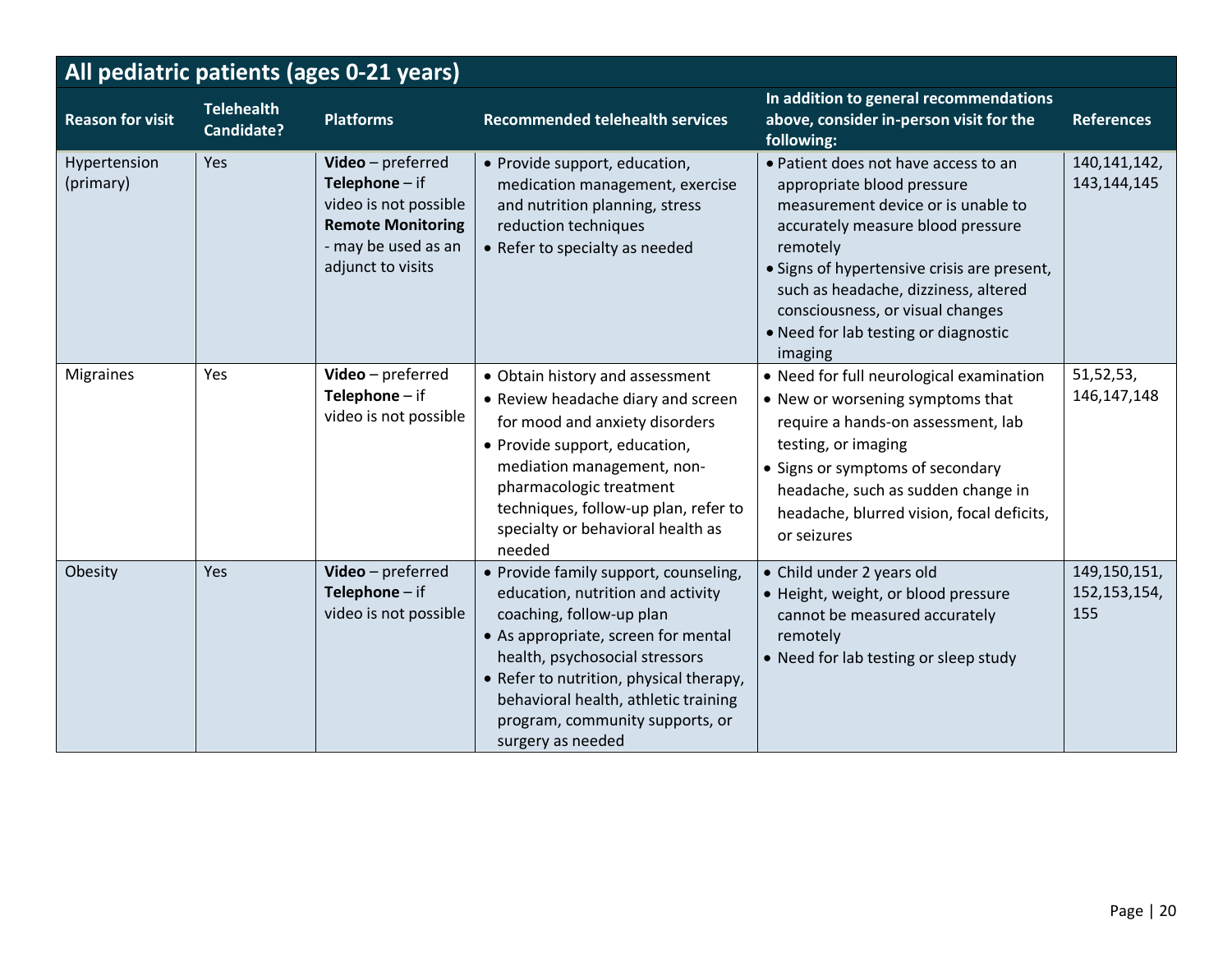| All pediatric patients (ages 0-21 years) |                                 |                                                     |                                                                                                                                                                                                                                                                                                                       |                                                                                                                                                                                                                                                                                                                                                                                                            |                     |  |  |  |
|------------------------------------------|---------------------------------|-----------------------------------------------------|-----------------------------------------------------------------------------------------------------------------------------------------------------------------------------------------------------------------------------------------------------------------------------------------------------------------------|------------------------------------------------------------------------------------------------------------------------------------------------------------------------------------------------------------------------------------------------------------------------------------------------------------------------------------------------------------------------------------------------------------|---------------------|--|--|--|
| <b>Reason for visit</b>                  | <b>Telehealth</b><br>Candidate? | <b>Platforms</b>                                    | <b>Recommended telehealth services</b>                                                                                                                                                                                                                                                                                | In addition to general recommendations<br>above, consider in-person visit for the<br>following:                                                                                                                                                                                                                                                                                                            | <b>References</b>   |  |  |  |
| Sickle cell disease                      | Yes                             | Video - preferred<br>Telephone - not<br>recommended | • Obtain history and assessment,<br>including psychosocial assessment,<br>develop/discuss care plan<br>• Provide education, support,<br>medication management, self-<br>management techniques, refer to<br>specialty or community supports as<br>needed.<br>• Discuss and coordinate care with<br>specialty care team | • Child less than 1 year old<br>• Patient is due for immunizations, lab<br>tests, or eye exam<br>• Need for diagnostic imaging or<br>pulmonary function testing<br>• New or worsening red flag symptoms<br>such as fever >38.5°C, cough, chest<br>pain, difficulty breathing, severe pain,<br>jaundice, pallor, fatigue, priapism,<br>weakness, hand/foot swelling, enlarged<br>spleen, or stroke symptoms | 156, 157, 158       |  |  |  |
| Tic disorder/<br>Tourette<br>syndrome    | Yes                             | Video-preferred<br>Telephone - not<br>recommended   | • Obtain history and assessment,<br>including psychosocial assessment<br>• Provide education, support,<br>medication management, self-<br>management techniques, refer to<br>specialty or community supports as<br>needed.<br>• Discuss and coordinate care with<br>multi-disciplinary care team                      | No additional considerations                                                                                                                                                                                                                                                                                                                                                                               | 159,160,161,<br>162 |  |  |  |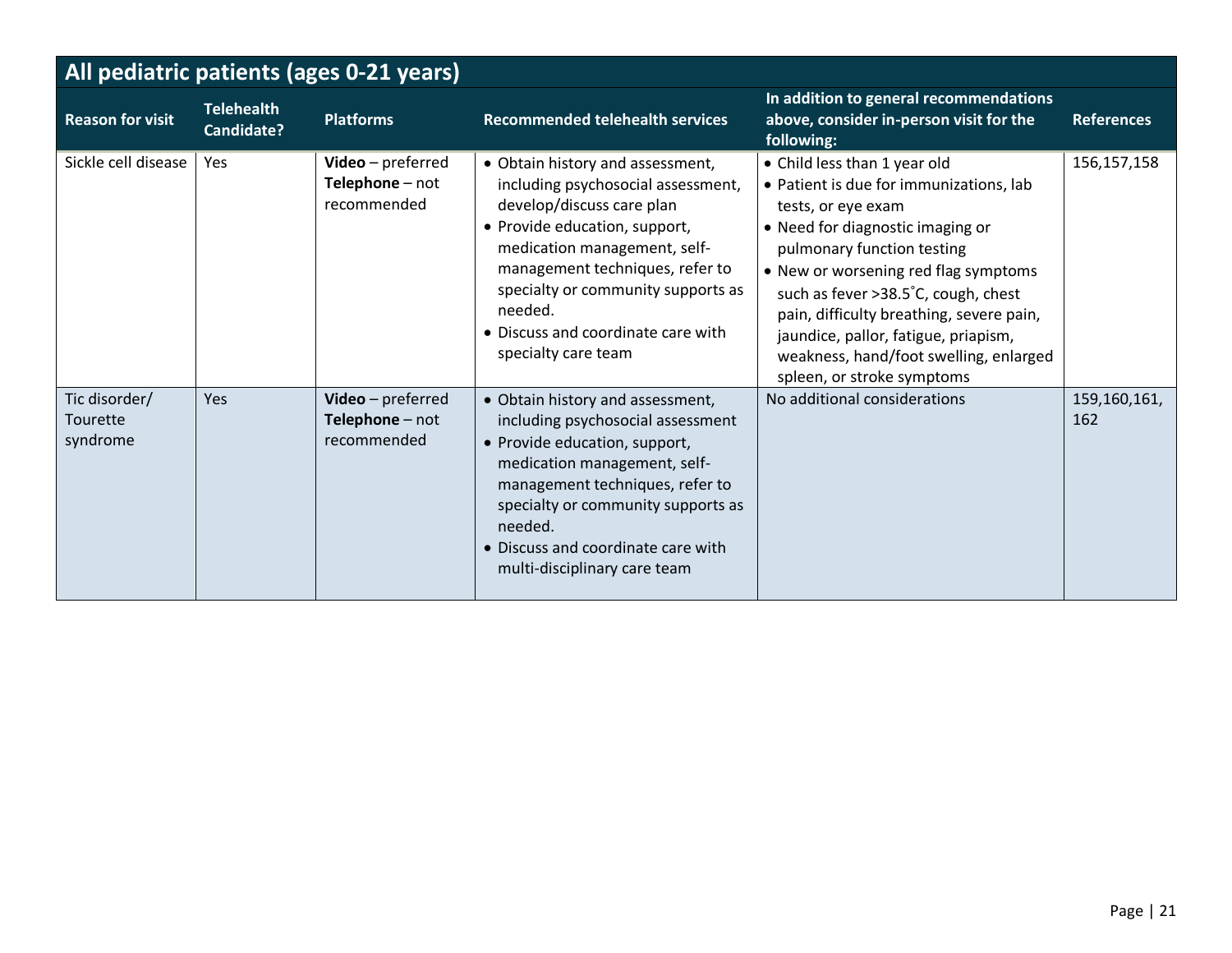# **PRIMARY CARE – PEDIATRICS** Behavioral Health

# **General Recommendations for Behavioral Health**

These recommendations are applicable to pediatric patients with **established behavioral health diagnoses and non-emergent symptoms**. They do not reflect the initial diagnosis, nor the possible need for in-person specialist visits. They pertain to primary care visits performed **in addition to in-person routine well-child visits** where behavioral health conditions are evaluated. Prior to a telehealth visit, high risk patients should be screened carefully to rule out any possible need for emergent care. A safety plan for acute crises should be established for all patients seen via telehealth.<sup>163</sup>

During the telehealth visit, if it becomes clear to the provider that an in-person visit is necessary based on clinical need or acuity, the provider should take responsibility for ensuring a visit is scheduled and transportation is arranged.

#### **Recommended telehealth uses:**

- 1. New and established patients in need of treatment and monitoring of common behavioral health conditions, after screening to ensure they do not meet any in-person visit criteria (below)
- 2. Any patient who is not in need of emergent care, that would not otherwise have access to care or is more comfortable speaking about behavioral health issues via a telehealth platform

### **Consider in-person visits for patients who meet any of the following criteria:**

- 1. Provider feels that an in-person visit is necessary to assess full clinical picture and detect subtle nuances of interpersonal communication
- 2. Privacy cannot be ensured with a virtual visit
- 3. History, symptoms, or triage findings warrant a physical assessment to determine a diagnosis or plan of care
- 4. Visit evaluation or outcome would be changed by an in-person exam
- 5. Lack of access to telehealth technology or lack of necessary telehealth technical skills
- 6. Patient or guardian preference to visit provider in person
- 7. Need to assess patient safety
- 8. Most recent visit(s) were performed via telehealth and provider deems an in-person visit necessary based on patient risk and time elapsed since last in-person visit.

Connect patient with a behavioral health provider or emergency services for anyone experiencing a mental health emergency or crisis such as acute suicidality, psychosis, acute intoxication, delirium, drug withdrawal, or aggression

Note: Some patients who require ancillary services such as lab work may receive those in-person services without a face-to-face visit to their primary care provider.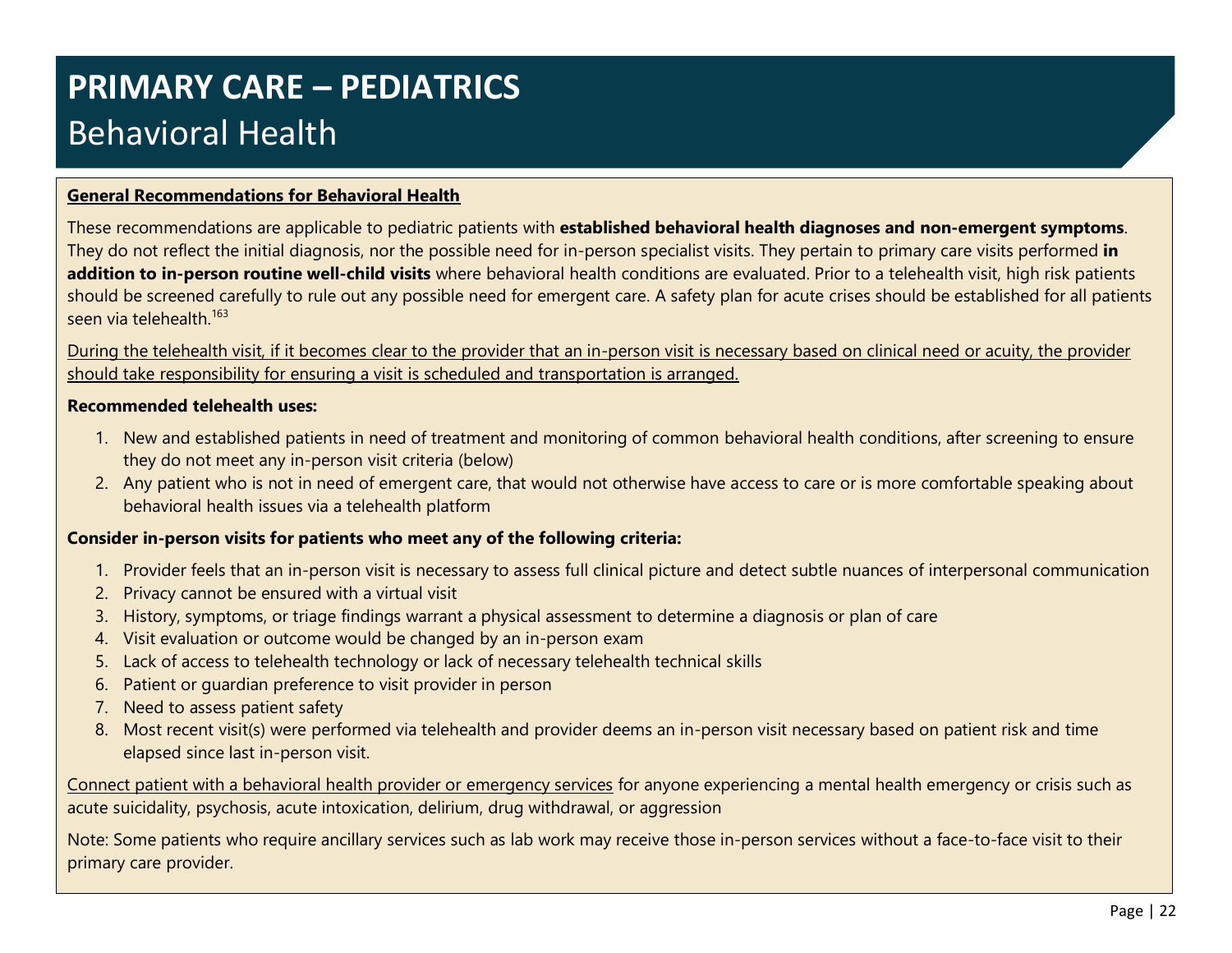# **Condition Specific Recommendations for Behavioral Health**

In addition to the general recommendations above, consider the condition specific recommendations below when determining clinical appropriateness for **pediatric patients with established behavioral health needs.**

| All Children (aged 0-21)     |                                        |                                                                               |                                                                                                                                                                                                                                                                                                                                                                        |                                                                                                                                                                                   |                                 |  |  |  |
|------------------------------|----------------------------------------|-------------------------------------------------------------------------------|------------------------------------------------------------------------------------------------------------------------------------------------------------------------------------------------------------------------------------------------------------------------------------------------------------------------------------------------------------------------|-----------------------------------------------------------------------------------------------------------------------------------------------------------------------------------|---------------------------------|--|--|--|
| <b>Reason for visit</b>      | <b>Telehealth</b><br><b>Candidate?</b> | <b>Platforms</b>                                                              | <b>Recommended telehealth services</b>                                                                                                                                                                                                                                                                                                                                 | In addition to general<br>recommendations above, consider<br>in-person visit for the following:                                                                                   | <b>References</b>               |  |  |  |
| Anxiety and/or<br>Depression | Yes                                    | Video $-$<br>preferred<br><b>Telephone</b> $-$ if<br>video is not<br>possible | • Obtain history and behavioral health<br>assessments using validated screening tools.<br>Perform home and psychosocial needs<br>assessments<br>• Provide education, support/coaching for patient<br>and family, self-management techniques,<br>medication management, safety planning<br>• Refer to behavioral health specialists and<br>community supports as needed | • Lack of a trusted on-site adult to<br>participate and/or intervene if<br>needed in patients under 18 years<br>old<br>• History of maltreatment or lack of<br>safety in the home | 164, 165, 166,<br>167, 168, 169 |  |  |  |
| Disordered<br>eating         | No                                     | N/A                                                                           | N/A                                                                                                                                                                                                                                                                                                                                                                    | N/A                                                                                                                                                                               | 170,171,172                     |  |  |  |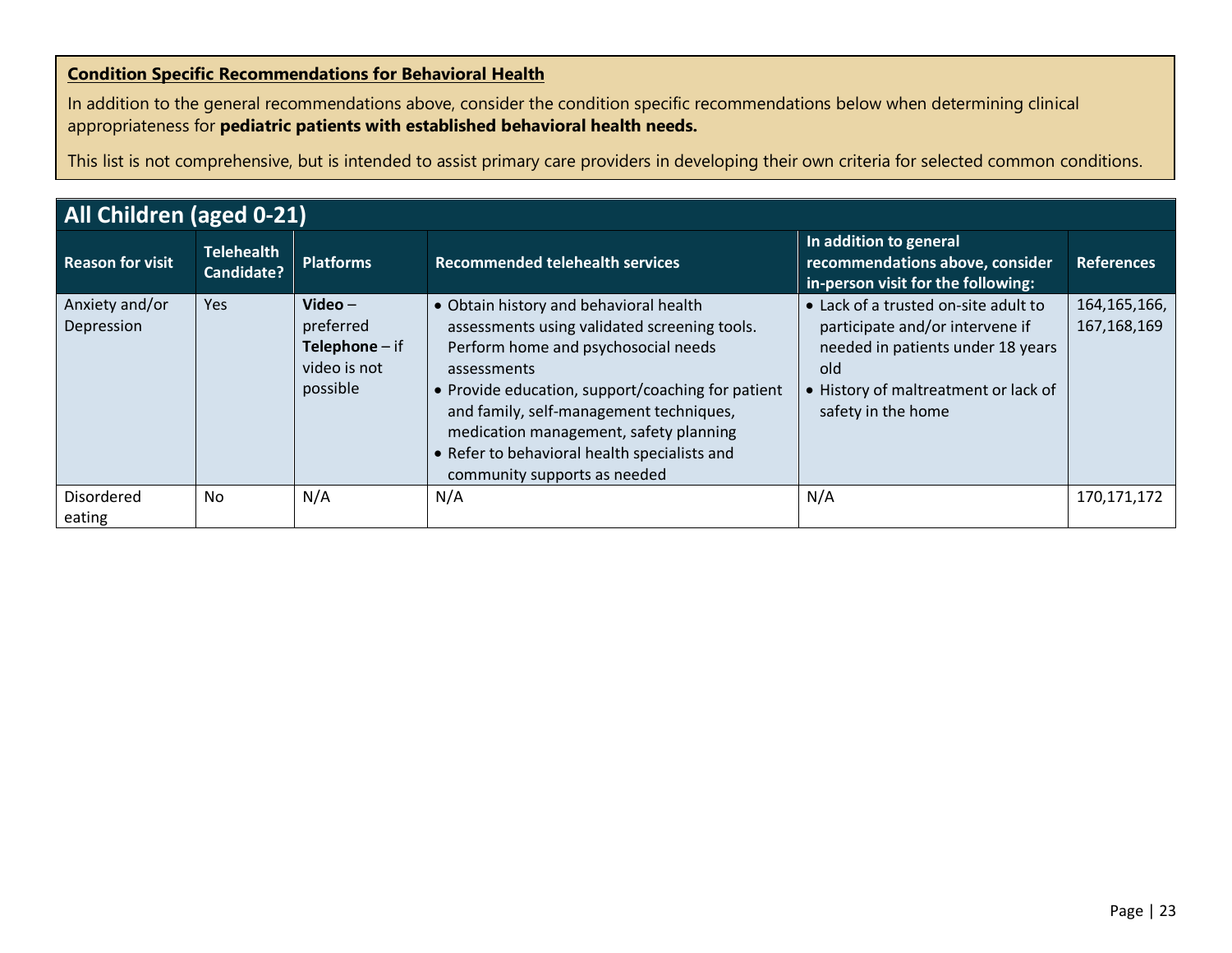# **OPERATIONAL CONSIDERATIONS** Resources for successful telehealth integration

# **How can I implement telehealth in my practice?**

- American Academy of Pediatrics Telehealth Resources <https://www.aap.org/en/practice-management/care-delivery-approaches/telehealth/>
- American Academy of Pediatrics Promoting Telehealth Campaign Toolkit <https://www.aap.org/en/news-room/campaigns-and-toolkits/promoting-telehealth/>
- American Medical Association Telehealth Implementation Playbook <https://www.ama-assn.org/system/files/2020-04/ama-telehealth-playbook.pdf>
- American Academy of Family Physicians A Toolkit for Building and Growing a Sustainable Telehealth Program in Your Practice [https://www.aafp.org/dam/AAFP/documents/practice\\_management/telehealth/2020-AAFP-Telehealth-Toolkit.pdf](https://www.aafp.org/dam/AAFP/documents/practice_management/telehealth/2020-AAFP-Telehealth-Toolkit.pdf)
- American Academy of Child & Adolescent Psychiatry Telepsychiatry Guidelines & Policies https://www.aacap.org/AACAP/Clinical Practice Center/Business of Practice/Telepsychiatry/Telepsychiatry Guide and Pol.aspx
- Health and Human Services (HHS) Telehealth resources for health care providers <https://telehealth.hhs.gov/providers/>

### **What telehealth services are covered by insurance?**

- **Medicare** 
	- o Centers for Medicare and Medicaid Services (CMS) General Provider Telehealth and Telemedicine Toolkit <https://www.cms.gov/files/document/general-telemedicine-toolkit.pdf>
	- o Centers for Medicare and Medicaid Services (CMS) List of Telehealth Services <https://www.cms.gov/Medicare/Medicare-General-Information/Telehealth/Telehealth-Codes>
- **Medicaid** 
	- o Oregon Health Authority, Health Systems Division Oregon Medicaid COVID-19 Provider Guide [https://www.oregon.gov/oha/HSD/OHP/Announcements/Oregon%20Health%20Plan%20coverage%20of%20telemedicine%20ser](https://www.oregon.gov/oha/HSD/OHP/Announcements/Oregon%20Health%20Plan%20coverage%20of%20telemedicine%20services.pdf) [vices.pdf](https://www.oregon.gov/oha/HSD/OHP/Announcements/Oregon%20Health%20Plan%20coverage%20of%20telemedicine%20services.pdf)

# **Can I provide care to an out-of-state patient?**

- Physicians and Physician Assistants:<https://www.oregon.gov/omb/Topics-of-Interest/Pages/Telemedicine.aspx>
- Naturopathic Physicians:<https://www.oregon.gov/obnm/Documents/Rules/TelemedicineGuidelines.pdf>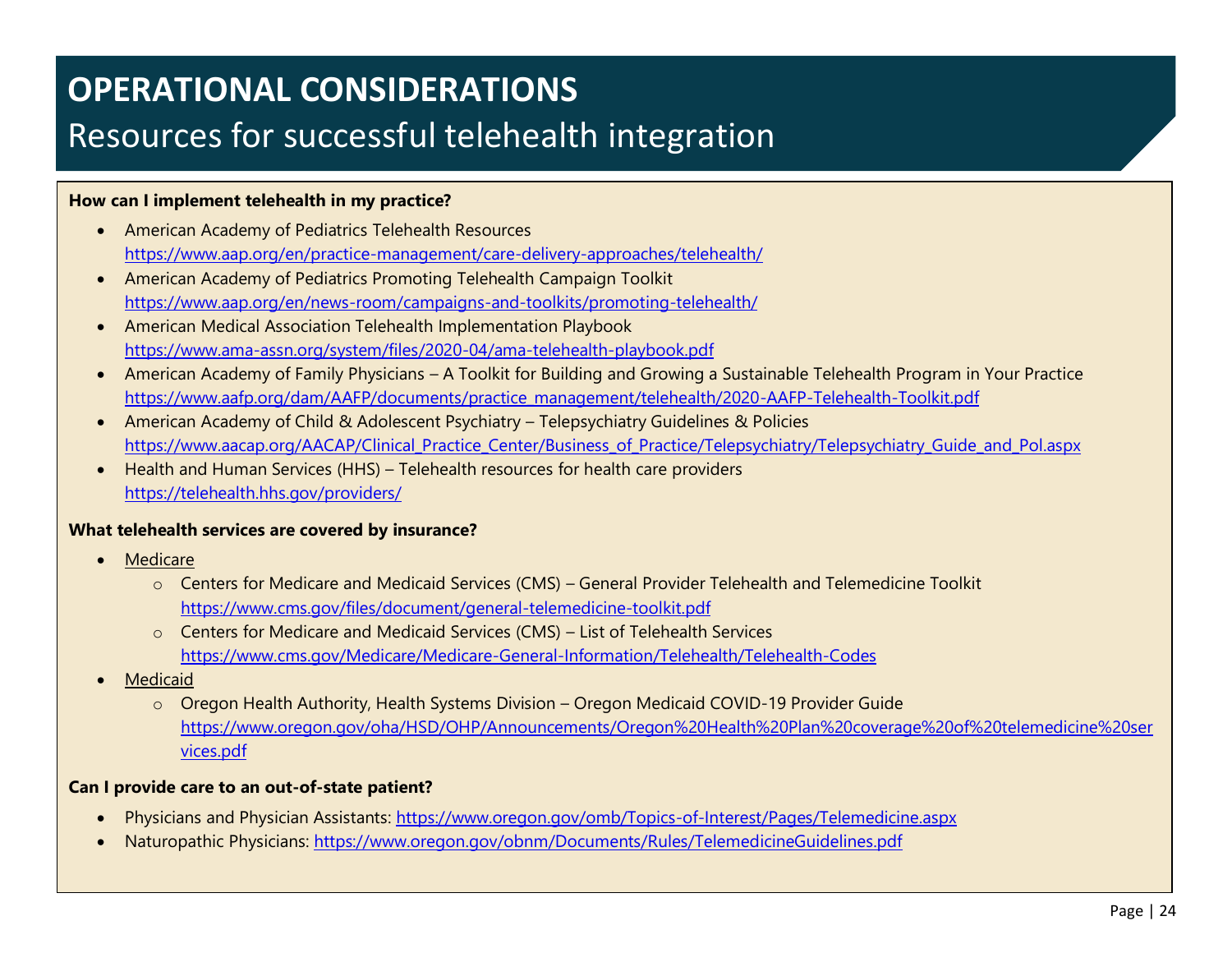# **METHODS**

These recommendations were developed by the members of Oregon Health Leadership Council's (OHLC) Telehealth Workgroup, with the guidance and support of OHLC's Best Practice Committee. These groups are comprised of providers, clinical leaders, and telehealth experts representing health systems, clinics, and health plans throughout Oregon. More information about the Best Practice Committee can be found here: [http://www.orhealthleadershipcouncil.org/ebbp/.](http://www.orhealthleadershipcouncil.org/ebbp/)

The information in this document was collected via evidence-based literature searches, as well as expert opinion from Telehealth Workgroup members and their colleagues. The conditions listed within each condition specific guideline section were derived from the most common reasons for visits in the pediatric primary care setting, as well as input from pediatricians.

The recommendations provided in this document reflect information available to the OHLC Telehealth Workgroup at the time of its development. However, research on the safety, quality, and effectiveness of telehealth in the pediatric population is ongoing. We encourage organizations to use these recommendations as an aide in building their telehealth procedures and continue to refine their processes as new research becomes available.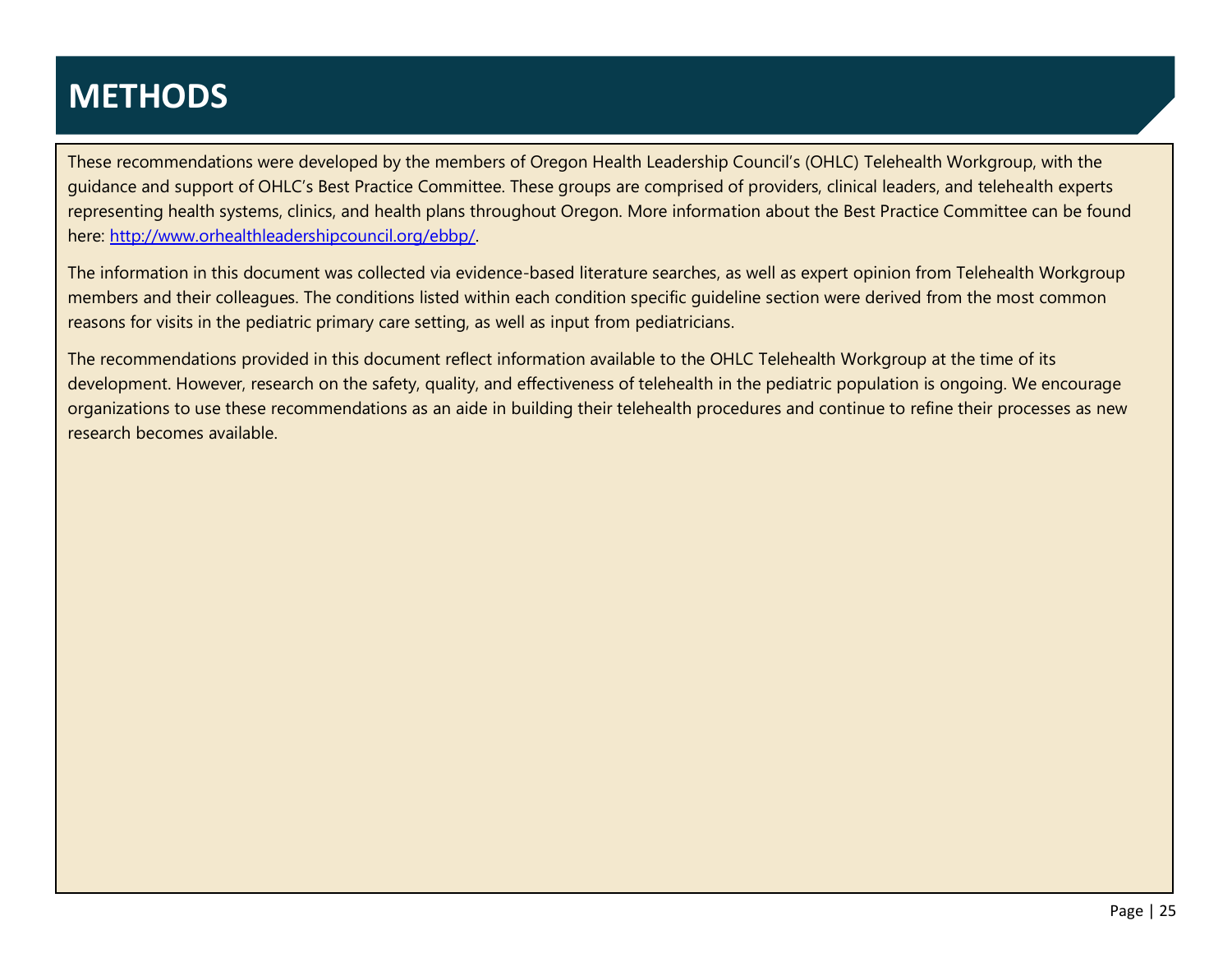# **REFERENCES**

- 1. Eberly, L. A., Kallan, M. J., Julien, H. M., Haynes, N., Khatana, S., Nathan, A. S., Snider, C., Chokshi, N. P., Eneanya, N. D., Takvorian, S. U., Anastos-Wallen, R., Chaiyachati, K., Ambrose, M., O'Quinn, R., Seigerman, M., Goldberg, L. R., Leri, D., Choi, K., Gitelman, Y., Kolansky, D. M., … Adusumalli, S. (2020). Patient Characteristics Associated with Telemedicine Access for Primary and Specialty Ambulatory Care During the COVID-19 Pandemic. *JAMA network open*, *3*(12), e2031640. <https://jamanetwork.com/journals/jamanetworkopen/fullarticle/2774488>
- 2. CareOregon. *CareOregon telemedicine technical assistance guide.* <http://careoregon.org/docs/default-source/covid-19/cor-covid-19-telehealth-ta-guide.pdf>
- 3. Bree Collaborative. *Telehealth* (2021).<https://www.qualityhealth.org/bree/wp-content/uploads/sites/8/2021/09/Telehealth-Guidelines-Final.pdf>
- 4. Oregon Health Authority Health Systems Division. (2021, Dec 23). *Oregon Medicaid COVID-19 Provider Guide.*  <https://www.oregon.gov/oha/HSD/OHP/Tools/Oregon%20Medicaid%20COVID-19%20Provider%20Guide.pdf>
- 5. State of Oregon. West Coast Compact Telehealth Principles.<https://www.oregon.gov/newsroom/Pages/NewsDetail.aspx?newsid=53256>
- 6. Burke, B. L., Jr, Hall, R. W., & SECTION ON TELEHEALTH CARE (2015). Telemedicine: Pediatric Applications. Pediatrics, 136(1), e293–e308. <https://doi.org/10.1542/peds.2015-1517>
- 7. McSwain, S. D., Bernard, J., Burke, B. L., Jr, Cole, S. L., Dharmar, M., Hall-Barrow, J., Herendeen, N., Herendeen, P., Krupinski, E. A., Martin, A., McCafferty, D., Mulligan, D. A., North, S., Ruschman, J., Waller, M., Webster, K., Williams, S., Yamamoto, S., & Yeager, B. (2017). American Telemedicine Association Operating Procedures for Pediatric Telehealth. Telemedicine journal and e-health : the official journal of the American Telemedicine Association, 23(9), 699–706.<https://doi.org/10.1089/tmj.2017.0176>
- 8. Oregon Health Authority Public Health Division. (2016, Aug). *Minor Rights: Access and consent to health care.* <https://www.oregon.gov/oha/PH/HEALTHYPEOPLEFAMILIES/YOUTH/Documents/minor-rights.pdf>
- 9. Fang, J. L., & Chuo, J. (2021). Using telehealth to support pediatricians in newborn care. *Current problems in pediatric and adolescent health care*, *51*(1), 100952. <https://doi.org/10.1016/j.cppeds.2021.100952>
- 10. Robinson, C., Gund, A., Sjöqvist, B. A., & Bry, K. (2016). Using telemedicine in the care of newborn infants after discharge from a neonatal intensive care unit reduced the need of hospital visits. *Acta paediatrica (Oslo, Norway : 1992)*, *105*(8), 902–909[. https://doi.org/10.1111/apa.13407](https://doi.org/10.1111/apa.13407)
- 11. Willard, A., Brown, E., Masten, M., Brant, M., Pouppirt, N., Moran, K., Lioy, J., & Chuo, J. (2018). Complex surgical infants benefit from postdischarge telemedicine visits. *Advances in neonatal care : official journal of the National Association of Neonatal Nurses*, *18*(1), 22–30[. https://doi.org/10.1097/ANC.0000000000000460](https://doi.org/10.1097/ANC.0000000000000460)
- 12. Spencer, T., Noyes, E., & Biederman, J. (2020). Telemedicine in the management of ADHD: Literature review of telemedicine in ADHD. *Journal of attention disorders*, *24*(1), 3–9.<https://doi.org/10.1177/1087054719859081>
- 13. Lin, N. Y., Ramsey, R. R., Miller, J. L., McDowell, K. M., Zhang, N., Hommel, K., & Guilbert, T. W. (2020). Telehealth delivery of adherence and medication management system improves outcomes in inner-city children with asthma. *Pediatric pulmonology*, *55*(4), 858–865[. https://doi.org/10.1002/ppul.24623](https://doi.org/10.1002/ppul.24623)
- 14. American Academy of Pediatrics. (2021, June 22). *Preparticipation physical examination.* <https://services.aap.org/en/patient-care/preparticipation-physical-evaluation>
- 15. Oregon School Activities Association. (2017, May). *School sports pre-participation examination form.* [https://www.osaa.org/docs/forms/PhysicalExamination-](https://www.osaa.org/docs/forms/PhysicalExamination-English2017.pdf)[English2017.pdf](https://www.osaa.org/docs/forms/PhysicalExamination-English2017.pdf)
- 16. American Academy of Pediatrics. (2018). *Medical screening reference tables.* Bright Futures. [https://brightfutures.aap.org/materials-and-tools/tool-and-resource](https://brightfutures.aap.org/materials-and-tools/tool-and-resource-kit/Pages/Medical-Screening-Reference-Tables.aspx)[kit/Pages/Medical-Screening-Reference-Tables.aspx](https://brightfutures.aap.org/materials-and-tools/tool-and-resource-kit/Pages/Medical-Screening-Reference-Tables.aspx)
- 17. Stanford Medicine. (2020, June 19). *Tele-well-visit guides by age.* Visit guides: Practical guidelines for tele visits[. https://med.stanford.edu/pediatric](https://med.stanford.edu/pediatric-telehealth/VisitGuides.html)[telehealth/VisitGuides.html](https://med.stanford.edu/pediatric-telehealth/VisitGuides.html)
- 18. Marcell, A.V. & Burstein, G.R. (2017). Sexual and reproductive health care services in the pediatric setting. *Pediatrics, 140* (5). <https://doi.org/10.1542/peds.2017-2858>
- 19. Barlow, E., Aggarwal, A., Johnstone, J., Allen, L., Kives, S., Ornstein, M., Spitzer, R. F., & Caccia, N. (2012). Can paediatric and adolescent gynecological care be delivered via telehealth? *Paediatrics & child health*, *17*(2), e12-e15. <https://doi.org/10.1093/pch/17.2.e12>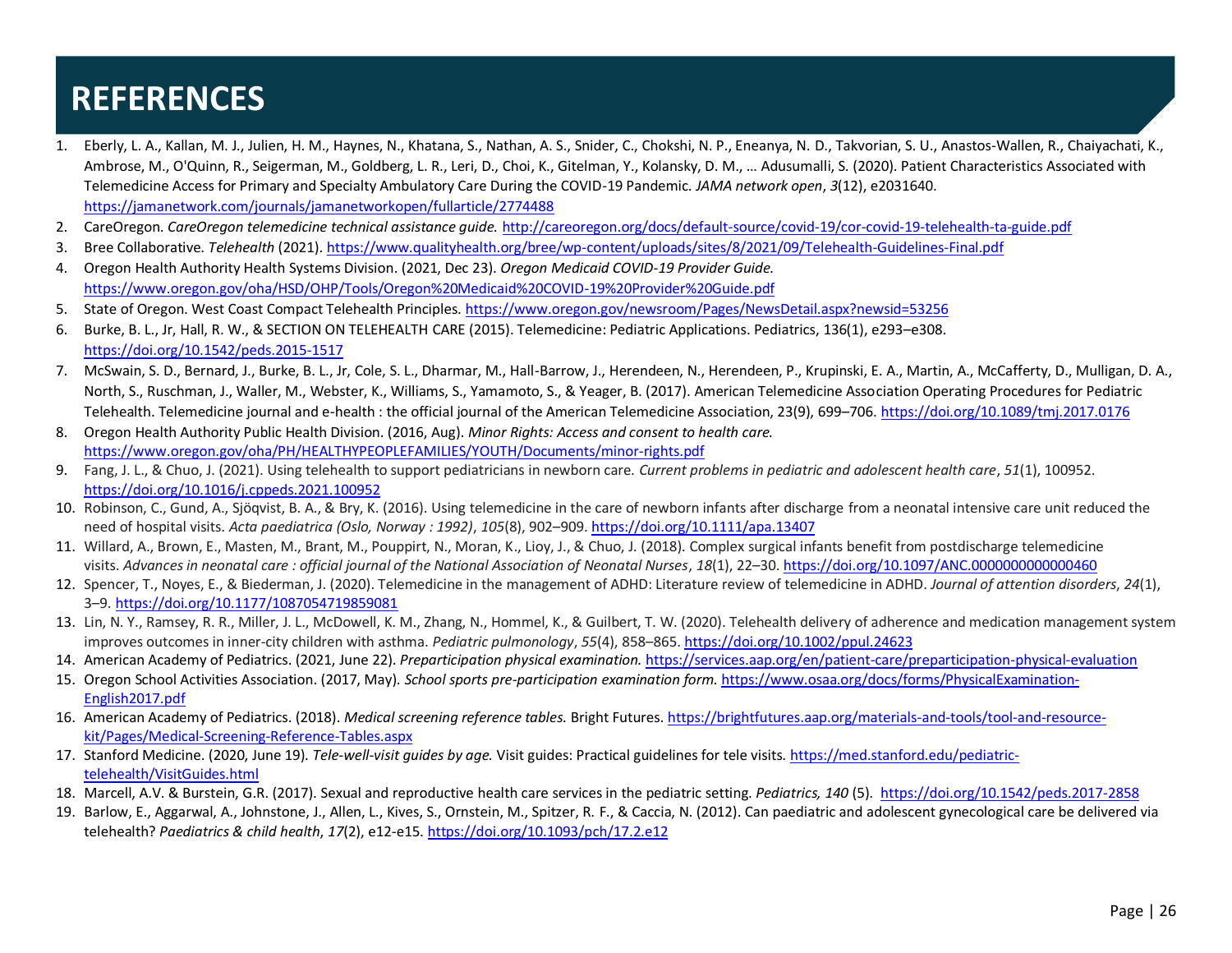- 20. American College of Obstetricians and Gynecologists' Committee on Adolescent Health Care, Polis, R. L., & Lee, S. E. (2020). ACOG committee opinion: The initial reproductive health visit. *Obstetrics & gynecology, 136*(4), e70-e80. [https://www.acog.org/clinical/clinical-guidance/committee-opinion/articles/2020/10/the-initial](https://www.acog.org/clinical/clinical-guidance/committee-opinion/articles/2020/10/the-initial-reproductive-health-visit)[reproductive-health-visit](https://www.acog.org/clinical/clinical-guidance/committee-opinion/articles/2020/10/the-initial-reproductive-health-visit)
- 21. Garrett, C. C., Hocking, J., Chen, M. Y., Fairly, C. K., & Kirkman, M. (2011). Young people's views on the potential use of telemedicine consultations for sexual health: results of a national survey. *BMC infectious diseases, 11*(285)[. https://doi.org/10.1186/1471-2334-11-285](https://doi.org/10.1186/1471-2334-11-285)
- 22. Reust, C. E., & Williams, A. (2016). Acute abdominal pain in children. *American family physician*, *93*(10), 830–836[. https://www.aafp.org/afp/2016/0515/p830.html](https://www.aafp.org/afp/2016/0515/p830.html)
- 23. Hijaz, N. M., & Friesen, C. A. (2017). Managing acute abdominal pain in pediatric patients: current perspectives. *Pediatric health, medicine and therapeutics*, *8*, 83–91. <https://doi.org/10.2147/PHMT.S120156>
- 24. Tsao, K., & Anderson, K. T. (2021, January 21). *Evaluation of abdominal pain in children.* BMJ best practice. <https://bestpractice.bmj.com/topics/en-us/787>
- 25. Berg, E. A., Picoraro, J. A., Miller, S. D., Srinath, A., Franciosi, J. P., Hayes, C. E., Farrell, P. R., Cole, C. R., & LeLeiko, N. S. (2020). COVID-19-A guide to rapid implementation of telehealth services: A playbook for the pediatric gastroenterologist. *Journal of pediatric gastroenterology and nutrition*, *70*(6), 734–740. <https://doi.org/10.1097/MPG.0000000000002749>
- 26. Nurko, S., & Zimmerman, L. A. (2014). Evaluation and treatment of constipation in children and adolescents. *American family physician*, *90*(2), 82–90. <https://www.aafp.org/afp/2014/0715/p82.html>
- 27. Tabbers, M. M., DiLorenzo, C., Berger, M. Y., Faure, C., Langendam, M. W., Nurko, S., Staiano, A., Vandenplas, Y., Benninga, M. A., European Society for Pediatric Gastroenterology, Hepatology, and Nutrition, & North American Society for Pediatric Gastroenterology (2014). Evaluation and treatment of functional constipation in infants and children: evidence-based recommendations from ESPGHAN and NASPGHAN. *Journal of pediatric gastroenterology and nutrition, 58*(2), 258–274. <https://doi.org/10.1097/MPG.0000000000000266>
- 28. Borowitz, S. M. (2018). Pediatric constipation treatment & management. *Medscape*.<https://emedicine.medscape.com/article/928185-overview>
- 29. Hartman, S., Brown, E., Loomis, E., & Russell, H. A. (2019). Gastroenteritis in children. *American family physician*, *99*(3), 159–165. <https://www.aafp.org/afp/2019/0201/p159.html>
- 30. Lo Vecchio, A., Dias, J. A., Berkley, J. A., Boey, C., Cohen, M. B., Cruchet, S., Liguoro, I., Salazar Lindo, E., Sandhu, B., Sherman, P., Shimizu, T., & Guarino, A. (2016). Comparison of Recommendations in Clinical Practice Guidelines for Acute Gastroenteritis in Children. *Journal of pediatric gastroenterology and nutrition*, *63*(2), 226–235. <https://doi.org/10.1097/MPG.0000000000001133>
- 31. Guarino, A., Lo Vecchio, A., Dias, J. A., Berkley, J. A., Boey, C., Bruzzese, D., Cohen, M. B., Cruchet, S., Liguoro, I., Salazar-Lindo, E., Sandhu, B., Sherman, P. M., & Shimizu, T. (2018). Universal Recommendations for the Management of Acute Diarrhea in Nonmalnourished Children. *Journal of pediatric gastroenterology and nutrition*, *67*(5), 586– 593.<https://doi.org/10.1097/MPG.0000000000002053>
- 32. Lieberthal, A. S., Carroll, A. E., Chonmaitree, T., Ganiats, T. G., Hoberman, A., Jackson, M. A., Joffe, M. D., Miller, D. T., Rosenfeld, R. M., Sevilla, X. D., Schwartz, R. H., Thomas, P. A., & Tunkel, D. E. (2013). The Diagnosis and Management of Acute Otitis Media. *Pediatrics, 131*(3), e964-e999.<https://doi.org/10.1542/peds.2012-3488>
- 33. Conover, K. (2013). Earache. *Emergency medicine clinics of North America*, *31*(2), 413–442.<https://doi.org/10.1016/j.emc.2013.02.001>
- 34. Rosenfeld, R. M., Schwartz, S. R., Cannon, C. R., Roland, P. S., Simon, G. R., Kumar, K. A., Huang, W. W., Haskell, H. W., & Robertson, P. J. (2014). Clinical practice guideline: acute otitis externa. *Otolaryngology--head and neck surgery : official journal of American Academy of Otolaryngology-Head and Neck Surgery*, *150*(1 Suppl), S1–S24. <https://doi.org/10.1177/0194599813517083>
- 35. Teoh, D. L., & Reynolds, S. (2003). Diagnosis and management of pediatric conjunctivitis. *Pediatric emergency care*, *19*(1), 48–55[. https://doi.org/10.1097/00006565-](https://doi.org/10.1097/00006565-200302000-00014) [200302000-00014](https://doi.org/10.1097/00006565-200302000-00014)
- 36. Penza, K. S., Murray, M. A., Myers, J. F., Maxson, J., Furst, J. W., & Pecina, J. L. (2020). Treating pediatric conjunctivitis without an exam: An evaluation of outcomes and antibiotic usage. *Journal of telemedicine and telecare*, *26*(1-2), 73–78[. https://doi.org/10.1177/1357633X18793031](https://doi.org/10.1177/1357633X18793031)
- 37. Beal, C., & Giordano, B. (2016). Clinical Evaluation of Red Eyes in Pediatric Patients. *Journal of pediatric health care : official publication of National Association of Pediatric Nurse Associates & Practitioners*, *30*(5), 506–514[. https://doi.org/10.1016/j.pedhc.2016.02.001](https://doi.org/10.1016/j.pedhc.2016.02.001)
- 38. Cronau, H., Kankanala, R. R., & Mauger, T. (2010). Diagnosis and management of red eye in primary care. *American family physician*, *81*(2), 137–144. <https://www.aafp.org/afp/2010/0115/p137.html>
- 39. Hamilton, J. L., Evans, S. G., & Bakshi, M. (2020). Management of Fever in Infants and Young Children. *American family physician*, *101*(12), 721–729.
- 40. Aronoff, S.C. (2021). Fever in the Infant and Toddler: Clinical Presentation. *Medscape.* <https://emedicine.medscape.com/article/1834870-clinical>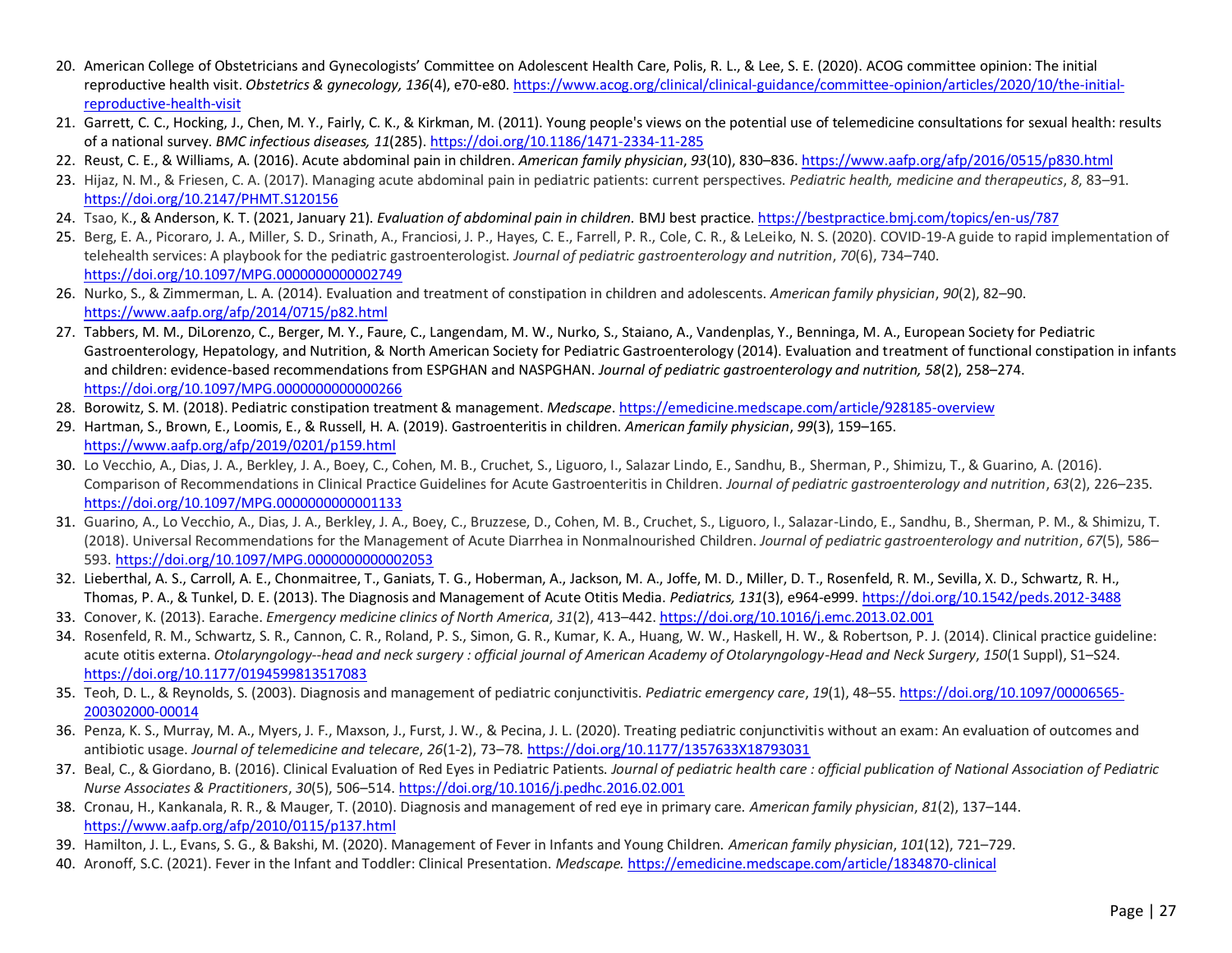- 41. Jhaveri, R., Byington, C. L., Klein, J. O., & Shapiro, E. D. (2011). Management of the non-toxic-appearing acutely febrile child: a 21st century approach. *The Journal of pediatrics*, *159*(2), 181–185[. https://doi.org/10.1016/j.jpeds.2011.03.047](https://doi.org/10.1016/j.jpeds.2011.03.047)
- 42. Rose, E. (2021). Pediatric Fever. *Emergency medicine clinics of North America*, *39*(3), 627–639[. https://doi.org/10.1016/j.emc.2021.04.011](https://doi.org/10.1016/j.emc.2021.04.011)
- 43. Johnson, J. D., Cocker, K., & Chang, E. (2015). Infantile colic: Recognition and treatment. *American family physician*, *92*(7), 577–582. <https://www.aafp.org/afp/2015/1001/p577.html>
- 44. Roberts, D. M., Ostapchuk, M., & O'Brien, J. G. (2004). Infantile colic. *American family physician, 70*(4), 735–740[. https://www.aafp.org/afp/2004/0815/p735.html](https://www.aafp.org/afp/2004/0815/p735.html)
- 45. Caze Ii, T., Knell, G. P., Abt, J., & Burkhart, S. O. (2020). Management and Treatment of Concussions via Tele-Concussion in a Pediatric Setting: Methodological Approach and Descriptive Analysis. *JMIR pediatrics and parenting*, *3*(2), e19924.<https://doi.org/10.2196/19924>
- 46. Rivera, R. G., Roberson, S. P., Whelan, M., & Rohan, A. (2015). Concussion evaluation and management in pediatrics. *MCN. The American journal of maternal child nursing*, *40*(2), 76–E6.<https://doi.org/10.1097/NMC.0000000000000114>
- 47. Master, C. L., Curry, A. E., Pfeiffer, M. R., Metzger, K. B., Kessler, R. S., Haarbauer-Krupa, J., DePadilla, L., Greenspan, A., Breiding, M. J., & Arbogast, K. B. (2020). Characteristics of Concussion in Elementary School-Aged Children: Implications for Clinical Management. *The Journal of pediatrics*, *223*, 128–135. <https://doi.org/10.1016/j.jpeds.2020.04.001>
- 48. Ellis, M. J., Boles, S., Derksen, V., Dawyduk, B., Amadu, A., Stelmack, K., Kowalchuk, M., & Russell, K. (2019). Evaluation of a pilot paediatric concussion telemedicine programme for northern communities in Manitoba. *International journal of circumpolar health*, *78*(1), 1573163.<https://doi.org/10.1080/22423982.2019.1573163>
- 49. Ellis, M. J., & Russell, K. (2019). The Potential of Telemedicine to Improve Pediatric Concussion Care in Rural and Remote Communities in Canada. *Frontiers in neurology*, *10*, 840.<https://doi.org/10.3389/fneur.2019.00840>
- 50. Lumba-Brown, A., Yeates, K. O., Sarmiento, K., Breiding, M. J., Haegerich, T. M., Gioia, G. A., Turner, M., Benzel, E. C., Suskauer, S. J., Giza, C. C., Joseph, M., Broomand, C., Weissman, B., Gordon, W., Wright, D. W., Moser, R. S., McAvoy, K., Ewing-Cobbs, L., Duhaime, A. C., Putukian, M., … Timmons, S. D. (2018). Centers for Disease Control and Prevention Guideline on the Diagnosis and Management of Mild Traumatic Brain Injury Among Children. *JAMA pediatrics*, *172*(11), e182853. <https://doi.org/10.1001/jamapediatrics.2018.2853>
- 51. Rosenthal, S., & Yonker, M. (2021). Telemedicine in Pediatric Headache: A Review and Practical Implementation. *Current neurology and neuroscience reports*, *21*(6), 27. <https://doi.org/10.1007/s11910-021-01112-3>
- 52. Qubty, W., Patniyot, I., & Gelfand, A. (2018). Telemedicine in a pediatric headache clinic: A prospective survey. *Neurology*, *90*(19), e1702–e1705. <https://doi.org/10.1212/WNL.0000000000005482>
- 53. Sharawat, I. K., & Panda, P. K. (2021). Caregiver Satisfaction and Effectiveness of Teleconsultation in Children and Adolescents With Migraine During the Ongoing COVID-19 Pandemic. *Journal of child neurology*, *36*(4), 296–303.<https://doi.org/10.1177/0883073820968653>
- 54. Rametta, S. C., Fridinger, S. E., Gonzalez, A. K., Xian, J., Galer, P. D., Kaufman, M., Prelack, M. S., Sharif, U., Fitzgerald, M. P., Melamed, S. E., Malcolm, M. P., Kessler, S. K., Stephenson, D. J., Banwell, B. L., Abend, N. S., & Helbig, I. (2020). Analyzing 2,589 child neurology telehealth encounters necessitated by the COVID-19 pandemic. *Neurology*, *95*(9), e1257–e1266.<https://doi.org/10.1212/WNL.0000000000010010>
- 55. Noutsios, C. D., Boisvert-Plante, V., Perez, J., Hudon, J., & Ingelmo, P. (2021). Telemedicine Applications for the Evaluation of Patients with Non-Acute Headache: A Narrative Review. *Journal of pain research*, *14*, 1533–1542.<https://doi.org/10.2147/JPR.S309542>
- 56. Bain, J. M., Dyer, C. A., Galvin, M., Goldman, S., Selman, J., Silver, W. G., & Tom, S. E. (2021). How Providers in Child Neurology Transitioned to Telehealth During COVID-19 Pandemic. *Child neurology open*, *8*, 2329048X211022976.<https://doi.org/10.1177/2329048X211022976>
- 57. Hsu, J. R., Mir, H., Wally, M. K., Seymour, R. B., & Orthopaedic Trauma Association Musculoskeletal Pain Task Force (2019). Clinical Practice Guidelines for Pain Management in Acute Musculoskeletal Injury. *Journal of orthopaedic trauma, 33*(5), e158–e182[. https://doi.org/10.1097/BOT.0000000000001430](https://doi.org/10.1097/BOT.0000000000001430)
- 58. American Medical Association (2010). *Module 6 Pain Management: Pediatric Pain Management.* [https://files.sld.cu/anestesiologia/files/2012/01/pediatric-pain](https://files.sld.cu/anestesiologia/files/2012/01/pediatric-pain-management.pdf)[management.pdf](https://files.sld.cu/anestesiologia/files/2012/01/pediatric-pain-management.pdf)
- 59. Boisvert-Plante, V., Noutsios, C. D., Perez, J., & Ingelmo, P. (2021). The Telemedicine-Based Pediatric Examination of the Neck and Upper Limbs: A Narrative Review. *Journal of pain research, 14*, 3173–3192.<https://doi.org/10.2147/JPR.S336168>
- 60. Noutsios, C. D., Boisvert-Plante, V., Laberge, E., Perez, J., & Ingelmo, P. (2021). The Telemedicine-Based Pediatric Examination of the Back and Lower Limbs: A Narrative Review. *Journal of pain research, 14*, 2959–2979.<https://doi.org/10.2147/JPR.S329173>
- 61. Michaleff, Z. A., Kamper, S. J., Stinson, J. N., Hestbaek, L., Williams, C. M., Campbell, P., & Dunn, K. M. (2017). Measuring Musculoskeletal Pain in Infants, Children, and Adolescents. *The Journal of orthopaedic and sports physical therapy, 47*(10), 712–730[. https://doi.org/10.2519/jospt.2017.7469](https://doi.org/10.2519/jospt.2017.7469)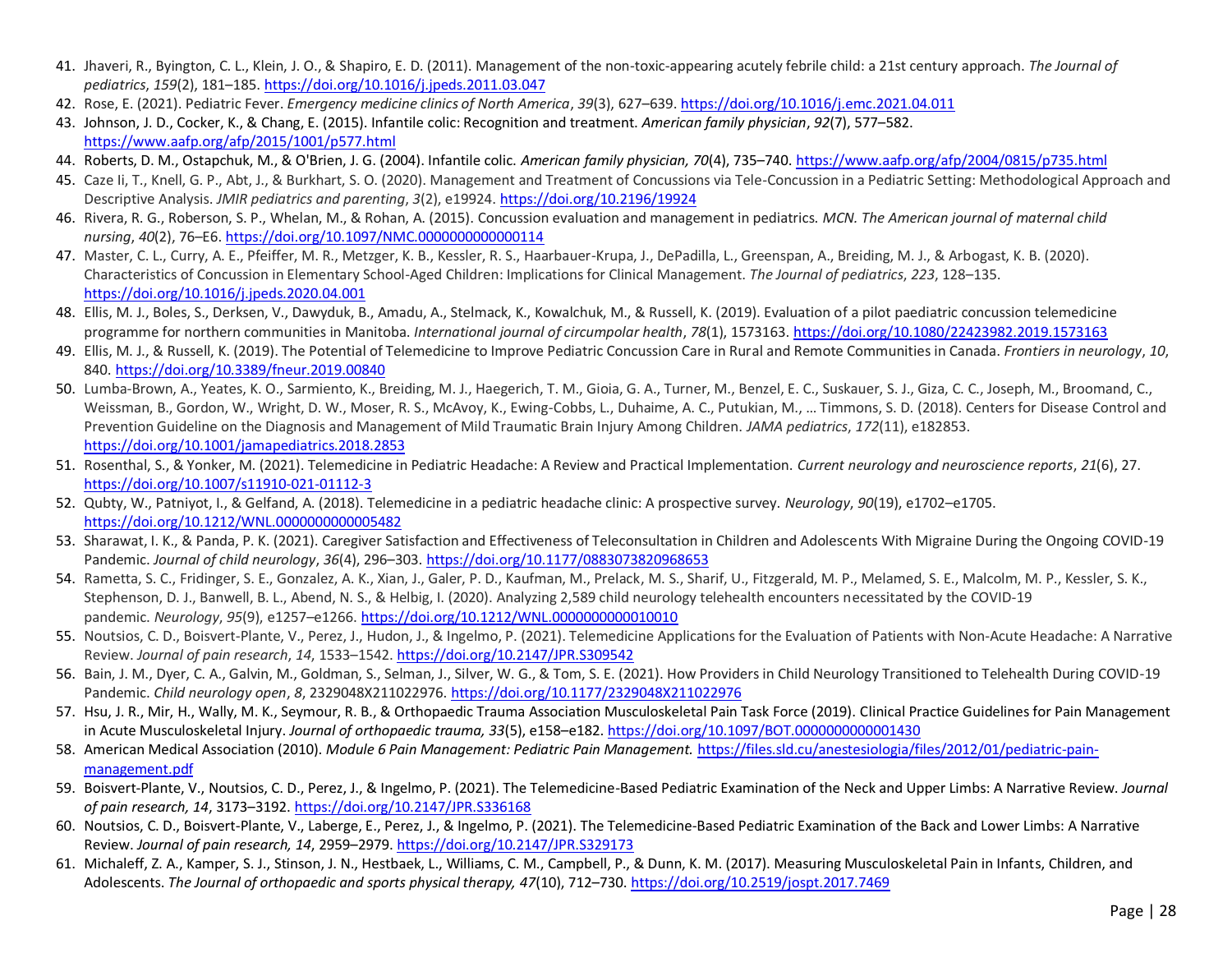- 62. Raatz, M., Ward, E. C., Marshall, J., & Burns, C. L. (2021). Evaluating the Use of Telepractice to Deliver Pediatric Feeding Assessments. *American journal of speech-language pathology, 30*(4), 1686–1699. [https://doi.org/10.1044/2021\\_AJSLP-20-00323](https://doi.org/10.1044/2021_AJSLP-20-00323)
- 63. Kerzner, B., Milano, K., MacLean, W. C., Jr, Berall, G., Stuart, S., & Chatoor, I. (2015). A practical approach to classifying and managing feeding difficulties. *Pediatrics, 135*(2), 344–353.<https://doi.org/10.1542/peds.2014-1630>
- 64. Arts-Rodas, D., & Benoit, D. (1998). Feeding problems in infancy and early childhood: Identification and management. *Paediatrics & child health, 3*(1), 21–27. <https://doi.org/10.1093/pch/3.1.21>
- 65. Jorg, H. (1997). Treatment of oropharyngeal candidiasis and candidal diaper dermatitis in neonates and infants: review and appraisal. *The Pediatric Infectious Disease Journal, 16*(9), 885-894[. https://journals.lww.com/pidj/Fulltext/1997/09000/Treatment\\_of\\_oropharyngeal\\_candidiasis\\_\\_and.13.aspx](https://journals.lww.com/pidj/Fulltext/1997/09000/Treatment_of_oropharyngeal_candidiasis__and.13.aspx)
- 66. American Telemedicine Association. (2016). *Practice guidelines for dermatology.* <https://www.americantelemed.org/resources/practice-guidelines-for-teledermatology/>
- 67. Cartron, A. M., Aldana, P. C., & Khachemoune, A. (2021). Pediatric teledermatology: A review of the literature. *Pediatric dermatology*, *38*(1), 39–44. <https://doi.org/10.1111/pde.14479>
- 68. O'Connor, D.M., Jew, O.S., Perman, M.J., Castelo-Soccio, L.A., Winston, F.K., & McMahon, P.J. (2017). Diagnostic Accuracy of Pediatric Teledermatology Using Parent-Submitted Photographs: A Randomized Clinical Trial. *JAMA Dermatol, 153*(12),1243–1248[. https://doi:10.1001/jamadermatol.2017.4280](https://doi:10.1001/jamadermatol.2017.4280)
- 69. Giavina Bianchi, M., Santos, A. P., & Cordioli, E. (2019). The majority of skin lesions in pediatric primary care attention could be managed by Teledermatology. PloS one, 14(12), e0225479[. https://doi.org/10.1371/journal.pone.0225479](https://doi.org/10.1371/journal.pone.0225479)
- 70. Allmon, A., Deane, K., & Martin, K. L. (2015). Common Skin Rashes in Children. *American family physician*, *92*(3), 211–216[. https://www.aafp.org/afp/2015/0801/p211.html](https://www.aafp.org/afp/2015/0801/p211.html)
- 71. Philopena, R. L., Hanley, E. M., & Dueland-Kuhn, K. (2020). Emergency department management of rash and fever in the pediatric patient. *Pediatric emergency medicine practice*, *17*(1), 1–24[. https://clinicaldecisionmaking.com/wp-content/uploads/sites/45/2020/06/Pediatric-Rash-and-Fever-EB-Medicine.pdf](https://clinicaldecisionmaking.com/wp-content/uploads/sites/45/2020/06/Pediatric-Rash-and-Fever-EB-Medicine.pdf)
- 72. Paul, S., Wilkinson, R., & Routley, C. (2014). Management of respiratory tract infections in children. *Nursing: Research and Reviews, 4.* 135-148. https://www.researchgate.net/publication/270047895 Management of respiratory tract infections in children
- 73. Ray, K. N., Martin, J. M., Wolfson, D., Schweiberger, K., Schoemer, P., Cepullio, C., Iagnemma, J., & Hoberman, A. (2021). Antibiotic Prescribing for Acute Respiratory Tract Infections During Telemedicine Visits Within a Pediatric Primary Care Network. *Academic pediatrics*, *21*(7), 1239–1243.<https://doi.org/10.1016/j.acap.2021.03.008>
- 74. Fashner, J., Ericson, K., & Werner, S. (2012). Treatment of the common cold in children and adults. *American family physician*, *86*(2), 153–159. <https://www.aafp.org/afp/2012/0715/p153.html>
- 75. Pappalardo, M., Fanelli, U., Chiné, V., Neglia, C., Gramegna, A., Argentiero, A., & Esposito, S. (2021). Telemedicine in Pediatric Infectious Diseases. *Children (Basel, Switzerland)*, *8*(4), 260.<https://doi.org/10.3390/children8040260>
- 76. Gan, Z., Lee, S. Y., Weiss, D. A., Van Batavia, J., Siu, S., Frazier, J., Zderic, S. A., Shukla, A. R., Srinivasan, A. K., Kolon, T. F., Zaontz, M. R., Canning, D. A., & Long, C. J. (2021). Single institution experience with telemedicine for pediatric urology outpatient visits: Adapting to COVID-19 restrictions, patient satisfaction, and future utilization. *Journal of pediatric urology*, S1477-5131(21)00280-1. Advance online publication[. https://doi.org/10.1016/j.jpurol.2021.05.012](https://doi.org/10.1016/j.jpurol.2021.05.012)
- 77. Finkelstein, J. B., Nelson, C. P., & Estrada, C. R. (2020). Ramping up telemedicine in pediatric urology- Tips for using a new modality. *Journal of pediatric urology, 16*(3), 288– 289.<https://doi.org/10.1016/j.jpurol.2020.04.010>
- 78. Vallasciani, S., Abdo, B., Rauf, Z., Anjum, A., Ghulman, S., Alghammas, H., & AlTaweel, W. (2019). Telehealth for the Assessment of Patients Referred for Pediatric Urological Care: A Preliminary Cost Savings Analysis and Satisfaction Survey. *Telemedicine journal and e-health : the official journal of the American Telemedicine Association*, *25*(8), 756–761.<https://doi.org/10.1089/tmj.2018.0159>
- 79. Practice parameter: the diagnosis, treatment, and evaluation of the initial urinary tract infection in febrile infants and young children. American Academy of Pediatrics. Committee on Quality Improvement. Subcommittee on Urinary Tract Infection. (1999). *Pediatrics*, *103*(4 Pt 1), 843–852[. https://doi.org/10.1542/peds.103.4.843](https://doi.org/10.1542/peds.103.4.843)
- 80. Chua, M., Ming, J., Chang, S. J., Santos, J. D., Mistry, N., Silangcruz, J. M., Bayley, M., & Koyle, M. A. (2018). A critical review of recent clinical practice guidelines for pediatric urinary tract infection. *Canadian Urological Association journal = Journal de l'Association des urologues du Canada*, *12*(4), 112–118[. https://doi.org/10.5489/cuaj.4796](https://doi.org/10.5489/cuaj.4796)
- 81. Kaufman, J., Temple-Smith, M., & Sanci, L. (2019). Urinary tract infections in children: an overview of diagnosis and management. *BMJ paediatrics open*, *3*(1), e000487. <https://doi.org/10.1136/bmjpo-2019-000487>
- 82. Shields, T. M., & Lightdale, J. R. (2018). Vomiting in Children. *Pediatrics in review, 39*(7), 342–358[. https://doi.org/10.1542/pir.2017-0053](https://doi.org/10.1542/pir.2017-0053)
- 83. Chandran, L., & Chitkara, M. (2008). Vomiting in children: reassurance, red flag, or referral?. *Pediatrics in review*, *29*(6), 183–192[. https://doi.org/10.1542/pir.29-6-18](https://doi.org/10.1542/pir.29-6-18)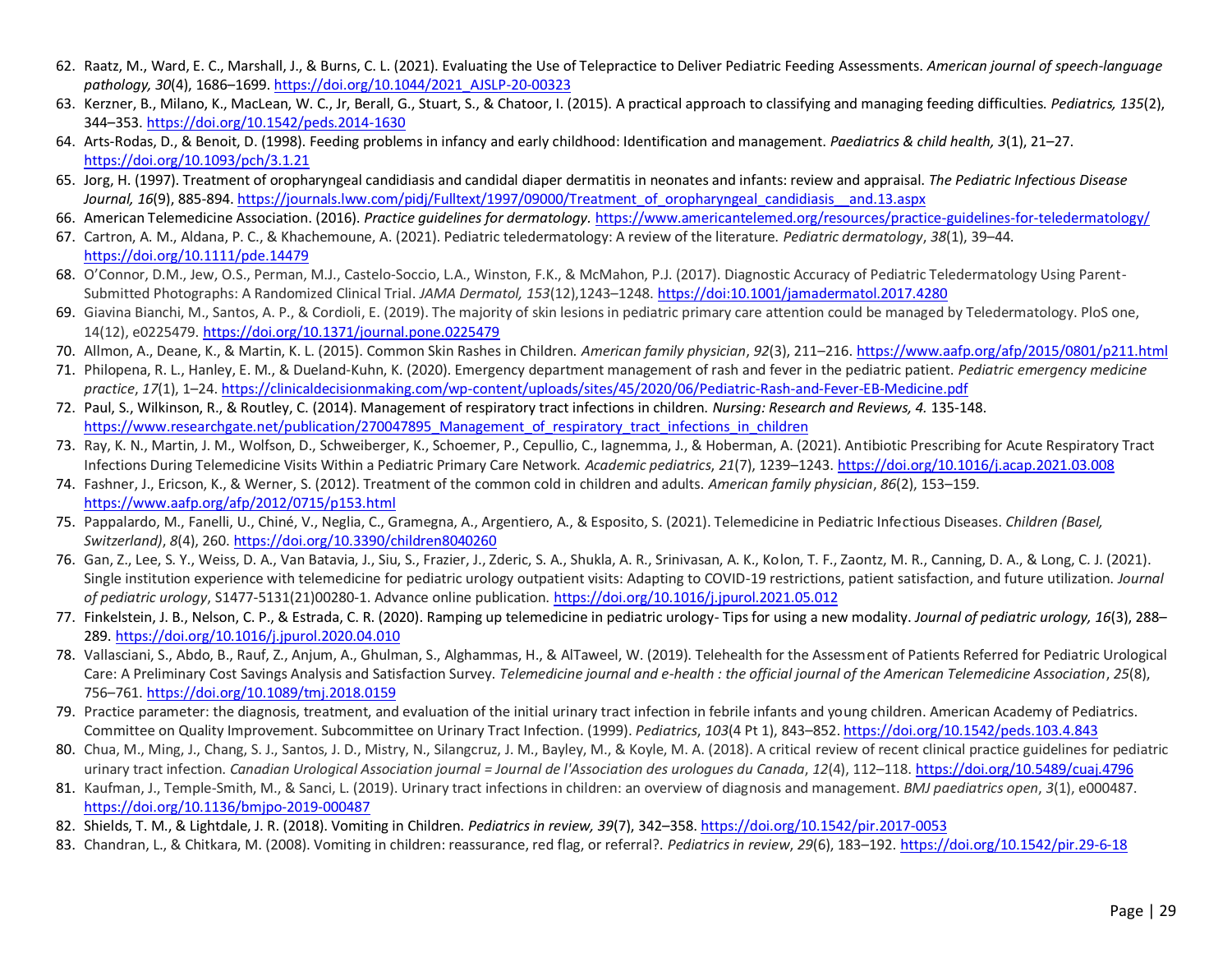- 84. Pappas, P. G., Kauffman, C. A., Andes, D. R., Clancy, C. J., Marr, K. A., Ostrosky-Zeichner, L., Reboli, A. C., Schuster, M. G., Vazquez, J. A., Walsh, T. J., Zaoutis, T. E., & Sobel, J. D. (2016). Clinical Practice Guideline for the Management of Candidiasis: 2016 Update by the Infectious Diseases Society of America. *Clinical infectious diseases: an official publication of the Infectious Diseases Society of America*, *62*(4), e1–e50.<https://doi.org/10.1093/cid/civ933>
- 85. Pruthi, S., Jones, K. N., Boughey, J. C., & Simmons, P. S. (2012). Breast masses in adolescents: clinical pearls in the diagnostic evaluation. *American family physician*, *86*(4), 325–326.<https://www.aafp.org/afp/2012/0815/p325.html>
- 86. Greydanus, D.E. & Matytsina-Quinlan, L. (2019). Breast concerns in disorders in adolescent females. *Pediatric Medicine, 2*(28). <https://pm.amegroups.com/article/view/4916/html>
- 87. Karaayvaz S. (2019). Clinical Evaluation of Breast in Childhood. *European journal of breast health*, *15*(3), 137–140[. https://doi.org/10.5152/ejbh.2019.4745](https://doi.org/10.5152/ejbh.2019.4745)
- 88. Grewal, H. & Lindholm, E. (2021, May 3). *Pediatric Breast Disorders.* Medscape[. https://emedicine.medscape.com/article/935410-overview#showall](https://emedicine.medscape.com/article/935410-overview#showall)
- 89. Ferries-Rowe, E., Corey, E., & Archer, J. S. (2020). Primary Dysmenorrhea: Diagnosis and Therapy. *Obstetrics and gynecology, 136*(5), 1047–1058. <https://doi.org/10.1097/AOG.0000000000004096>
- 90. The American College of Obstetricians and Gynecologists. (2018, December). *ACOG Committee Opinion: Dysmenorrhea and Endometriosis in the Adolescent.* <https://www.acog.org/clinical/clinical-guidance/committee-opinion/articles/2018/12/dysmenorrhea-and-endometriosis-in-the-adolescent>
- 91. Shim, J. Y., Kaur, R., Laufer, M. R., & Grimstad, F. W. (2021). The Use of Telemedicine in Pediatric and Adolescent Gynecology. *Journal of pediatric and adolescent gynecology*, S1083-3188(21)00298-9. Advance online publication[. https://doi.org/10.1016/j.jpag.2021.09.010](https://doi.org/10.1016/j.jpag.2021.09.010)
- 92. Weltin, A., & Etcher, L. (2021). The role of telemedicine in gynecologic healthcare: A narrative review. *The Nurse practitioner*, *46*(5), 24–31. <https://doi.org/10.1097/01.NPR.0000742912.87293.02>
- 93. Grimes, C., Balk, E., Dieter, A., Singh, R., Wieslander, C., Jeppson, P., Aschkenazi, S., Kim, J., Truong, M., Gupta, A., Keltz, J., Hobson, D., Sheyn, D., Petruska, S., Adam, G., & Meriwether, K. (2020). Guidance for gynecologists utilizing telemedicine during COVID‐19 pandemic based on expert consensus and rapid literature reviews. *International Journal of Gynecology & Obstetrics 150*(3), 288-298.<https://doi.org/10.1002/ijgo.13276>
- 94. Cohen, M. A., Powell, A. M., Coleman, J. S., Keller, J. M., Livingston, A., & Anderson, J. R. (2020). Special ambulatory gynecologic considerations in the era of coronavirus disease 2019 (COVID-19) and implications for future practice. *American journal of obstetrics and gynecology*, *223*(3), 372–378.<https://doi.org/10.1016/j.ajog.2020.06.006>
- 95. Department of Health and Human Services. (2020, April 6). *Providing effective care and prevention when facility-based services and in-person patient-clinician contact is limited.* Centers for Disease Control and Prevention[. https://www.cdc.gov/std/dstdp/DCL-STDTreatment-COVID19-04062020.pdf](https://www.cdc.gov/std/dstdp/DCL-STDTreatment-COVID19-04062020.pdf)
- 96. Nelson, E. L., Duncan, A. B., Peacock, G., & Bui, T. (2012). Telemedicine and adherence to national guidelines for ADHD evaluation: a case study. *Psychological services*, *9*(3), 293–297.<https://doi.org/10.1037/a0026824>
- 97. Milne Wenderlich, A., Li, R., Baldwin, C. D., Contento, N., Herendeen, N., & Rand, C. M. (2021). A Quality Improvement Initiative to Improve Attention-Deficit/Hyperactivity Disorder Follow-Up Rates Using School-Based Telemedicine. *Academic pediatrics*, *21*(7), 1253–1261[. https://doi.org/10.1016/j.acap.2021.04.004](https://doi.org/10.1016/j.acap.2021.04.004)
- 98. Wolraich, M. L., Hagan, J. F., Jr, Allan, C., Chan, E., Davison, D., Earls, M., Evans, S. W., Flinn, S. K., Froehlich, T., Frost, J., Holbrook, J. R., Lehmann, C. U., Lessin, H. R., Okechukwu, K., Pierce, K. L., Winner, J. D., Zurhellen, W., & SUBCOMMITTEE ON CHILDREN AND ADOLESCENTS WITH ATTENTION-DEFICIT/HYPERACTIVE DISORDER (2019). Clinical Practice Guideline for the Diagnosis, Evaluation, and Treatment of Attention-Deficit/Hyperactivity Disorder in Children and Adolescents. *Pediatrics*, *144*(4), e20192528.<https://doi.org/10.1542/peds.2019-2528>
- 99. Tse, Y. J., McCarty, C. A., Stoep, A. V., & Myers, K. M. (2015). Teletherapy delivery of caregiver behavior training for children with attention-deficit hyperactivity disorder. *Telemedicine journal and e-health : the official journal of the American Telemedicine Association, 21*(6), 451–458[. https://doi.org/10.1089/tmj.2014.0132](https://doi.org/10.1089/tmj.2014.0132)
- 100.Nkoy, F. L., Fassl, B. A., Wilkins, V. L., Johnson, J., Unsicker, E. H., Koopmeiners, K. J., Jensen, A., Frazier, M., Gaddis, J., Malmgren, L., Williams, S., Oldroyd, H., Greene, T., Sheng, X., Uchida, D. A., Maloney, C. G., & Stone, B. L. (2019). Ambulatory Management of Childhood Asthma Using a Novel Self-management Application. *Pediatrics*, *143*(6), e20181711.<https://doi.org/10.1542/peds.2018-1711>
- 101.MacGeorge, C. A., Lintzenich Andrews A., & King, K. L. (2021). Telehealth for Pediatric Asthma. In D. W. Ford & S. R. Valenta (Eds.), *Telemedicine: Overview and application in pulmonary, critical care, and sleep medicine* (pp. 129-141). Humana Press. <https://doi.org/10.1007/978-3-030-64050-7>
- 102.Culmer, N., Smith, T., Stager, C., Wright, A., Burgess, K., Johns, S., Watt, M., & Desch, M. (2020). Telemedical Asthma Education and Health Care Outcomes for School-Age Children: A Systematic Review. *The journal of allergy and clinical immunology. In practice*, *8*(6), 1908–1918[. https://doi.org/10.1016/j.jaip.2020.02.005](https://doi.org/10.1016/j.jaip.2020.02.005)
- 103.Halterman, J. S., Fagnano, M., Tajon, R. S., Tremblay, P., Wang, H., Butz, A., Perry, T. T., & McConnochie, K. M. (2018). Effect of the School-Based Telemedicine Enhanced Asthma Management (SB-TEAM) Program on Asthma Morbidity: A Randomized Clinical Trial. *JAMA pediatrics*, *172*(3), e174938. <https://doi.org/10.1001/jamapediatrics.2017.4938>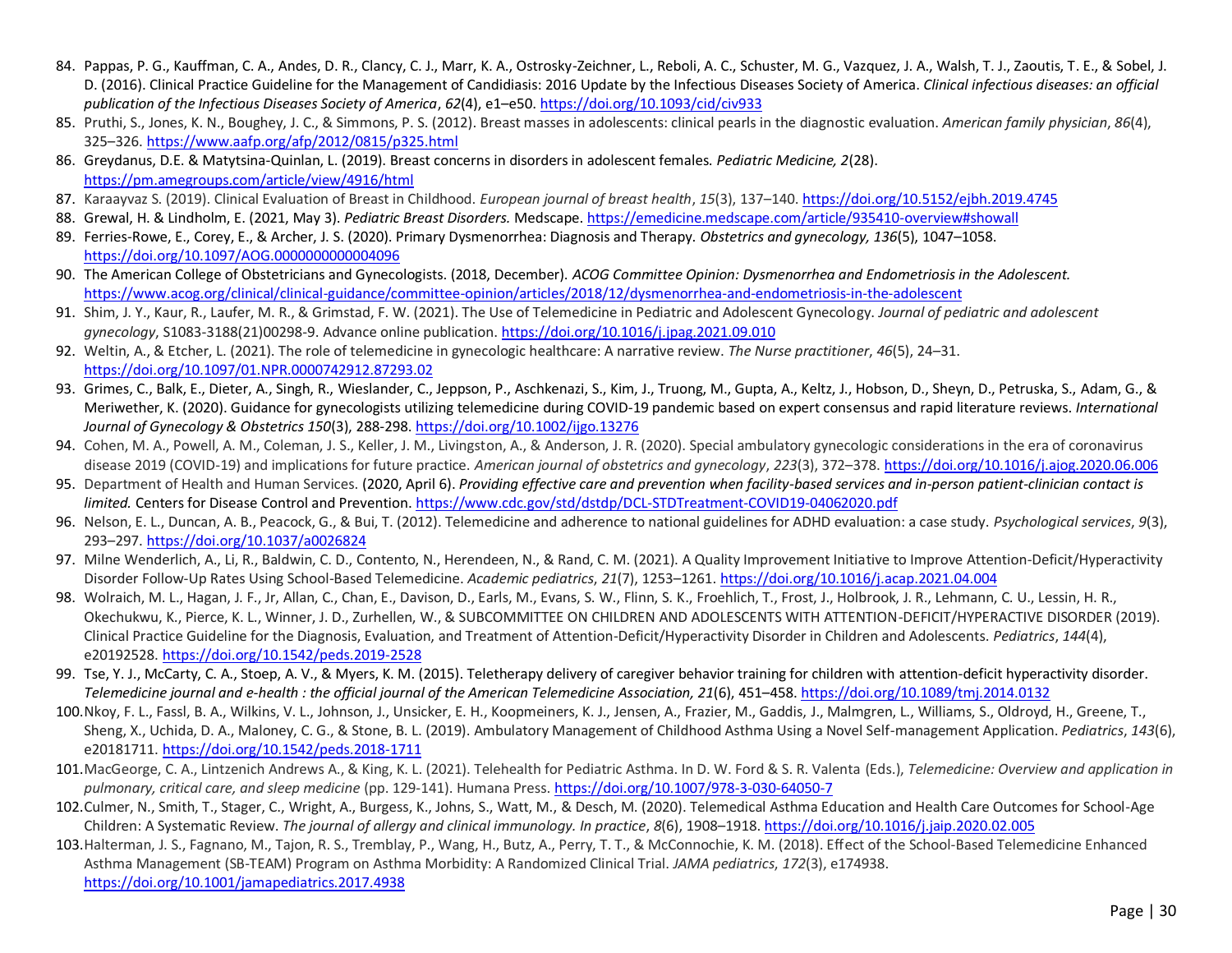- 104.Bian, J., Cristaldi, K. K., Summer, A. P., Su, Z., Marsden, J., Mauldin, P. D., & McElligott, J. T. (2019). Association of a School-Based, Asthma-Focused Telehealth Program With Emergency Department Visits Among Children Enrolled in South Carolina Medicaid. *JAMA pediatrics*, *173*(11), 1041–1048. <https://doi.org/10.1001/jamapediatrics.2019.3073>
- 105.Davies, B., Kenia, P., Nagakumar, P., & Gupta, A. (2021). Paediatric and adolescent asthma: A narrative review of telemedicine and emerging technologies for the post-COVID-19 era. *Clinical and experimental allergy : journal of the British Society for Allergy and Clinical Immunology*, *51*(3), 393–401.<https://doi.org/10.1111/cea.13836>
- 106.van den Wijngaart, L. S., Roukema, J., Boehmer, A., Brouwer, M. L., Hugen, C., Niers, L., Sprij, A. J., Rikkers-Mutsaerts, E., Rottier, B. L., Donders, A., Verhaak, C. M., Pijnenburg, M. W., & Merkus, P. (2017). A virtual asthma clinic for children: fewer routine outpatient visits, same asthma control. *The European respiratory journal*, *50*(4), 1700471.<https://doi.org/10.1183/13993003.00471-2017>
- 107.Liptak, G. S., Murphy, N. A., & Council on Children With Disabilities (2011). Providing a primary care medical home for children and youth with cerebral palsy. *Pediatrics*, *128*(5), e1321–e1329[. https://doi.org/10.1542/peds.2011-1468](https://doi.org/10.1542/peds.2011-1468)
- 108.Patel, D. R., Neelakantan, M., Pandher, K., & Merrick, J. (2020). Cerebral palsy in children: a clinical overview. *Translational pediatrics*, *9*(Suppl 1), S125–S135. <https://doi.org/10.21037/tp.2020.01.01>
- 109.Ben-Pazi, H., Beni-Adani, L., & Lamdan, R. (2020). Accelerating Telemedicine for Cerebral Palsy During the COVID-19 Pandemic and Beyond. *Frontiers in neurology*, *11*, 746. <https://doi.org/10.3389/fneur.2020.00746>
- 110.Enochs, C., Filbrun, A.G., Iwanicki, C., Moraniec, H., Lehrmann, J., Stiffler, J., Dagher, S., Tapley, C., Phan, H., Raines, R., & Nasr, S.Z. (2021). Development of an interdisciplinary telehealth care model in a pediatric cystic fibrosis center. *Telemedicine Reports*, *2*(1), 224-232[.http://doi.org/10.1089/tmr.2021.0021](https://doi.org/10.1089/tmr.2021.0021)
- 111.Beşer, Ö. F., Karaboğa, E., Hepkaya, E., Kılınç Sakallı, A. A., Dönmez Türkmen, A., Dilek, T. D., Çokuğraş, H., & Çullu Çokuğraş, F. (2021). The Role of Telehealth Services in Children with Cystic Fibrosis During Coronavirus Disease 2019 Outbreak. *Telemedicine journal and e-health : the official journal of the American Telemedicine Association*, 10.1089/tmj.2021.0228. Advance online publication.<https://doi.org/10.1089/tmj.2021.0228>
- 112.Tagliente, I., Trieste, L., Solvoll, T., Murgia, F., & Bella, S. (2016). Telemonitoring in Cystic Fibrosis: A 4-year Assessment and Simulation for the Next 6 Years. *Interactive journal of medical research*, *5*(2), e11[. https://doi.org/10.2196/ijmr.5196](https://doi.org/10.2196/ijmr.5196)
- 113.Jaclyn, D., Andrew, N., Ryan, P., Julianna, B., Christopher, S., Nauman, C., Powers, M., Gregory S, S., & George M, S. (2021). Patient and family perceptions of telehealth as part of the cystic fibrosis care model during COVID-19. *Journal of cystic fibrosis : official journal of the European Cystic Fibrosis Society*, *20*(3), e23–e28. <https://doi.org/10.1016/j.jcf.2021.03.009>
- 114.Perkins, R. C., Davis, J., NeSmith, A., Bailey, J., Powers, M. R., Chaudary, N., Siracusa, C., Uluer, A., Solomon, G. M., & Sawicki, G. S. (2021). Favorable Clinician Acceptability of Telehealth as Part of the Cystic Fibrosis Care Model during the COVID-19 Pandemic. *Annals of the American Thoracic Society*, *18*(9), 1588–1592. <https://doi.org/10.1513/AnnalsATS.202012-1484RL>
- 115.Vagg, T., Shanthikumar, S., Morrissy, D., Chapman, W. W., Plant, B. J., & Ranganathan, S. (2021). Telehealth and virtual health monitoring in cystic fibrosis. *Current opinion in pulmonary medicine*, *27*(6), 544–553[. https://doi.org/10.1097/MCP.0000000000000821](https://doi.org/10.1097/MCP.0000000000000821)
- 116.Cystic Fibrosis Foundation. (2009, December). *Management of CRMS in first two years and beyond clinical care guidelines.* [https://www.cff.org/Care/Clinical-Care-](https://www.cff.org/Care/Clinical-Care-Guidelines/Age-Specific-Clinical-Care-Guidelines/Management-of-CRMS-in-First-2-Years-and-Beyond-Clinical-Care-Guidelines/)[Guidelines/Age-Specific-Clinical-Care-Guidelines/Management-of-CRMS-in-First-2-Years-and-Beyond-Clinical-Care-Guidelines/](https://www.cff.org/Care/Clinical-Care-Guidelines/Age-Specific-Clinical-Care-Guidelines/Management-of-CRMS-in-First-2-Years-and-Beyond-Clinical-Care-Guidelines/)
- 117.Cystic Fibrosis Foundation, Borowitz, D., Robinson, K. A., Rosenfeld, M., Davis, S. D., Sabadosa, K. A., Spear, S. L., Michel, S. H., Parad, R. B., White, T. B., Farrell, P. M., Marshall, B. C., & Accurso, F. J. (2009). Cystic Fibrosis Foundation evidence-based guidelines for management of infants with cystic fibrosis. *The Journal of pediatrics*, *155*(6 Suppl), S73–S93[. https://doi.org/10.1016/j.jpeds.2009.09.001](https://doi.org/10.1016/j.jpeds.2009.09.001)
- 118.Balkhi, A. M., Reid, A. M., Westen, S. C., Olsen, B., Janicke, D. M., & Geffken, G. R. (2015). Telehealth interventions to reduce management complications in type 1 diabetes: A review. *World journal of diabetes*, *6*(3), 371–379[. https://doi.org/10.4239/wjd.v6.i3.371](https://doi.org/10.4239/wjd.v6.i3.371)
- 119.Crossen, S., Glaser, N., Sauers-Ford, H., Chen, S., Tran, V., & Marcin, J. (2020). Home-based video visits for pediatric patients with poorly controlled type 1 diabetes. *Journal of telemedicine and telecare*, *26*(6), 349–355[. https://doi.org/10.1177/1357633X19828173](https://doi.org/10.1177/1357633X19828173)
- 120.Wood, C. L., Clements, S. A., McFann, K., Slover, R., Thomas, J. F., & Wadwa, R. P. (2016). Use of Telemedicine to Improve Adherence to American Diabetes Association Standards in Pediatric Type 1 Diabetes. *Diabetes technology & therapeutics*, *18*(1), 7–14.<https://doi.org/10.1089/dia.2015.0123>
- 121.De Guzman, K. R., Snoswell, C. L., Taylor, M. L., Senanayake, B., Haydon, H. M., Batch, J. A., Smith, A. C., & Caffery, L. J. (2020). A Systematic Review of Pediatric Telediabetes Service Models. *Diabetes technology & therapeutics*, *22*(8), 623–638.<https://doi.org/10.1089/dia.2019.0489>
- 122.Guttmann-Bauman, I., Kono, J., Lin, A. L., Ramsey, K. L., & Boston, B. A. (2018). Use of Telehealth Videoconferencing in Pediatric Type 1 Diabetes in Oregon. *Telemedicine journal and e-health : the official journal of the American Telemedicine Association*, *24*(1), 86–88.<https://doi.org/10.1089/tmj.2017.0072>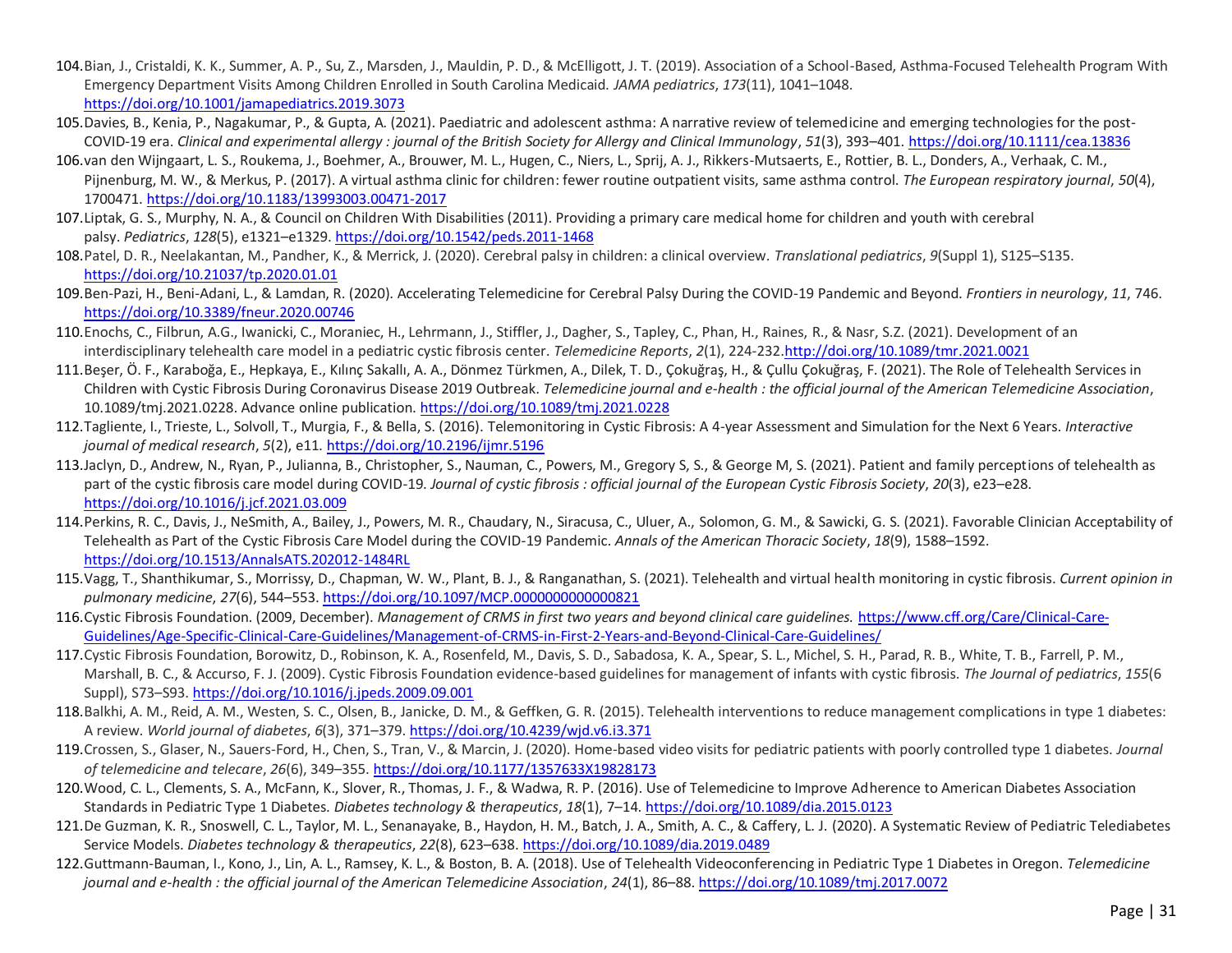123.Smith, A., & Harris, C. (2018). Type 1 Diabetes: Management Strategies. *American family physician*, *98*(3), 154–162[. https://www.aafp.org/afp/2018/0801/p154.html](https://www.aafp.org/afp/2018/0801/p154.html) 124.Xu, H., & Verre, M. C. (2018). Type 2 Diabetes Mellitus in Children. *American family physician*, *98*(9), 590–594.<https://www.aafp.org/afp/2018/1101/p590.html>

- 125.Shahidullah, J. D., Azad, G., Mezher, K. R., McClain, M. B., & McIntyre, L. L. (2018). Linking the Medical and Educational Home to Support Children With Autism Spectrum Disorder: Practice Recommendations. *Clinical pediatrics*, *57*(13), 1496–1505[. https://doi.org/10.1177/0009922818774344](https://doi.org/10.1177/0009922818774344)
- 126.Hyman, S. L., Levy, S. E., Myers, S. M., & COUNCIL ON CHILDREN WITH DISABILITIES, SECTION ON DEVELOPMENTAL AND BEHAVIORAL PEDIATRICS (2020). Identification, Evaluation, and Management of Children With Autism Spectrum Disorder. *Pediatrics*, *145*(1), e20193447[. https://doi.org/10.1542/peds.2019-3447](https://doi.org/10.1542/peds.2019-3447)
- 127.Solomon, D., & Soares, N. (2020). Telehealth Approaches to Care Coordination in Autism Spectrum Disorder. *Interprofessional Care Coordination for Pediatric Autism Spectrum Disorder: Translating Research into Practice*, 289–306[. https://doi.org/10.1007/978-3-030-46295-6\\_19](https://doi.org/10.1007/978-3-030-46295-6_19)
- 128.Ellison, K. S., Guidry, J., Picou, P., Adenuga, P., & Davis, T. E., 3rd (2021). Telehealth and Autism Prior to and in the Age of COVID-19: A Systematic and Critical Review of the Last Decade. *Clinical child and family psychology review*, *24*(3), 599–630[. https://doi.org/10.1007/s10567-021-00358-0](https://doi.org/10.1007/s10567-021-00358-0)
- 129.Langkamp, D. L., McManus, M. D., & Blakemore, S. D. (2015). Telemedicine for children with developmental disabilities: a more effective clinical process than office-based care. *Telemedicine journal and e-health : the official journal of the American Telemedicine Association, 21*(2), 110–114.<https://doi.org/10.1089/tmj.2013.0379>
- 130.Curtin, M. J., Willis, D. R., & Enneking, B. (2019). Specific Learning Disabilities: The Family Physician's Role. *American family physician*, *100*(10), 628–635. <https://www.aafp.org/afp/2019/1115/p628.html>
- 131.Santoro, S. L., Donelan, K., Haugen, K., Oreskovic, N. M., Torres, A., & Skotko, B. G. (2021). Transition to virtual clinic: Experience in a multidisciplinary clinic for Down syndrome. *American journal of medical genetics. Part C, Seminars in medical genetics*, *187*(1), 70–82.<https://doi.org/10.1002/ajmg.c.31876>
- 132.Choi, H., & Van Riper, M. (2020). mHealth Family Adaptation Intervention for Families of Young Children with Down Syndrome: A Feasibility Study. *Journal of pediatric nursing*, *50*, e69–e76.<https://doi.org/10.1016/j.pedn.2019.03.010>
- 133.Bull, M. J., & Committee on Genetics (2011). Health supervision for children with Down syndrome. *Pediatrics*, *128*(2), 393–406.<https://doi.org/10.1542/peds.2011-1605>

134.Saenz R. B. (1999). Primary care of infants and young children with Down syndrome. *American family physician*, *59*(2), 381–396. <https://www.aafp.org/afp/1999/0115/p381.html>

- 135.Rametta, S. C., Fridinger, S. E., Gonzalez, A. K., Xian, J., Galer, P. D., Kaufman, M., Prelack, M. S., Sharif, U., Fitzgerald, M. P., Melamed, S. E., Malcolm, M. P., Kessler, S. K., Stephenson, D. J., Banwell, B. L., Abend, N. S., & Helbig, I. (2020). Analyzing 2,589 child neurology telehealth encounters necessitated by the COVID-19 pandemic. *Neurology*, *95*(9), e1257–e1266.<https://doi.org/10.1212/WNL.0000000000010010>
- 136.Sattar, S., & Kuperman, R. (2020). Telehealth in pediatric epilepsy care: A rapid transition during the COVID-19 pandemic. *Epilepsy & behavior : E&B*, *111*, 107282. <https://doi.org/10.1016/j.yebeh.2020.107282>
- 137.Fesler, J. R., Stanton, S., Merner, K., Ross, L., McGinley, M. P., Bena, J., Rasmussen, P., Najm, I., & Punia, V. (2020). Bridging the gap in epilepsy care: A single-center experience of 3700 outpatient tele-epilepsy visits. *Epilepsia, 61*(8), e95-e100.<https://doi.org/10.1111/epi.16619>
- 138.Klotz, K. A., Borlot, F., Scantlebury, M. H., Payne, E. T., Appendino, J. P., Schönberger, J., & Jacobs, J. (2021). Telehealth for Children With Epilepsy Is Effective and Reduces Anxiety Independent of Healthcare Setting. *Frontiers in pediatrics*, *9*, 642381.<https://doi.org/10.3389/fped.2021.642381>
- 139.Liu, G., Slater, N., & Perkins, A. (2017). Epilepsy: Treatment Options. *American family physician*, *96*(2), 87–96[. https://www.aafp.org/afp/2017/0715/p87.html](https://www.aafp.org/afp/2017/0715/p87.html)
- 140.Wensel, T.M. & Williams, S. (2010). Pediatric Hypertension: A review of diagnosis and treatment. *U.S. Pharmacist, 35*(3), HS5-HS15. <https://www.uspharmacist.com/article/pediatric-hypertension-a-review-of-diagnosis-and-treatment>
- 141.Flynn, J. T., Kaelber, D. C., Baker-Smith, C. M., Blowey, D., Carroll, A. E., Daniels, S. R., de Ferranti, S. D., Dionne, J. M., Falkner, B., Flinn, S. K., Gidding, S. S., Goodwin, C., Leu, M. G., Powers, M. E., Rea, C., Samuels, J., Simasek, M., Thaker, V. V., Urbina, E. M., & SUBCOMMITTEE ON SCREENING AND MANAGEMENT OF HIGH BLOOD PRESSURE IN CHILDREN (2017). Clinical Practice Guideline for Screening and Management of High Blood Pressure in Children and Adolescents. *Pediatrics*, *140*(3), e20171904. <https://doi.org/10.1542/peds.2017-1904>
- 142.Raina, R., Mahajan, Z., Sharma, A., Chakraborty, R., Mahajan, S., Sethi, S. K., Kapur, G., & Kaelber, D. (2020). Hypertensive Crisis in Pediatric Patients: An Overview. *Frontiers in pediatrics*, *8*, 588911.<https://doi.org/10.3389/fped.2020.588911>
- 143.Riley, M., Hernandez, A. K., & Kuznia, A. L. (2018). High Blood Pressure in Children and Adolescents. *American family physician*, *98*(8), 486–494. <https://www.aafp.org/afp/2018/1015/p486.html>
- 144.Chowdhury, D., Hope, K. D., Arthur, L. C., Weinberger, S. M., Ronai, C., Johnson, J. N., & Snyder, C. S. (2020). Telehealth for Pediatric Cardiology Practitioners in the Time of COVID-19. *Pediatric cardiology*, *41*(6), 1081–1091[. https://doi.org/10.1007/s00246-020-02411-1](https://doi.org/10.1007/s00246-020-02411-1)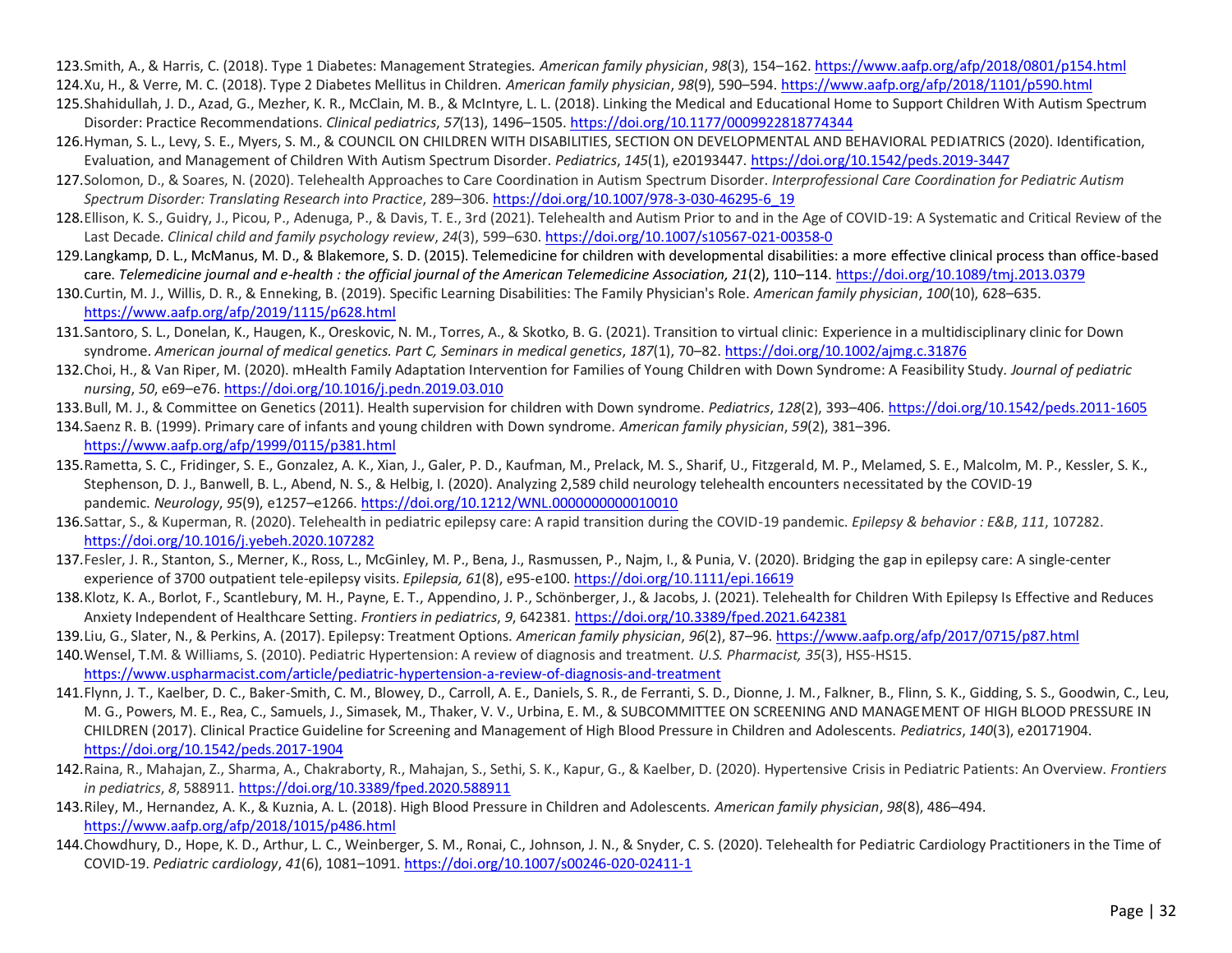- 145.Bedra, M., & Finkelstein, J. (2015). Introducing Home Blood Pressure Telemonitoring for Children with Hypertension. *Studies in health technology and informatics*, *216*, 889. <https://pubmed.ncbi.nlm.nih.gov/26262191/>
- 146.Joshi, C. N., Yang, M. L., Eschbach, K., Tong, S., Jacobson, M. P., Stillman, C., Kropp, A. E., Shea, S. A., Frunzi, G. M., Thomas, J. F., & Olson, C. A. (2021). Quality and Safety Analysis of 2,999 Telemedicine Encounters During the COVID-19 Pandemic. *Neurology. Clinical practice*, *11*(2), e73–e82[. https://doi.org/10.1212/CPJ.0000000000001025](https://doi.org/10.1212/CPJ.0000000000001025)
- 147.Oskoui, M., Pringsheim, T., Billinghurst, L., Potrebic, S., Gersz, E. M., Gloss, D., Holler-Managan, Y., Leininger, E., Licking, N., Mack, K., Powers, S. W., Sowell, M., Victorio, M. C., Yonker, M., Zanitsch, H., & Hershey, A. D. (2019). Practice guideline update summary: Pharmacologic treatment for pediatric migraine prevention: Report of the Guideline Development, Dissemination, and Implementation Subcommittee of the American Academy of Neurology and the American Headache Society. *Neurology*, *93*(11), 500–509.<https://doi.org/10.1212/WNL.0000000000008105>
- 148.Oskoui, M., Pringsheim, T., Holler-Managan, Y., Potrebic, S., Billinghurst, L., Gloss, D., Hershey, A. D., Licking, N., Sowell, M., Victorio, M. C., Gersz, E. M., Leininger, E., Zanitsch, H., Yonker, M., & Mack, K. (2019). Practice guideline update summary: Acute treatment of migraine in children and adolescents: Report of the Guideline Development, Dissemination, and Implementation Subcommittee of the American Academy of Neurology and the American Headache Society. *Neurology*, *93*(11), 487–499. <https://doi.org/10.1212/WNL.0000000000008095>
- 149.Moorman, E. L., Koskela-Staples, N. C., Mathai, B. B., Fedele, D. A., & Janicke, D. M. (2021). Pediatric Obesity Treatment via Telehealth: Current Evidence and Future Directions. *Current obesity reports*, *10*(3), 371–384[. https://doi.org/10.1007/s13679-021-00446-w](https://doi.org/10.1007/s13679-021-00446-w)
- 150.DeSilva, S., & Vaidya, S. S. (2021). The Application of Telemedicine to Pediatric Obesity: Lessons from the Past Decade. *Telemedicine journal and e-health : the official journal of the American Telemedicine Association*, *27*(2), 159–166[. https://doi.org/10.1089/tmj.2019.0314](https://doi.org/10.1089/tmj.2019.0314)
- 151.Whitley, A., & Yahia, N. (2021). Efficacy of Clinic-Based Telehealth vs. Face-to-Face Interventions for Obesity Treatment in Children and Adolescents in the United States and Canada: A Systematic Review. *Childhood obesity (Print)*, *17*(5), 299–310[. https://doi.org/10.1089/chi.2020.0347](https://doi.org/10.1089/chi.2020.0347)
- 152.Lukenbill, T., San Giovanni, C. B., Simpson, A., Chew, M., Basco, W., & Roberts, J. (2021). Assessing anthropometric and laboratory outcomes of a paediatric telehealth weight management program. *Journal of telemedicine and telecare*, 1357633X20986022. Advance online publication[. https://doi.org/10.1177/1357633X20986022](https://doi.org/10.1177/1357633X20986022)
- 153.American Academy of Pediatrics Institute for Healthy Childhood Weight. (2015). *Algorithm for the Assessment and Management of Childhood Obesity in Patients 2 Years and Older.* [https://ihcw.aap.org/Documents/Assessment%20%20and%20Management%20of%20Childhood%20Obesity%20Algorithm\\_FINAL.pdf](https://ihcw.aap.org/Documents/Assessment%20%20and%20Management%20of%20Childhood%20Obesity%20Algorithm_FINAL.pdf)
- 154.Cuda, S. E., & Censani, M. (2019). Pediatric Obesity Algorithm: A Practical Approach to Obesity Diagnosis and Management. *Frontiers in pediatrics*, *6*, 431. <https://doi.org/10.3389/fped.2018.00431>
- 155.Moran R. (1999). Evaluation and treatment of childhood obesity. *American family physician*, *59*(4), 861–873.<https://pubmed.ncbi.nlm.nih.gov/10068710/>
- 156.Section on Hematology/Oncology Committee on Genetics, & American Academy of Pediatrics (2002). Health supervision for children with sickle cell disease. *Pediatrics*, *109*(3), 526–535[. https://doi.org/10.1542/peds.109.3.526](https://doi.org/10.1542/peds.109.3.526)
- 157.Noronha, S. A., Sadreameli, S. C., & Strouse, J. J. (2016). Management of Sickle Cell Disease in Children. *Southern medical journal*, *109*(9), 495–502. <https://doi.org/10.14423/SMJ.0000000000000523>
- 158.Shaner, S., Hilliard, L., Howard, T., Pernell, B., Bhatia, S., & Lebensburger, J. (2021). Impact of telehealth visits on hydroxyurea response in sickle cell anemia. *Pediatric blood & cancer*, *68*(12), e29354.<https://doi.org/10.1002/pbc.29354>
- 159.Cen, S. S., Yu, J., Wang, Q., Deeb, W., Wang, K. L., Shukla, A. W., Malaty, I., Ramirez-Zamora, A., Zhang, J. G., Hu, W., & Meng, F. G. (2020). Multidisciplinary Telemedicine Care for Tourette Syndrome: Minireview. *Frontiers in neurology*, *11*, 573576.<https://doi.org/10.3389/fneur.2020.573576>
- 160.Himle, M. B., Freitag, M., Walther, M., Franklin, S. A., Ely, L., & Woods, D. W. (2012). A randomized pilot trial comparing videoconference versus face-to-face delivery of behavior therapy for childhood tic disorders. *Behaviour research and therapy*, *50*(9), 565–570.<https://doi.org/10.1016/j.brat.2012.05.009>
- 161.Yadegar, M., Guo, S., Ricketts, E. J., & Zinner, S. H. (2019). Assessment and Management of Tic Disorders in Pediatric Primary Care Settings. *Current developmental disorders reports*, *6*(3), 159–172.<https://doi.org/10.1007/s40474-019-00168-8>
- 162.Bagheri, M. M., Kerbeshian, J., & Burd, L. (1999). Recognition and management of Tourette's syndrome and tic disorders. *American family physician*, *59*(8), 2263–2274. <https://www.aafp.org/afp/1999/0415/p2263.html>
- 163.Zero Suicide Institute. *Telehealth and suicide care during the COVID-19 pandemic.* <https://zerosuicide.edc.org/sites/default/files/Telehealth%20and%20Suicide%20Care%20During%20the%20COVID-19%20Pandemic.pdf>
- 164.Wehry, A. M., Beesdo-Baum, K., Hennelly, M. M., Connolly, S. D., & Strawn, J. R. (2015). Assessment and treatment of anxiety disorders in children and adolescents. *Current psychiatry reports*, *17*(7), 52[. https://doi.org/10.1007/s11920-015-0591-z](https://doi.org/10.1007/s11920-015-0591-z)